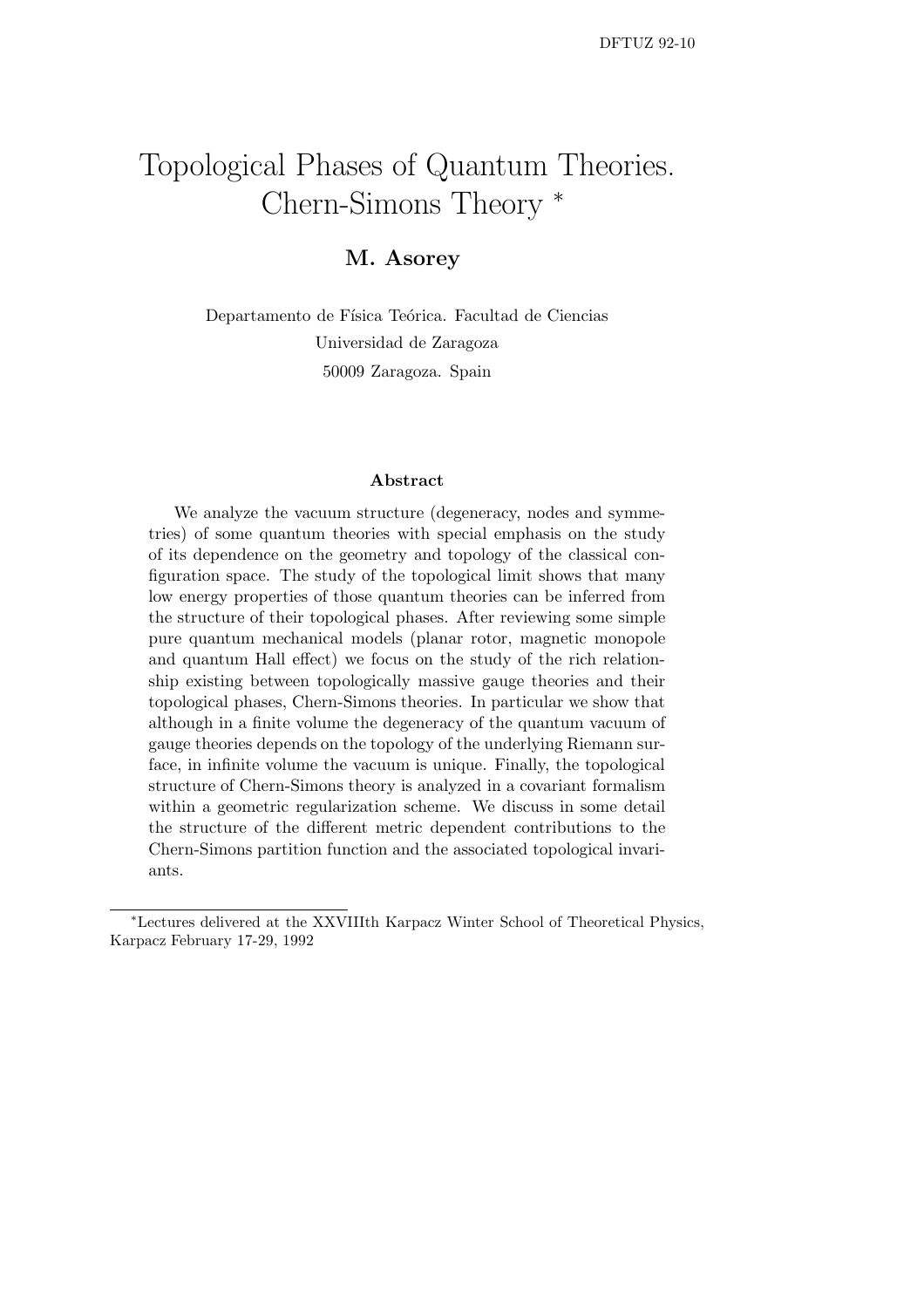## 1 Introduction

The relevant field configurations in the (euclidean) functional integral of a quantum field theory are rather singular. In general, they are distributions for space-time with dimension  $D \geq 2$  [1]. However the low energy properties are usually encoded by some classical smooth field configurations. For such a reason topological effects usually arise in the low energy regime. For instance, the structure of the quantum vacuum and the existence of spontaneous symmetry breaking dependend very much on the geometry of the space of static classical configurations with minimal effective energy. Semiclassical solutions of the euclidean motion equations also play a certain role in the analysis of the quantum tunnelling between classical vacua and the existence of a mass gap. From a functional integral viewpoint the role of those smooth configurations can be understood in terms of the dominance of the weight of neighbor singular configurations with relative momentum bigger than an effective low momentum scale [2].

In general, the lagrangians of local field theories have two kind of terms: ultralocal (without field derivatives) potential terms and generalized kinetic terms which are responsible for the interaction and its propagation, respectively. Propagating terms are usually quadratic in fields and spacetime derivatives. For those generic systems the classical properties which are relevant for the quantum theory are encoded by the minima of the potential term (static solutions, kinks, solitons, monopoles, etc.) or dynamic solutions which minimize the energy functional (instantons). Minima of the potential constitute the basic building bricks of the quantum vacuum, and instantons with non-trivial tunnelling contribution are very relevant for the determination of its final structure.

A new type of physical phenomena arises when there is no ultralocal potential term and there are interactions linear in space-time derivatives [3]-[5]. In such a case the low energy regime has a richer structure and new topological effects arise. The dominant terms of the effective action at low energy are linear in space-time derivatives and therefore if we neglect the irrelevant terms the effective theory becomes singular from the canonical formalism viewpoint. The analysis of the constraints of the effective theory leads to a reduced phase space (moduli space) which can be quantized by means of geometric/holomorphic methods. The difference with the standard case (ultralocal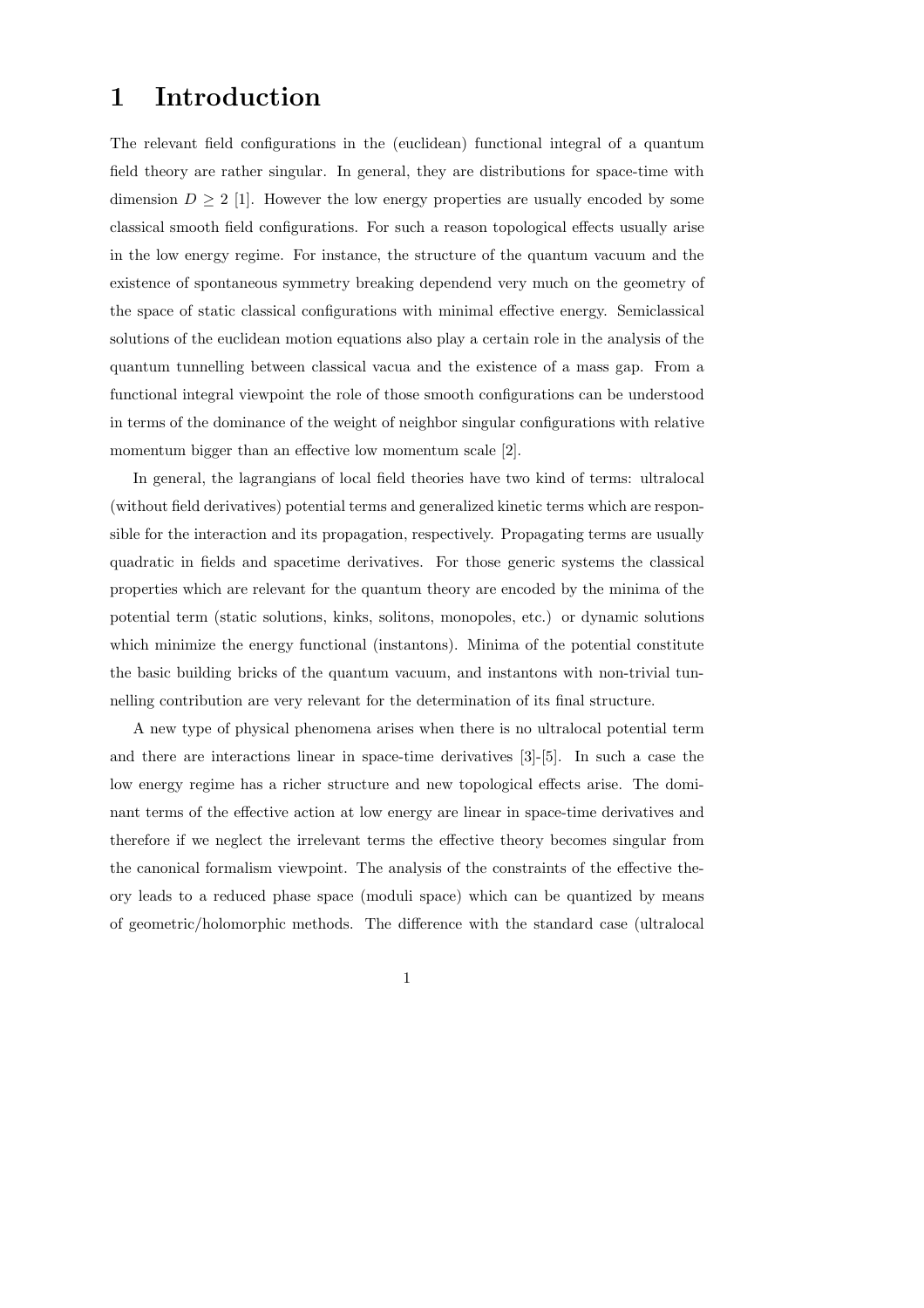potential  $+$  quadratic propagating term) is that in the later the low energy physics can be inferred from a semiclassical analysis of the effective action which does not require an exact quantization, whereas in the former case, instead of averaging over collective coordinates it is necessary to quantize the reduced theory over its moduli space, although in many cases the semiclassical quantization is also exact. The infrared limit defines a new phase of the theory, the topological phase, which has a very peculiar (universal) behaviour. Generically speaking, in this phase there are no local degrees of freedom and the only observables are topological invariants [6] (see [7] for a review). Witten conjectured the consistency of quantum gravity in a topological phase [8]. The notion of topological phase is very different of the geometric phase which generalizes Aharonov-Bohm and Berry's phases [9] and should not be confused with it.

For such systems there is a dual relationship between the quantum field theory and its low energy effective theory which is very peculiar and merits some attention. Usually, the topological theory which emerges from the infrared limit (topological phase) is simpler and in many cases it is exactly solvable. Therefore it would be very interesting to learn how to extract information about the quantum theory from its topological phase. On the other hand since topological theories are usually singular, fully fledged quantum theories can be used as ultraviolet regularizations of their topological limits. From this point of view it is also interesting to analyze the possible dependence (if any) of the topological observables defined in the topological theory on the method of ultraviolet regularization.

Although the low energy regime is dominated by smooth configurations the topological theory defined by the relevant terms of the effective action is more singular (e.g dominant configurations in the functional integral are more singular distributions). After elimination of all spurious degrees of freedom and factorization of a divergent factor the functional integral becomes more regular, e.g. the Haussdorff dimension of the quantum fields is renormalized to zero. However, if the quantization is carried out before the elimination of the spurious degrees of freedom the corresponding quantum theory might exhibit an anomalous behavior induced by the quantum effects of non-topological degrees of freedom. In the case of Chern-Simons theory it has been shown that such an anomaly does not appear in the canonical formalism  $[10][11]$ , but it is still unclear whether it arises or not in the covariant formalism by the fluctuation of non-physical degrees of freedom.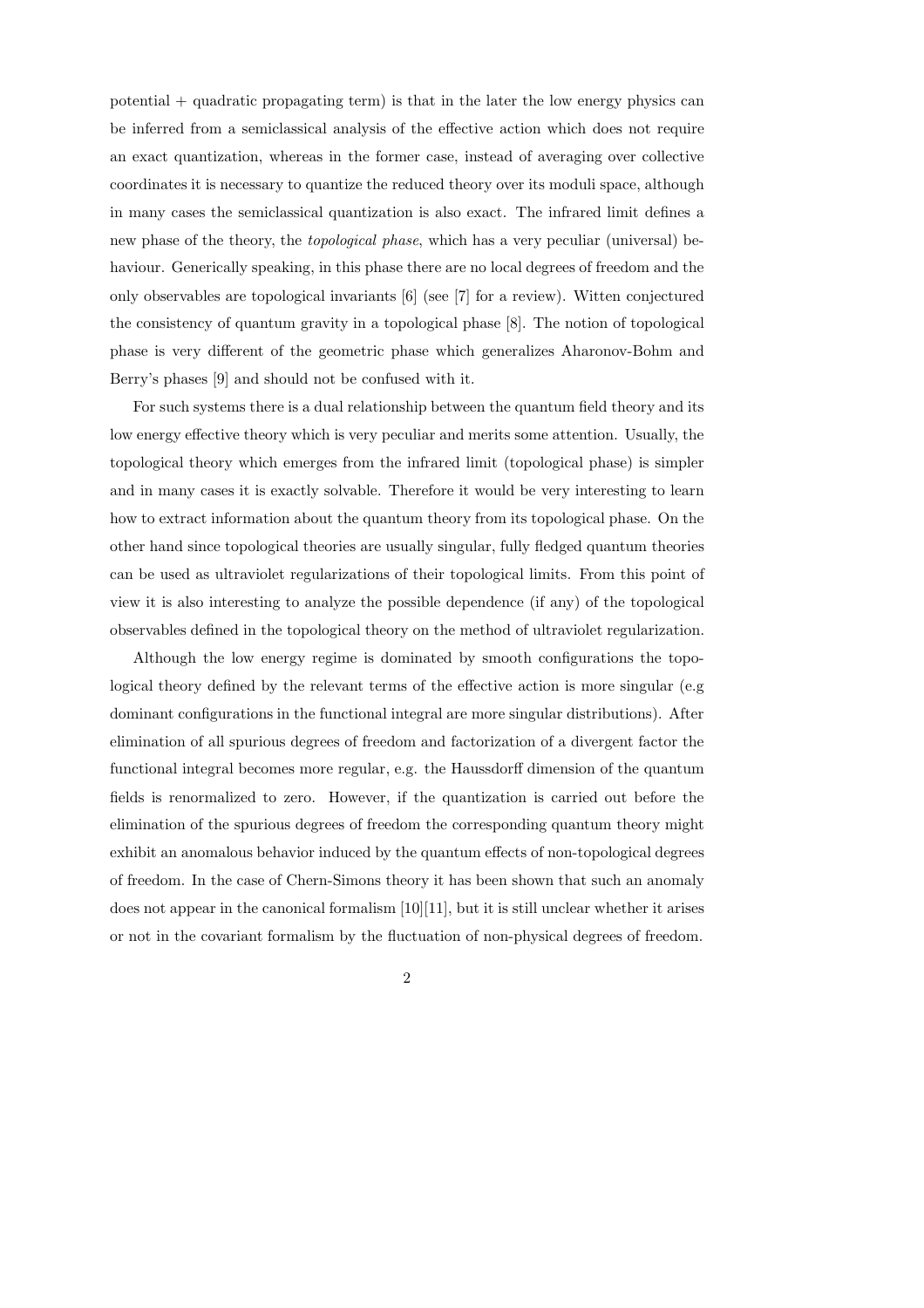In this paper we analyze the low energy regime of some quantum systems with nontrivial topological phases in order to clarify the connection between topological theories and ordinary quantum theories defined on arbitrary manifolds. A special emphasis is put on the study of the dependence on the background metric of the manifold. The main purpose would be to understand the relationship between topologically massive Yang-Mills theories in  $2 + 1$  dimensions and Chern-Simons theory defined on arbitrary three-dimensional manifolds. We shall focus on the analysis of the partition function because it is the most sensitive observable under changes of space-time metrics.

The organization of the paper is as follows. In section 1 we analyze the low energy limit of some simple quantum systems with interactions linear in time derivatives. In particular, we point out the existence of a certain dependence on the regularization method. The same analysis, carried out in section 3 for Yang-Mills theories with Chern-Simons interactions shows the uniqueness of the quantum vacuum in the infinite volume limit. Finally we discuss in section 4 the background metric dependence of the partition function of Chern-Simons theory in the covariant formalism using a geometric regularization of ultraviolet divergences which is related to topologically massive Yang-Mills theory. We show that the topological character is enhanced for some particular choice of the regulators and metrics of space-time manifolds.

## 2 Topological phases in quantum mechanics

Before discussing Chern-Simons theory we analyze some simpler similar pure quantum mechanical models. These systems have their own interest for different physical applications [12]-[15], although their role here is simply to illustrate and clarify the main features of topological phases of quantum theories.

The models describe the interaction of a point-like charged particle constrained to move in some submanifolds of  $\mathbb{R}^3$  with a magnetic field.

The classical lagrangian is

$$
L = \frac{1}{2}m\dot{\vec{x}}^2 + e\vec{A}.\dot{\vec{x}}\tag{2.1}
$$

where m and e are the mass and charge of the particle and  $\vec{A}$  is the vector potential of the magnetic field  $\vec{B} = \vec{\nabla} \times \vec{A}$ . The topological limit  $m \to 0$  correspond to the case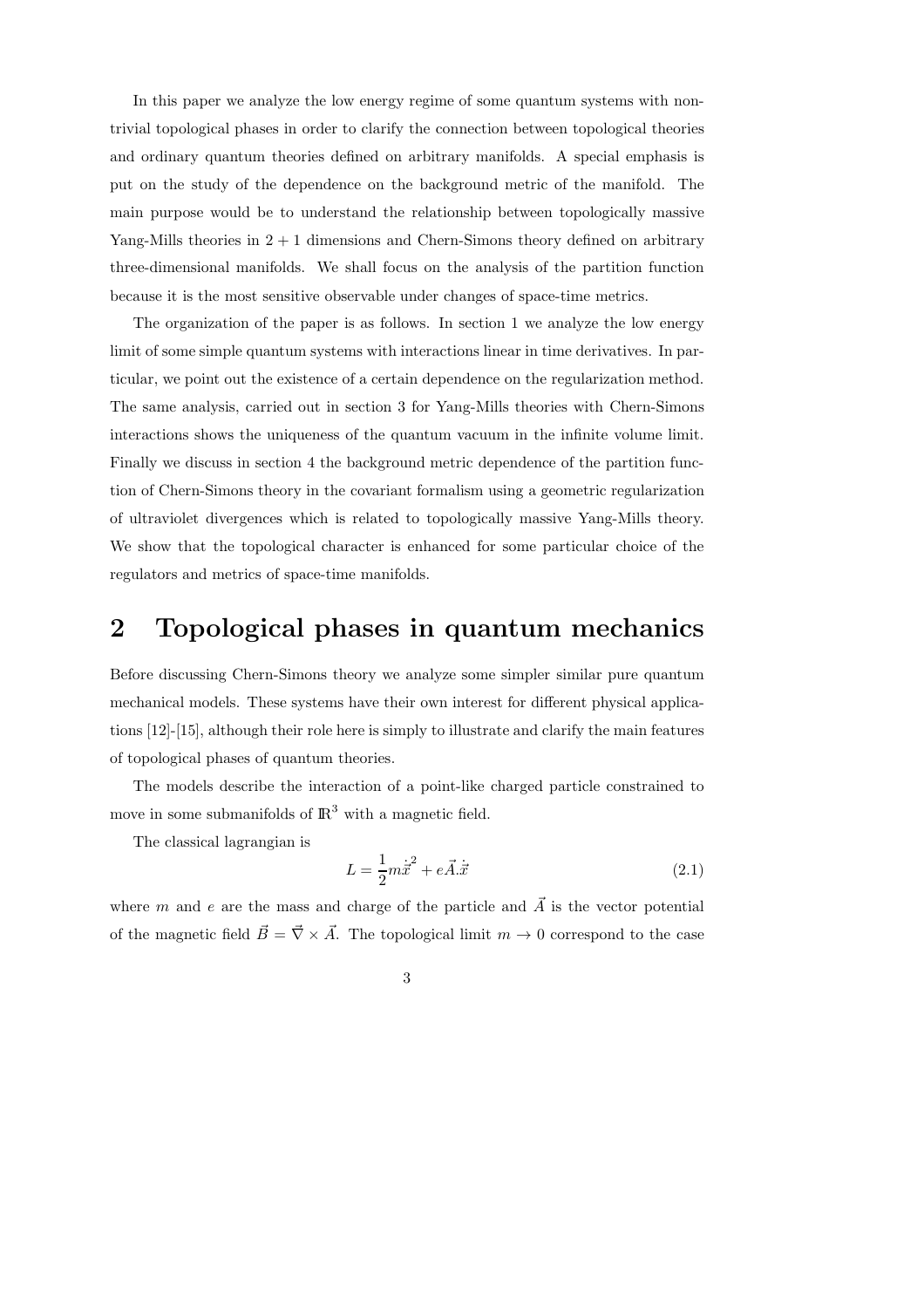where the lagrangian

$$
L = e\vec{A}.\dot{\vec{x}} \tag{2.2}
$$

is linear in time-derivatives [3]-[5].

The corresponding quantum system is defined by the following Hamiltonian

$$
\mathbb{H} = -\frac{1}{2m}(\vec{\nabla} - ie\vec{A})^2,\tag{2.3}
$$

which in the topological limit  $m \to 0$  becomes singular except in the subspace of null eigenvalues. Generically speaking, there are not null eigenvalues and the topological limit only makes sense after a (divergent) renormalization of IH which cancels the ground state energy. The space of quantum states is then reduced to the subspace of ground states of IH (reduction of Hilbert space).

When the particle is constrained to move in a submanifold of  $\mathbb{R}^3$  we obtain a family of systems with different topological limits which depend on the geometry of the submanifold  $M$  and the form of the magnetic fields. In the general case the classical system is described on the phase space  $T^*M$  with the symplectic structure  $\omega_0 + \omega$  defined by the sum of the canonical form  $\omega_0$  and the 2-form  $\omega$  of M associated to the magnetic field. Quantization is only possible if  $\frac{1}{2\pi}\omega$  is an integer form, i.e.  $\frac{1}{2\pi}[\omega] \in H^2(M, \mathbb{Z})$ . In that case the quantum states are defined by sections of a line bundle  $E(M,\mathbb{C})$  with a connection A whose curvature  $\omega_A = dA = \pi^* \omega$  is the pull-back of  $\omega$  by the projection map  $\pi: E \to M$  of the bundle  $E(M, \mathbb{C})$ . If M is an oriented Riemannian manifold the quantum Hamiltonian is of the form

$$
\mathbb{H} = -\frac{1}{2m}\Delta_A,\tag{2.4}
$$

where  $\Delta_A = d_A^* d_A$ ,  $d_A^* = (-1) * d_A *$  is the adjoint of the covariant differential  $d_A$  and  $*$ is the Hodge operator associated to the Riemannian structure  $g$  of  $M$ .

#### 2.1 Planar Rotor

The first model describes the interaction of a charged particle moving on a circle  $S^1$  =  $\{\vec{x} \in \mathbb{R}^2; ||\vec{x}|| = 1\}$  with a magnetic field vanishing on  $S^1$  but with non-trivial magnetic flux across  $S^1$  [12]. The corresponding vector potential can be expressed in cylindric

$$
4\phantom{.0}
$$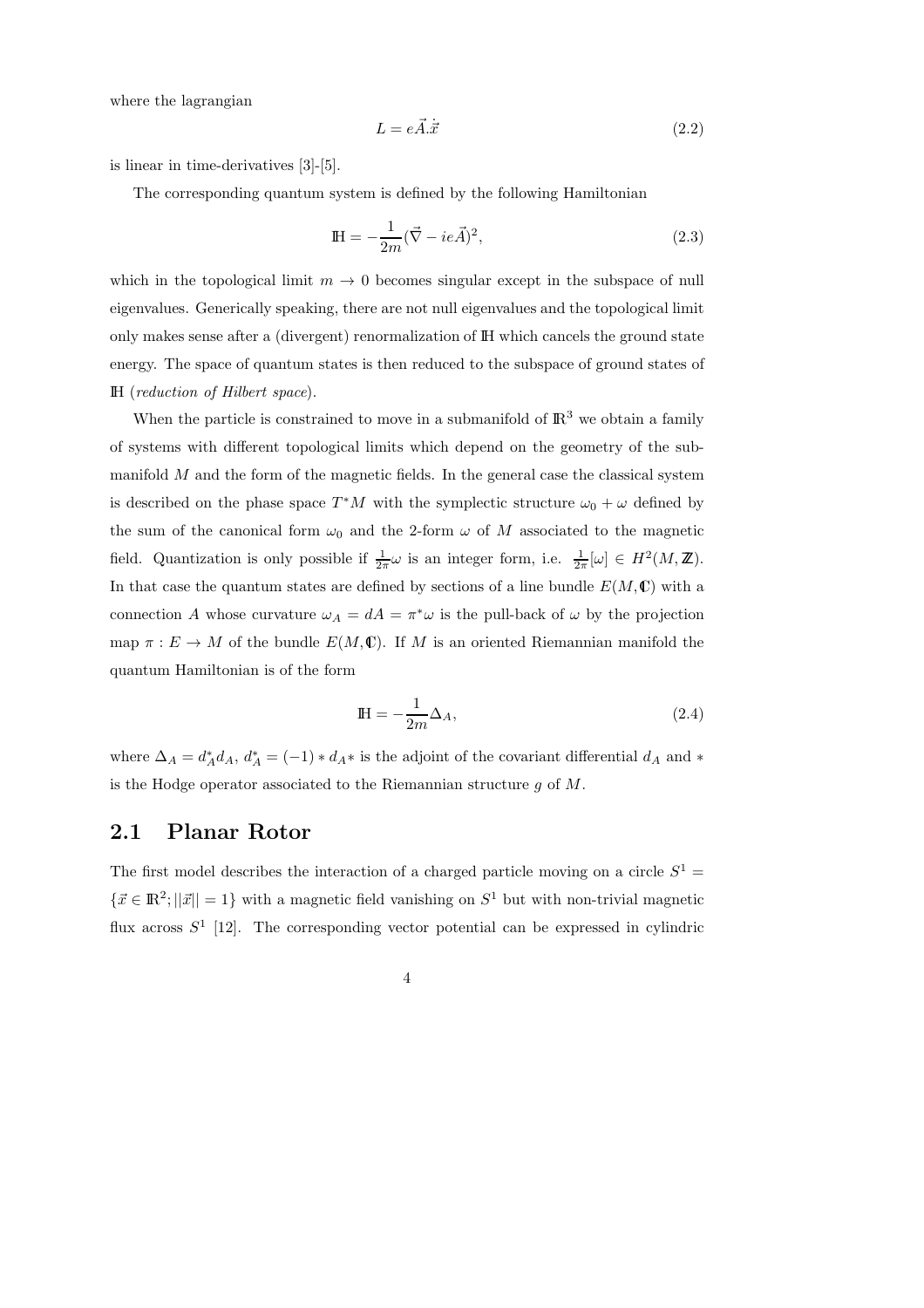coordinates by  $A_{\theta} = \phi/2\pi$ ,  $A_{r} = 0, A_{z} = 0$ , and satisfies the two conditions:  $\vec{B} =$  $\vec{\nabla}\times\vec{A}=0$  for  $r\neq 0$  and

$$
\int_{S^1} \vec{A} d\vec{\gamma} = \int_D \vec{B} d\vec{\sigma} = \phi \neq 0.
$$

The quantum dynamics is given by the Hamiltonian

$$
\mathbb{H} = -\frac{1}{2m} \left( \partial_{\theta} - i \frac{e\phi}{2\pi} \right)^2 \tag{2.5}
$$

with periodic boundary conditions  $\psi(0) = \psi(2\pi)$ . The spectrum of IH is

$$
E_n = \frac{1}{2m}(n - \varepsilon)^2
$$
\n(2.6)

where  $\varepsilon = e\phi/2\pi$ .





Low energy levels of the planar rotor Hamiltonian for  $0 \leq \varepsilon \leq 1$ . The thick curves represent the ground state energies and the cusp at  $\varepsilon = 1/2$  the transition point where the ground state is degenerated.

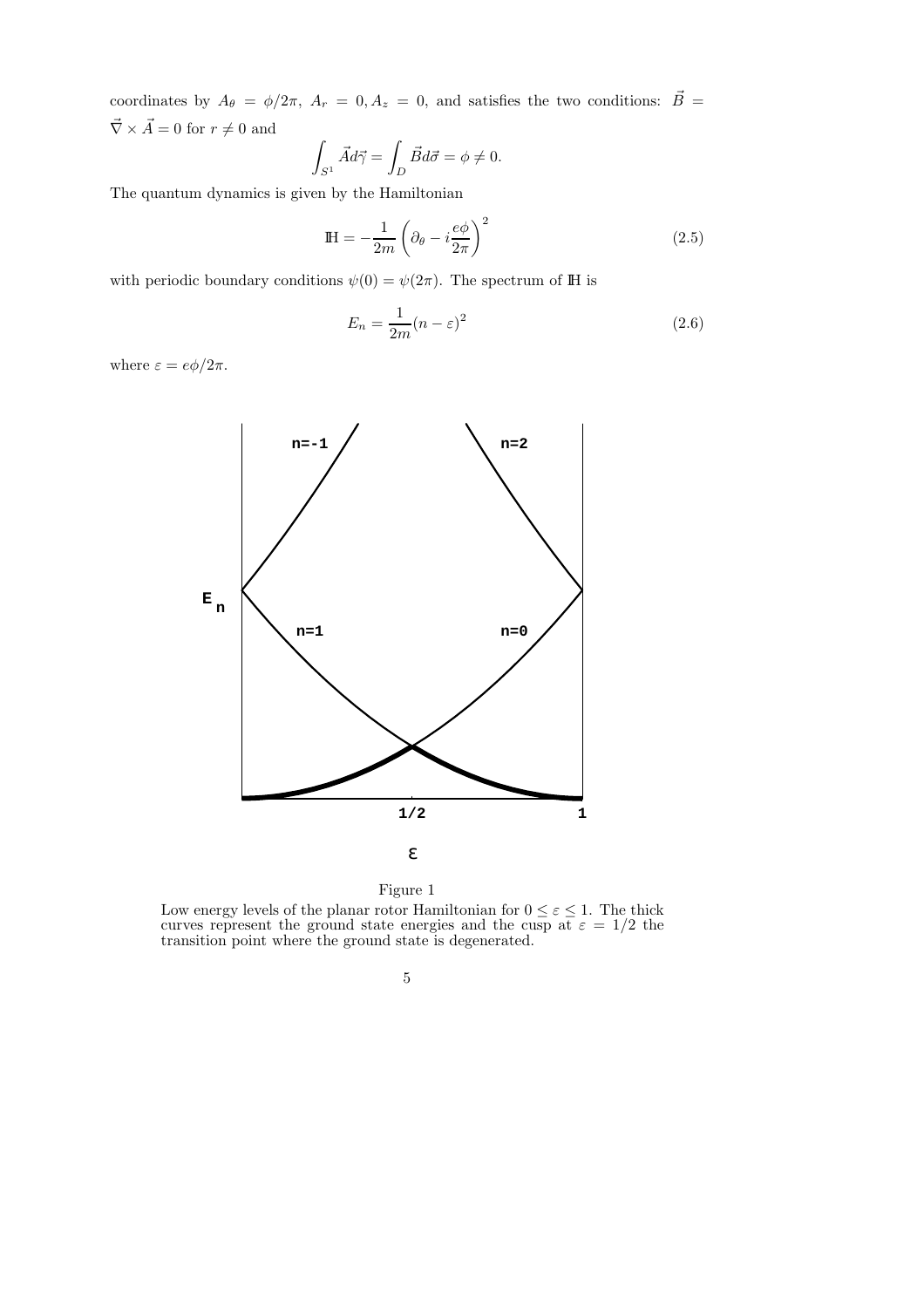The ground state is unique for  $\varepsilon \neq (2n + 1)$ . However for  $\varepsilon = (2n + 1)$  the system exhibits a very peculiar behaviour [12], which is reflected by the fact that the ground state is doubly degenerated. The existence of this degeneracy can be explained by the presence of complex interactions which prevent the application of the min-max principle to prove the uniqueness of the ground state. We remark that the classical  $SO(2)$  symmetry is preserved after quantization. The ground state subspace spans two irreducible representations of  $SO(2)$  for  $\varepsilon = (2n + 1)$  and only one in the other cases.

Consequently, in the topological limit  $m \to 0$  the infinite dimensional Hilbert space is reduced to a finite dimensional one

$$
\mathcal{H}_{\varepsilon}^{0} = \begin{cases} \mathbb{C} & \varepsilon \neq (2n+1) \\ \mathbb{C}^{2} & \varepsilon = (2n+1). \end{cases}
$$
 (2.7)

From a classical point of view the reduced phase space is a single point in both cases because  $\omega = 0$ . Therefore, quantization from this reduced phase space leads to the same Hilbert space  $\mathcal{H}_{\varepsilon}^0 = \mathbb{C}$  and Hamiltonian  $\mathbb{H} = 0$  in both cases. Thus, the peculiar behaviour of the case  $\varepsilon = (2n+1)$  is not observed if the constraints are eliminated before quantization.

The topological phase of the quantum system is independent of the metric of the world (time) line because of the time reparametrization invariance, and is also independent of the metric of the target space  $S<sup>1</sup>$  used in the regularization. In this case both classical properties are preserved under quantization unlike for the systems to be considered below. The difference between the two types of topological quantum phases generated by the planar rotor is encoded by a (metric independent) topological invariant

$$
\int_{S^1} \vec{A} d\vec{\gamma}
$$

### 2.2 Magnetic Monopole

We now consider the interaction of a charged particle constrained to move on a two dimensional sphere  $S^2 = {\{\vec{x} \in \mathbb{R}^3; ||\vec{x}|| = a\}}$  with a Dirac's magnetic monopole

$$
\vec{B} = g \frac{\vec{x}}{||\vec{x}||^3}.
$$
\n(2.8)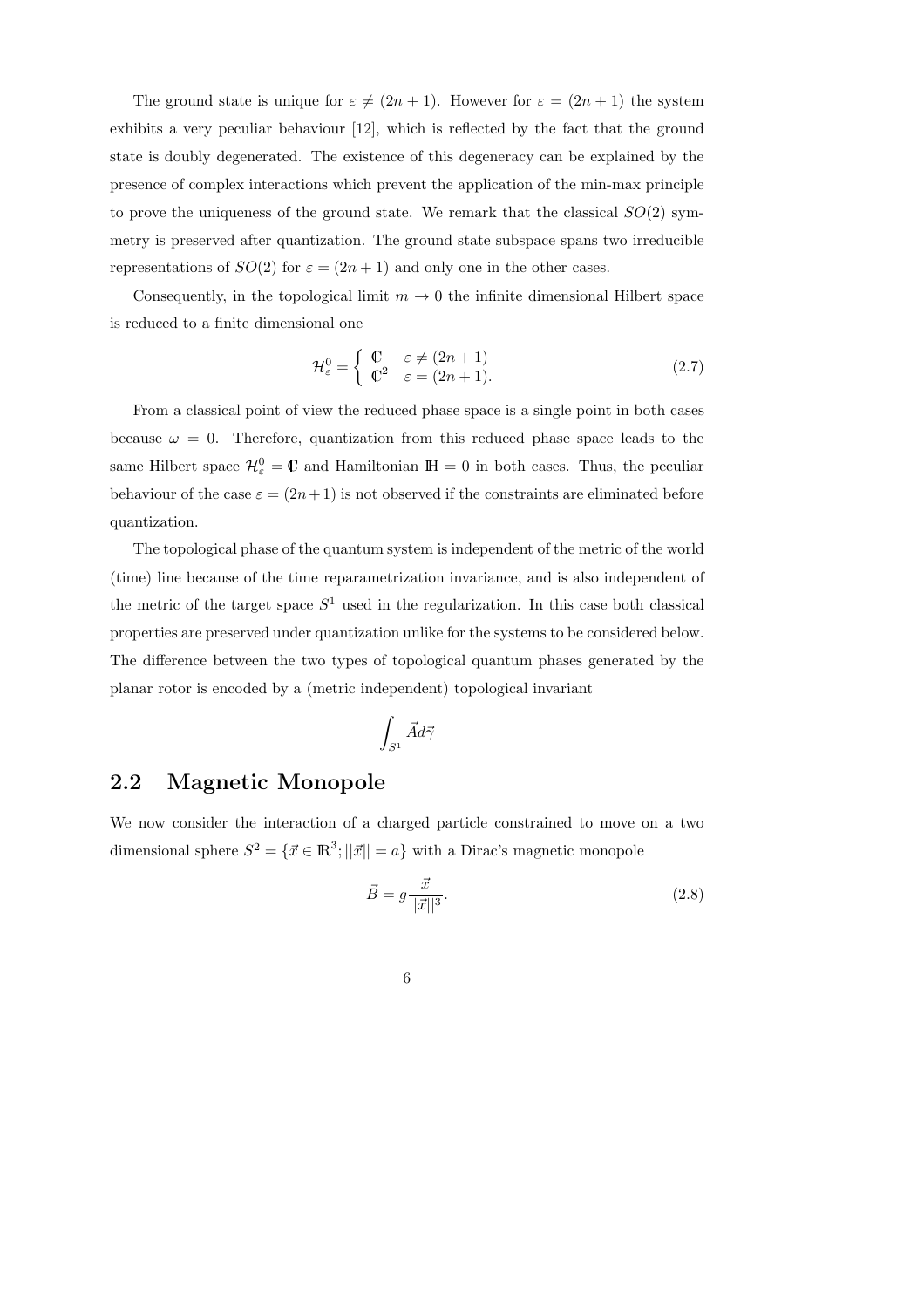Although there is no global regular vector potential  $\vec{A}$  over the whole sphere  $S^2$  with  $\vec{B} = \vec{\nabla} \times \vec{A}$ , there are vector potentials of B

$$
\vec{A}_j^{\pm} = \pm g \frac{\varepsilon_{j3k} x^k}{||x||(||x|| \pm x^3)},
$$

which are only singular at the north and south poles, respectively.

The quantum Hamiltonians

$$
\mathbb{H} = -\frac{1}{2m} (\vec{\nabla} - ie\vec{A}^{\pm})^2
$$
 (2.9)

are not univocally defined as selfadjoint operators on a functional Hilbert space unless the magnetic flux across the sphere  $S^2$ ,

$$
e\int_{S^2}\vec{B}d\vec{\sigma}=4\pi eg
$$

is quantized  $k = 2eg \in \mathbb{Z}$  (Dirac's quantization condition [13]). This topological (metric independent) condition implies that  $\vec{A}^{\pm}$  defines a connection on a line bundle  $E(S^2, \mathbb{C})$ with first Chern characteristic number  $c_1(E) = k$  [16].

Since the metric of  $S^2$  induced from  $\mathbb{R}^3$  is  $SO(3)$  invariant there is a horizontal lift of this symmetry to an action of its universal covering group  $SU(2)$  on  $E(S^2, \mathbb{C})$ . Because of the non-trivial magnetic flux the generators of this action pick up an additional term

$$
L_s = \varepsilon_{ijs} x^i \nabla_A^j - \frac{k}{2} \frac{x^s}{||\vec{x}||}
$$
\n(2.10)

which is necessary to preserve the  $SO(3)$  symmetry of the quantum Hamiltonian [IH,  $L_r$ ] = 0 and the  $SO(3)$ -Lie algebra commutation relations

$$
[L_r, L_s] = \varepsilon_{rst} L_t. \tag{2.11}
$$

The induced representation of  $SU(2)$  on the space of sections of  $E(S^2, \mathbb{C})$  can be decomposed into irreducible representations  $\mathcal{H}_k^l$  parametrized by the eigenvalues of the second Casimir operator  $L^2 = L_i L^i$ ,

$$
\frac{1}{4}(|k|+2l)(|k|+2l+2) \qquad l \in \mathbb{N}
$$

whose degeneracy is given by the Frobenius reciprocity theorem

$$
\dim \ \mathcal{H}_k^l = |k| + 2l + 1. \tag{2.12}
$$

$$
7\phantom{.0}
$$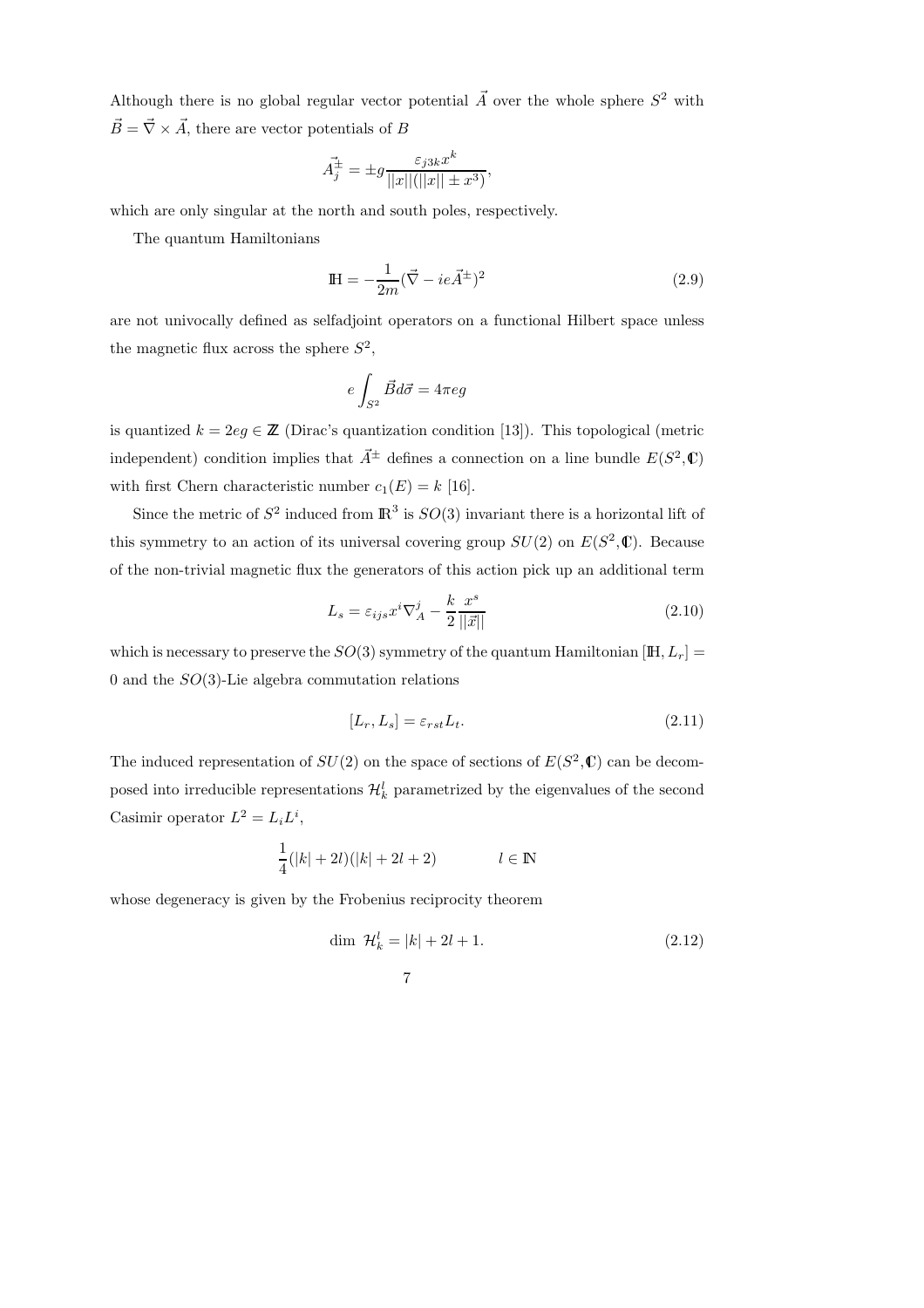The spectrum of the Hamiltonian can be easily obtained from symmetry arguments or by the following explicit calculation.

In the complex coordinates

$$
z = ae^{i\varphi} \tan \theta/2
$$
  

$$
\bar{z} = ae^{-i\varphi} \tan \theta/2
$$

the Hamiltonian (2.9) reads

$$
\mathbb{H} = -\frac{1}{2m} \left[ (1 + \frac{z\bar{z}}{a^2})^2 \partial \bar{\partial} + \frac{k}{2a^2} (1 + \frac{z\bar{z}}{a^2}) (z\partial - \bar{z}\bar{\partial}) - \frac{k^2}{4a^4} z\bar{z} \right].
$$
 (2.13)

The spectrum can be easily obtained by means of the following similarity transformation

$$
\psi(z,\bar{z}) = (1 + \frac{z\bar{z}}{a^2})^{-k/2}\xi(z,\bar{z})
$$
\n(2.14)

which transforms the Hamiltonian (2.13) into

$$
\mathbb{H}' = -\frac{1}{2m} \left[ (1 + \frac{z\bar{z}}{a^2})^2 \partial \bar{\partial} - \frac{k}{a^2} (1 + \frac{z\bar{z}}{a^2}) \bar{z} \bar{\partial} - \frac{k}{2a^2} \right].
$$
 (2.15)

The eigenfunctions of IH′ are

$$
\xi_n^l(z,\bar{z}) = z^j P_l^{(j,|k|-j)}\left(\frac{a^2 - z\bar{z}}{a^2 + z\bar{z}}\right) \quad l = 0, 1, 2, \dots
$$
\n
$$
j = -l, -l + 1, \dots, l + |k| \tag{2.16}
$$

where  $P_l^{(i,j)}$  $\ell_i^{(i,j)}$   $(i, j \ge -l)$  are the Jacobi polynomials [17]. The corresponding eigenvalues

$$
E_l = \frac{1}{2ma^2} \left[ |k|(l + \frac{1}{2}) + l(l + 1) \right] \qquad l = 0, 1, 2, ...
$$

have degeneracies

$$
2l+|k|+1
$$

which are in agreement with the Frobenius reciprocity theorem requirements  $(2.12)$ . In particular, the ground states are expanded by the analytic functions

$$
\xi(z) = z^l, \qquad l = 0, \dots, |k|
$$

and have non-trivial degeneracy,  $|k|+1$ , whenever the magnetic monopole charge is nonnull. Since the bundle  $E(S^2, \mathbb{C})$  is non-trivial for  $k \neq 0$ , every stationary state must

8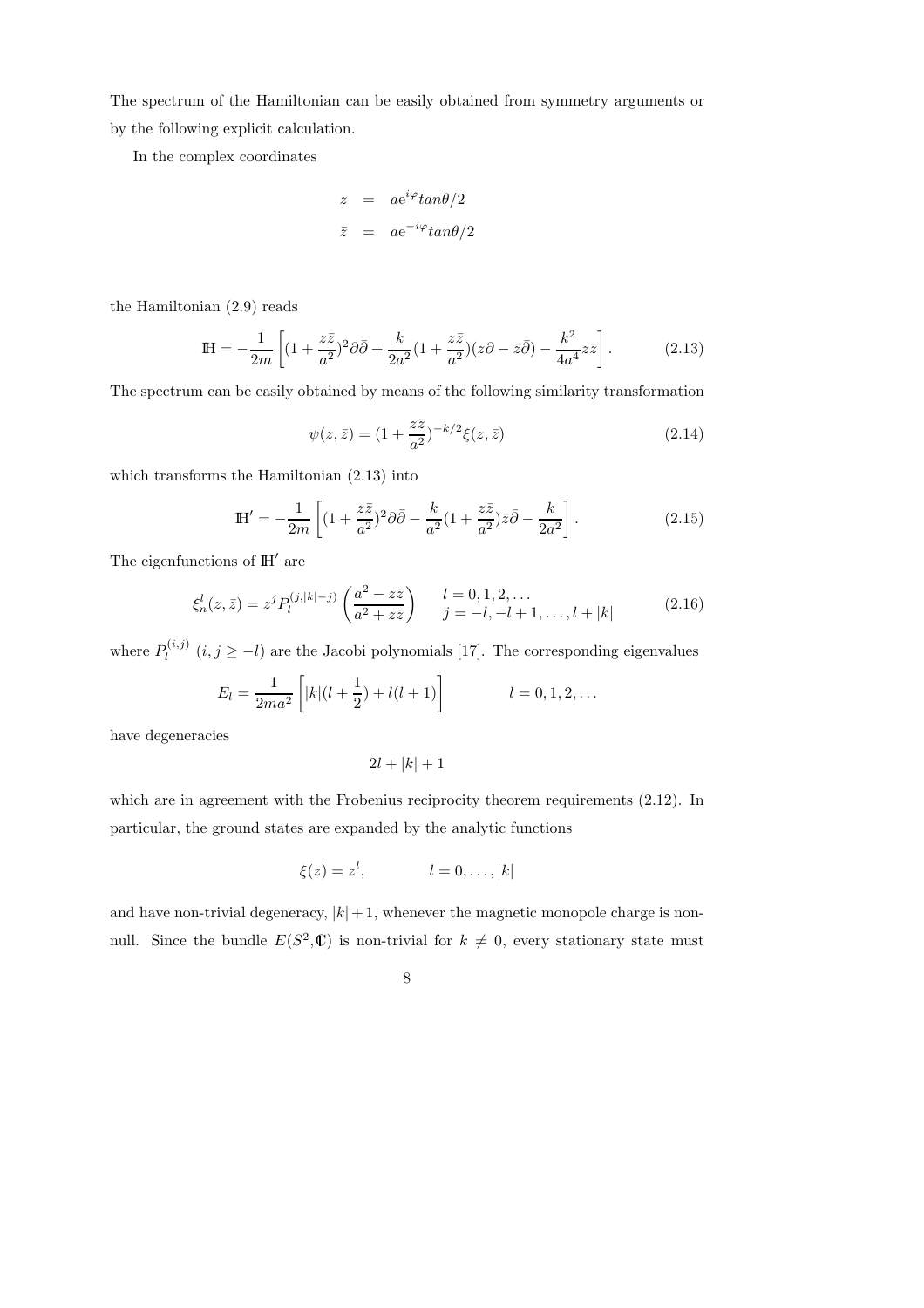have nodes i.e. vanishing points. In the holomorphic representation the origin  $z = 0$  and infinity  $z = \infty$  are nodes of the basis of eigensections (2.16) of IH.

In the topological limit  $m \to 0$  the Hilbert space is reduced to the finite dimensional space

$$
\mathcal{H}_k^0 = \{\xi(z) = \sum_{l=0}^{|k|} c_l z^l\}
$$

of analytic sections of  $E(S^2, \mathbb{C})$  which are holomorphic with respect to the complex structure induced by the connection  $A$ , the magnetic field  $B$  and the Riemannian metric of  $S^2$ . The Hilbert space  $\mathcal{H}_k^0$  spans an irreducible representation of  $SU(2)$  with angular momentum  $|k|/2$  and dimension  $dim \mathcal{H}_k^0 = |k| + 1$ . The result of the topological limit is in agreement with that obtained by holomorphic quantization [18] from the reduced phase space  $(S^2, \omega = 2\pi i k d\bar{z} \wedge dz)$ . However, this result might depend on the choice of the metric of the configuration (target) space. In this example the background metric of  $S<sup>2</sup>$  is maximally symmetric  $(SO(3)$ -invariant), but for a generic metric the degeneracy of the ground state is lower. This fact shows that a good prescription for using the topological limit as a method of quantization of a topological theory should be based on the most symmetrical metric of the configuration space in order to preserve as much classical symmetries as possible. Even in such a case some quantum anomalies might appear in the space of the space of quantum states which require a central extension of the classical symmetry group. In order to obtain a (target space) metric independent quantum theory it is necessary not only a renormalization of the vacuum energy, but also a metric dependent operatorial renormalization of the Hamiltonian which is not usually considered in standard renormalization scheme prescriptions.

### 2.3 Hall effect on a Torus

We now consider the interaction of a charged particle moving on a torus  $T^2$  with a constant magnetic field,  $||\vec{B}|| = B = cte$ . In complex coordinates  $z = x_1+ix_2, \bar{z} = x_1-ix_2$ the quantum hamiltonian

$$
\mathbb{H} = -\frac{1}{2m} \left[ 4\partial \bar{\partial} + eB(z\partial - \bar{z}\bar{\partial}) - \frac{e^2 B^2}{4} z\bar{z} \right]
$$
 (2.17)

9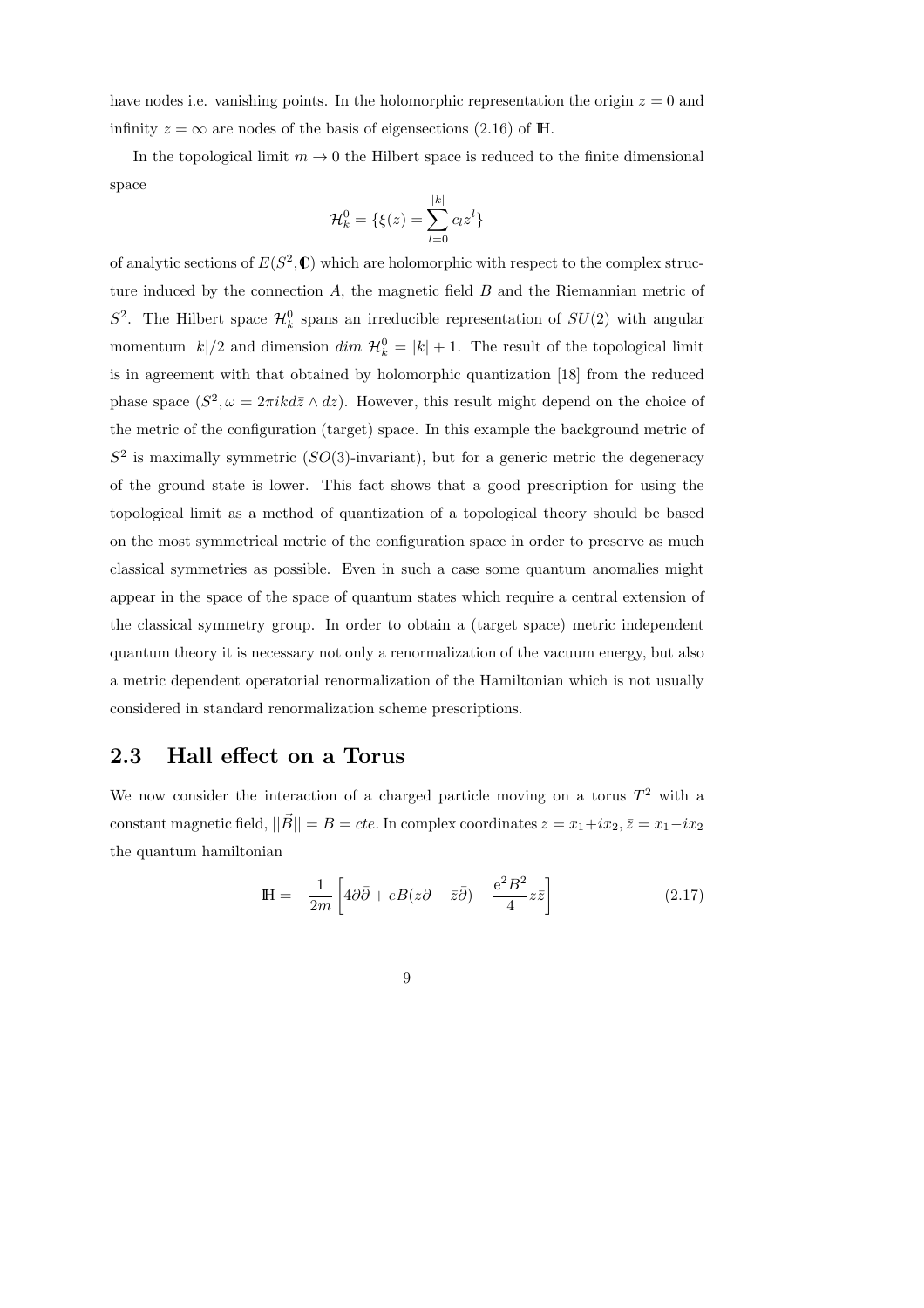is uniquely defined as selfadjoint operator iff the magnetic flux across the torus

$$
\int_{T^2} \vec{B}d\vec{\sigma} = B
$$

is quantized  $k = eB/2\pi \in \mathbb{Z}$  (Dirac's condition). This topological constraint implies that the vector potential  $A_i = -B \varepsilon_{ij} x^i / 2$  defines a connection on a line bundle  $E(T^2, \mathbb{C})$ with first Chern number  $c_1(E) = k$ . The quantum states are the L<sup>2</sup>-sections of  $E(T^2, \mathbb{C})$ . Continuous sections of  $E$  satisfy the boundary conditions  $<sup>1</sup>$ </sup>

$$
\psi(z+1, \bar{z}+1) = e^{k\pi(z-\bar{z})/2}\psi(z,\bar{z})
$$
  
\n
$$
\psi(z+i, \bar{z}-i) = e^{-ik\pi(z+\bar{z})/2}\psi(z,\bar{z})
$$
\n(2.18)

and because of the non-triviallity of E (for  $k=0$ ) must have nodes at some points of  $T^2$ for non-vanishing magnetic flux. The classical translation  $U(1)^2$  symmetry of the planar metric of  $T^2$  becomes anomalous when lifted to the line bundle E. The minimal lift of the corresponding generators does not commute with the quantum Hamiltonian (2.17) and does not satisfy the translation Lie algebra commutation relations. A central extension of the Lie algebra  $U(1)^2$  which leaves invariant the quantum Hamiltonian (2.17) can be obtained by adding a new term to the infinitesimal generators

$$
p = \partial + \frac{k\pi}{2}\bar{z} \qquad \bar{p} = \bar{\partial} - \frac{k\pi}{2}z,
$$
\n(2.19)

in a similar way to the  $SO(3)$  symmetry in the case of magnetic monopole  $(2.10)$ . The corresponding quantum Lie algebra is a Heisenberg algebra

$$
[p, \bar{p}] = -k\pi. \tag{2.20}
$$

The spectrum of the Hamiltonian (2.17) can be obtained by means of a similarity transformation

$$
\psi(z,\bar{z}) = e^{k\pi z\bar{z}/2}\xi(z,\bar{z})\tag{2.21}
$$

which yields

$$
\mathbb{H}' = -\frac{1}{2m} \left[ 4(\partial - k\pi \bar{z})\bar{\partial} - 2k\pi \right]
$$
 (2.22)

<sup>&</sup>lt;sup>1</sup>There is a phase ambiguity in the choice of boundary conditions due to the nonsimply connected character of the torus (Aharonov-Bohm phase). The prescription (2.18) (trivial phases) corresponds to the standard notation in the description of the quantum Hall effect [15] and has the nice property of preserving general covariance.

<sup>10</sup>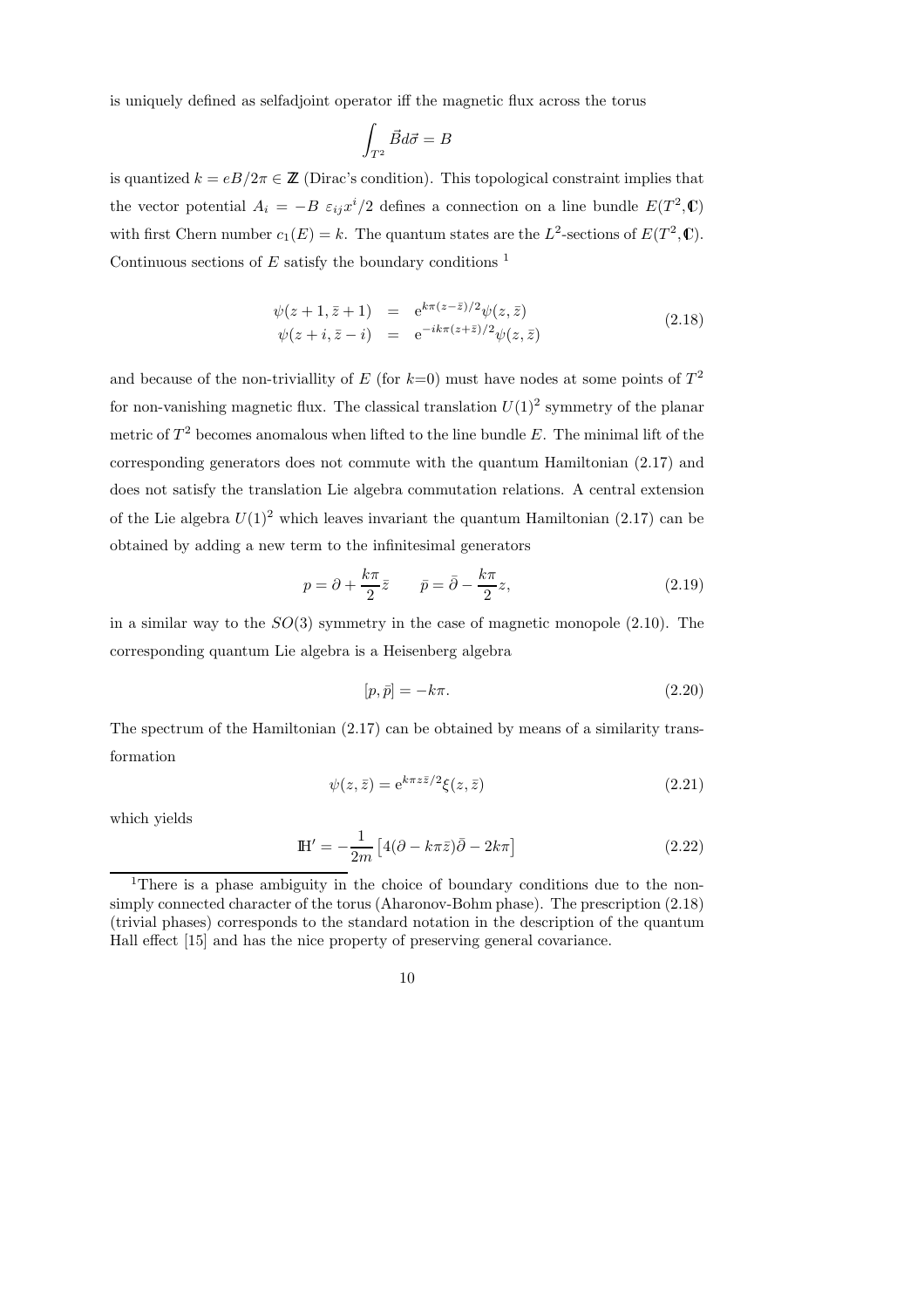with

$$
\xi(z+1, \bar{z}+1) = e^{i\pi kz + k\pi/2} \xi(z, \bar{z}) \n\xi(z+i, \bar{z}-i) = e^{-i\pi kz + k\pi/2} \xi(z, \bar{z})
$$
\n(2.23)

as boundary conditions. The eigenfunctions can be expressed as infinite sums of eigenfunctions of a harmonic oscillator which satisfy the boundary conditions (2.23). Their eigenvalues are given by Landau levels

$$
E_n^j = \frac{2\pi k}{m}(n+1/2) \qquad \qquad n = 0, 1, 2, \dots
$$
  
\n
$$
j = 0, \dots, |k| - 1 \qquad (2.24)
$$

with degeneracy |k|. The ground state degeneracy  $|k|$  can be understood by the failure of min-max principle in presence of complex interactions. The corresponding eigenfunctions are the holomorphic sections of  $E(T^2, \mathbb{C})$  (i.e. theta functions) with respect to the complex structure induced by the vector potential A, and the complex structure of the torus  $T^2$ 

$$
\xi_0^j(z) = e^{k\pi z^2/2} \Theta \begin{bmatrix} j/|k| \\ 0 \end{bmatrix} (|k|z, i|k|)
$$
  
=  $e^{k\pi z^2/2} \sum_{l \in \mathbb{Z}+j/|k|} e^{-\pi |k|l^2 + i2\pi |k|lz}$   

$$
j = 0, 1, 2, ..., |k| - 1.
$$

In the topological limit the Hilbert space is reduced to the ground state subspace

$$
\mathcal{H}_k^0 = \{ \xi(z); \sum_{j=1}^{|k|} c_j \Theta_{|k|}^j(z) \}
$$

if the vacuum energy renormalized to zero. The results of this quantization method does coincide with that obtained via holomorphic quantization from the reduced phase space.

In the present approach the result is again independent of the world line metric but it does depend on the (target space)  $T^2$  metric. In fact, the reduced Hilbert space is smaller when the  $T<sup>2</sup>$  metric is not translation invariant. Once more this symmetry (although anomalous) is the guiding principle to quantize in agreement with holomorphic quantization. Actually, the same result is obtained for any other flat metric of  $T^2$  corresponding

11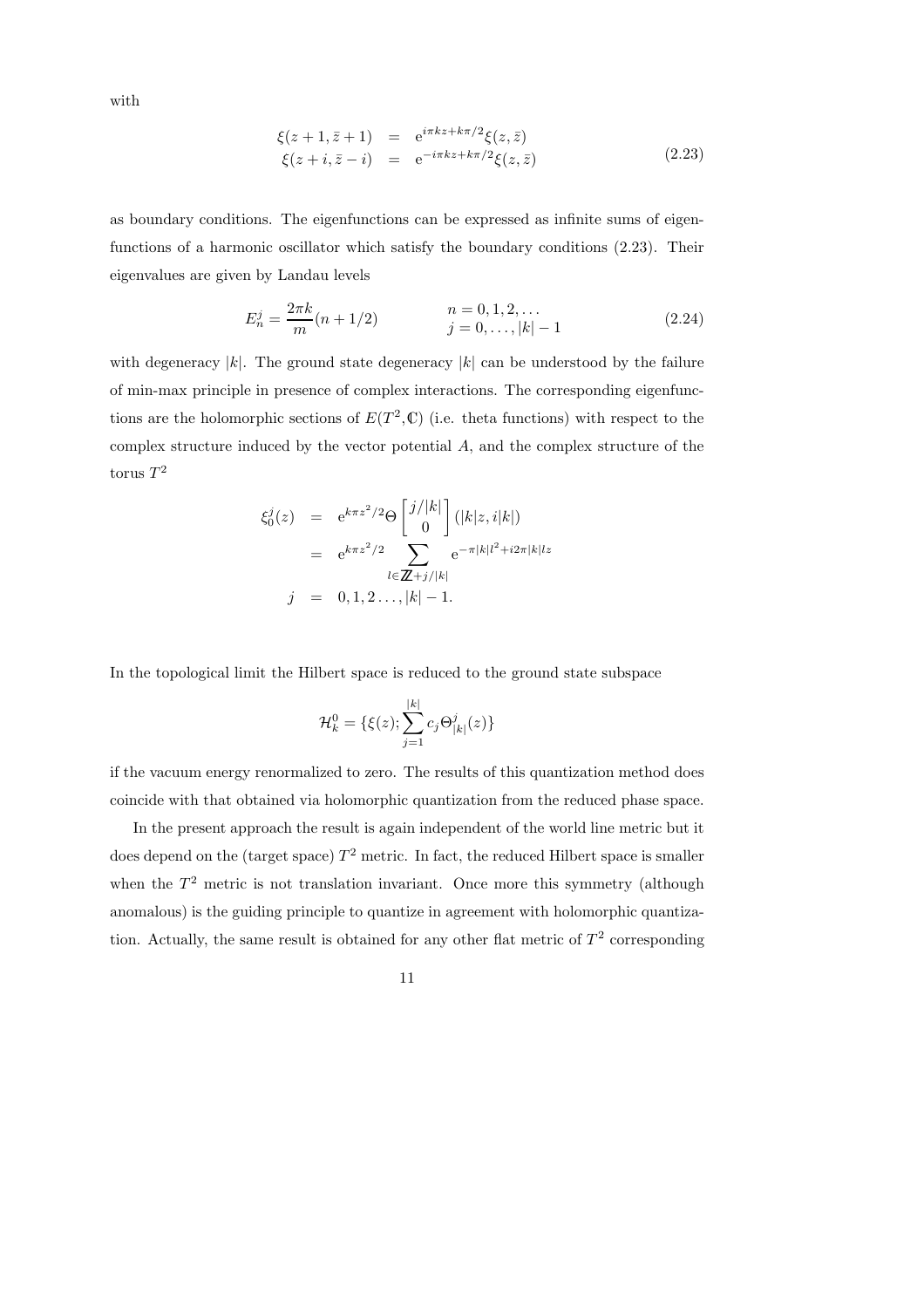to a different point  $\tau$  in moduli space. In this case the vacuum states are also given in terms of the corresponding theta functions [19]

$$
\xi_{\tau}^{j}(z) = e^{k\pi z^{2}/2\text{Im}\tau} \Theta \begin{bmatrix} j/|k| \\ 0 \end{bmatrix} (|k|z, |k|\tau)
$$
  
=  $e^{k\pi z^{2}/2\text{Im}\tau} \sum_{l \in \mathbb{Z}+j/|k|} e^{i\tau \pi |k|l^{2} + 2\pi i|k|lz}$   
 $j = 0, 1, 2, ..., |k| - 1.$ 

and

$$
dim \ \mathcal{H}_k^{\tau} = dim \ \mathcal{H}_k^0 = |k|.
$$

Absolute independence of the  $T<sup>2</sup>$  metric would require a non-standard renormalization of the regularized Hamiltonian modifying its operator structure.

Let us analyze, for completeness, the holomorphic quantization approach [18]. A classical constraint analysis of singular systems described by lagrangians of the form (2.1) shows that the conditions

$$
p_i = eA_i \qquad \qquad i = 1, 2 \tag{2.25}
$$

are second class constraints

$$
\{p_i - eA_i, p_j - eA_j\}_{PB} = eB\varepsilon_{ij} \neq 0 \qquad i = 1, 2. \tag{2.26}
$$

If we perform a non-canonical transformation of the phase space  $T^*(T^2)$ 

$$
x'^i = x^i \tag{2.27}
$$

$$
p'_i = p_i - eA_i \qquad i = 1, 2 \qquad (2.28)
$$

the symplectic structure of  $T^*(T^2)$  becomes

$$
\omega' = \sum_{i=1,2} dp'_i \wedge dx^i + eBdx^1 \wedge dx^2.
$$
 (2.29)

The constraints in the new coordinates  $(x^i, p_i)$  read

$$
p_i' = 0 \qquad \qquad i = 1, 2. \tag{2.30}
$$

12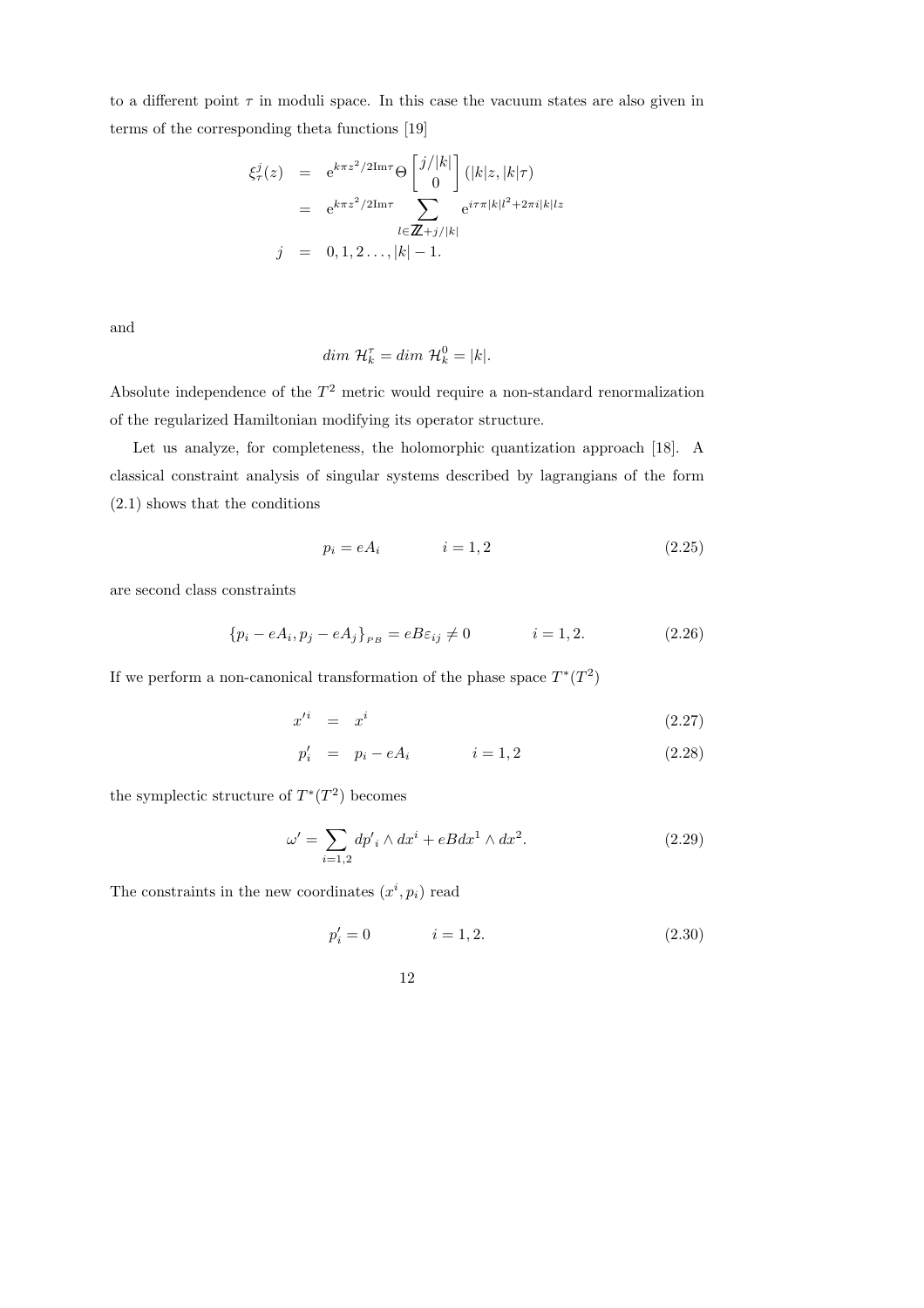The classical method of dealing with second class constraints proceeds by restriction to the constraints submanifold  $p'_i = 0, i = 1, 2$ . In this case it can be identified with the configuration space  $T^2$  endowed with the symplectic structure defined by the magnetic field  $F = 2\pi k dx^1 \wedge dx^2$  which is the restriction of the symplectic form  $\omega'$  to the constraints manifold  $T^2$ . There are not further constraints.

Holomorphic quantization of the reduced phase space  $T^2$  gives rise to a finite dimensional Hilbert space

$$
\mathcal{H}_k^0 = \{ \xi : T^2 \to E; \xi \text{ is analytic} \}
$$

whose quantum states  $\xi$  are the holomorphic sections of a line bundle  $E(T^2,\mathbb{C})$  with Chern class number  $c_1(E) = k$ .

The dimension of the space of quantum states is given by the Riemann-Roch formula

$$
\dim \mathcal{H}_k^0 = \frac{1}{8\pi} \int_{T^2} \sqrt{g} R + \frac{1}{2\pi} \int_{T^2} F = k,
$$
\n(2.31)

and the quantum hamiltonian is trivial  $H = 0$  as corresponds to a topological theory. The same Riemann-Roch formula gives account of the right degeneracy  $(k + 1)$  of the vacuum states in the monopole case of Section 2.2. There is similar formula for magnetic holomorphic fields on higher genus  $(g)$  Riemann surfaces  $2$  [20]

$$
\dim \mathcal{H}_k^0 = \frac{1}{8\pi} \int_{T^2} \sqrt{g} R + \frac{1}{2\pi} \int_{T^2} F + \dim \mathcal{H}_{2g-2-|k|}^0.
$$
 (2.32)

In the topological limit of the quantum system associated to the Hall effect we have obtained the same results in a different way. One interesting aspect of the geometrical method based on the topological limit is that it shows the way physical constraints arise in the topological phase. Before taking the topological limit the momentum operators are given by

$$
i\Pi = \partial - \frac{\pi k}{2}\bar{z} \qquad i\bar{\Pi} = -\bar{\partial} - \frac{\pi k}{2}z \tag{2.33}
$$

or

$$
i\Pi' = \partial - \pi k\bar{z} \qquad i\bar{\Pi}' = -\bar{\partial} \qquad (2.34)
$$

once the similarity transformation (2.21) has been carried out. In the subspace of ground states the first constraint  $\bar{\Pi}' = 0$  is satisfied in the strong operatorial sense. However <sup>2</sup>The last term in (2.32) vanishes for  $2g - 2 - |k| \ge 0$  (Kodaira's vanishing theorem)

but not in general, as erroneously indicated in Ref. [21].

<sup>13</sup>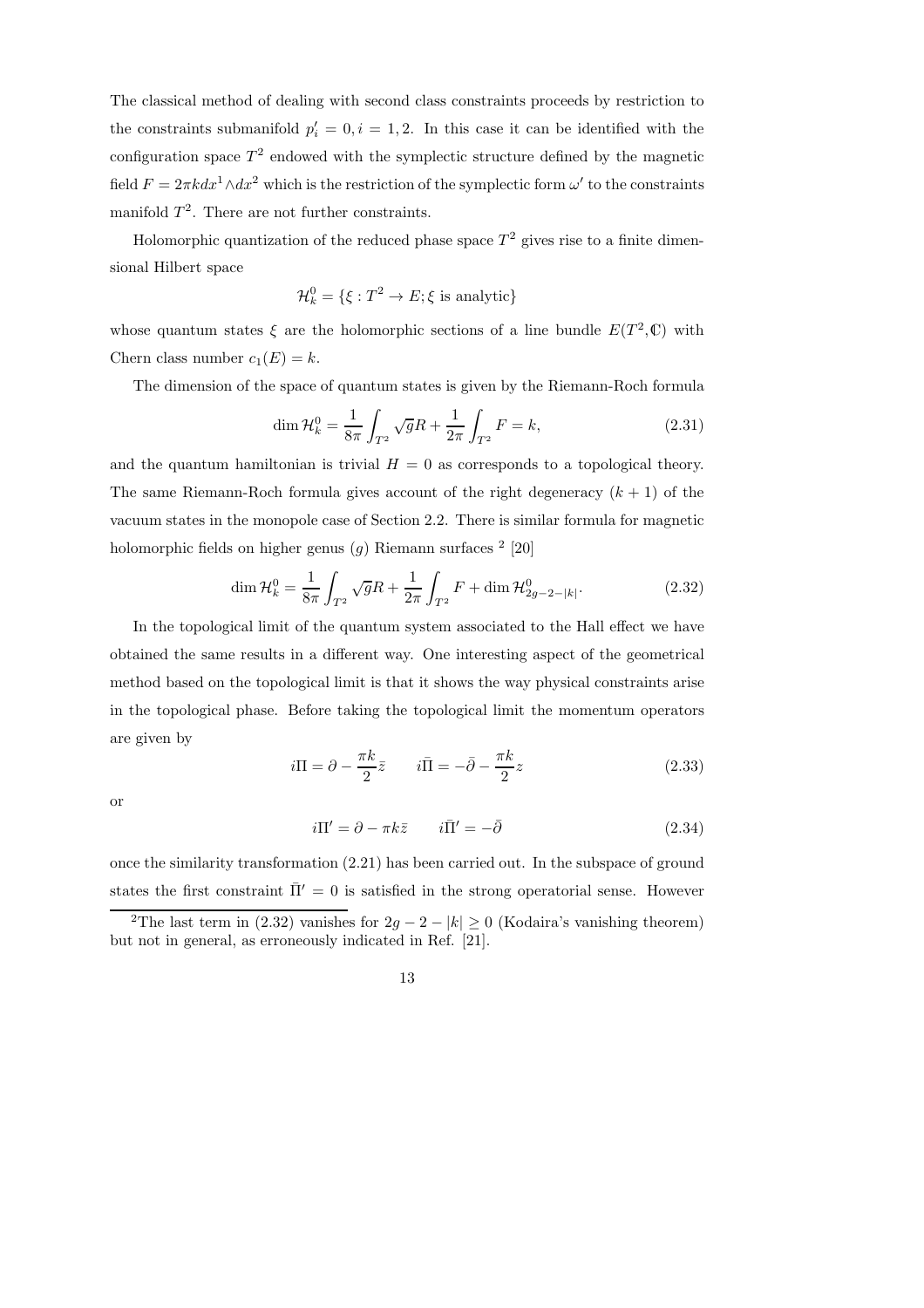the second constraint  $\Pi' = 0$  is only satisfied in a weak sense as the Lorentz condition in QED in the Gupta-Bleuler formalism: its expectation value vanishes

$$
(\xi_1, \Pi \xi_2) = \int_{T^2} \frac{dz d\bar{z}}{2\pi i} e^{-\pi k z \bar{z}} \bar{\xi}_1(\bar{z}) (\partial - \pi k \bar{z}) \xi_2(z) = 0
$$
\n(2.35)

on ground states. Therefore in the topological limit since  $\mathcal{H} \to \mathcal{H}_{|k|}^0$  both constraints are satisfied in the strong operatorial sense. Notice that the second constraint  $\Pi' = 0$  also arises in holomorphic quantization from the commutation relations (2.20) implied by the non-trivial symplectic structure  $F$  of  $T^2$ . However, in the geometrical approach different topological limits impose further constraints derived from a different operator ordering prescription or a different choice of (target space) Riemannian metric.

### 2.4 Quantum Hall effect on the infinite plane

We now consider the same system with the charged particle moving on the plane  $\mathbb{R}^2$ under the effect of a constant magnetic field. The quantization of the system proceeds in a similar manner to the previous case, but without the requirement of quantization of the magnetic flux across the plane. The spectrum of the Hamiltonian (2.22) is given by the classical Landau levels

$$
E_n^j = \frac{2\pi k}{m}(n+1/2) \qquad \qquad n = 0, 1, 2, \dots
$$
  
\n
$$
j = -n, -n+1, \dots,
$$
\n(2.36)

which now are infinitely degenerated due to the absence of boundary conditions. The eigenfunctions can be expressed in this case in terms of generalized Laguerre polynomials [22]

$$
\xi_n^j(z,\bar{z}) = z^j L_n^j(2\pi k|z|^2). \tag{2.37}
$$

The above spectrum can be obtained from that of the torus in the infinite volume limit when the magnetic field  $B \to \infty$  in such a way that the density of magnetic flux is hold constant. In the same way, it can also be obtained from the monopole case when the radius of the sphere  $a$  and the charge of the magnetic monopole  $k$  go to infinity keeping the ratio  $k/a^2$  constant (see e.g. [17]). In both cases the limit is well defined and the eigensections of the sequences of line bundles  $E(T^2, \mathbb{C})$  and  $E(S^2, \mathbb{C})$  tend to square integrable functions of  $L^2(\mathbb{R}^2)$ . The degeneracy of all energy levels grows with the Chern number of  $E$ ,  $k$ , towards the infinite Landau degeneracy. This phenomenon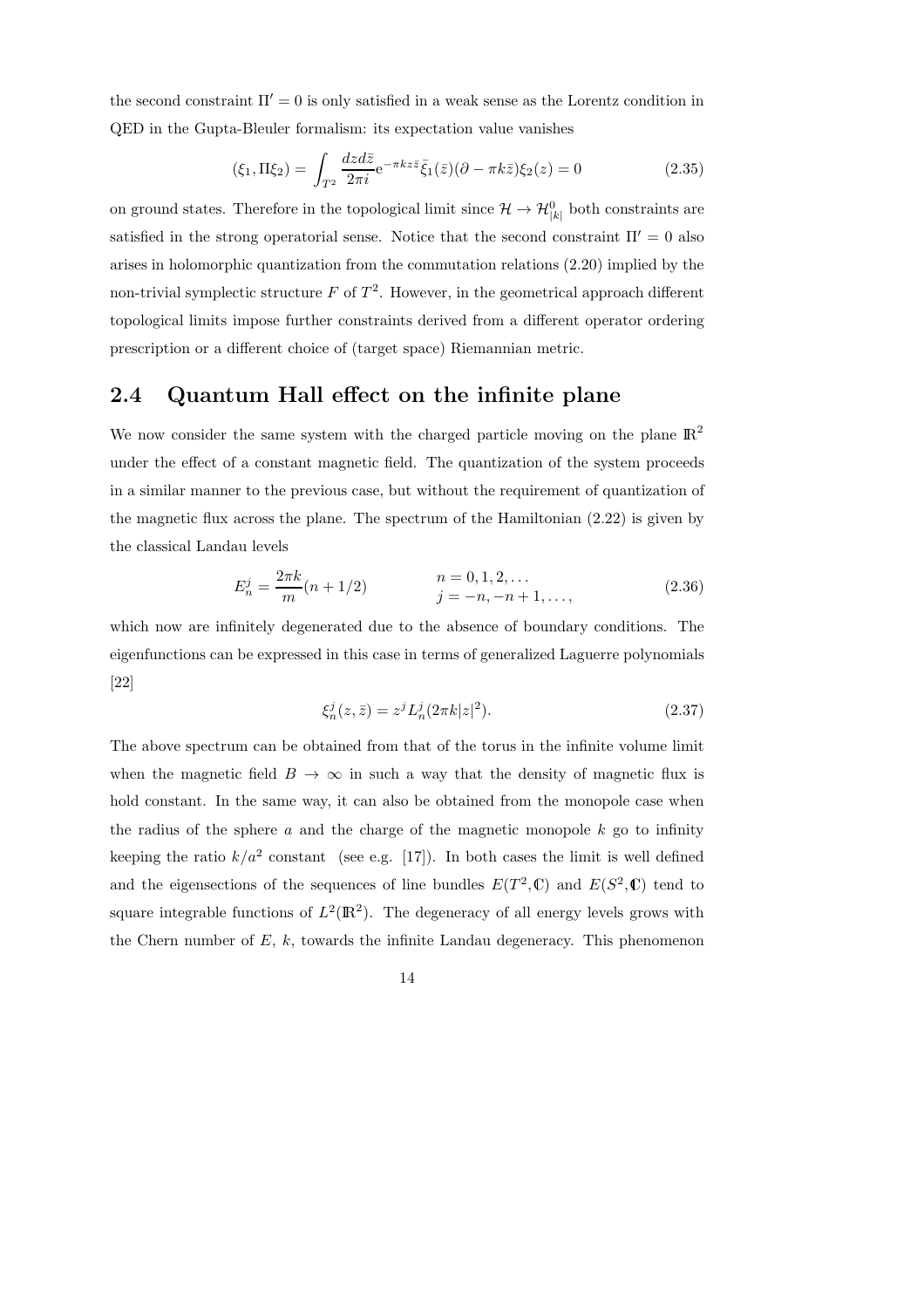does not occur in Chern-Simons theory, as it will be shown in next section, where the infinite volume limit of theory on a torus reduces the subspace of ground states to the single unique ground state over  $\mathbb{R}^2$ . In that case the degeneracy disappears in the infinite volume limit. The analogous phenomenon here arises in the limit of infinite volume for the torus when the magnetic charge is kept k constant.

The topological phase  $(m \to 0)$  corresponds to the system described by the low lying Landau levels

$$
\mathcal{H}_k^0 = \{ \xi : \mathbb{R}^2 \to \mathbb{C}; \bar{\partial}\xi = 0 \text{ i.e. } \xi \text{ is analytic} \}.
$$

The main peculiarity of this phase is that it has an infinite dimensional Hilbert space which does not describe local interactions. The space of quantum states has a natural (ground) ring structure and describes an infinite dimensional representation of the Heisenberg group which emerges as the quantum symmetry associated classical translation invariance. Finally, it is easy to see that the structure of the topological phase changes when we consider a different Riemannian metric in  $\mathbb{R}^2$ . Generically, the Heisenberg group does not leaves the space of quantum states invariant.

# 3 Topological Phases of  $(2 + 1)$ -Dimensional Gauge Theories. Chern-Simons Theory.

In 2 + 1 space-time dimensions gauge theories have a very interesting infrared structure. The presence of a Chern-Simons gluonic interaction, which can arise as an effective interaction induced by massless fermions, implies the existence of gauge invariant phases with massive gluons  $[23][25]$ . In such a case, although the gauge interaction is shortranged, the quantum vacuum exhibits a very rich topologically dependent structure which reveals the existence of non-trivial topological phases [24].

In this Section we shall review some aspects of the vacuum structure of topologically massive Yang-Mills theory (degeneracy, vacuum nodes, anomalous angular momentum) and its topological phase (Chern-Simons theory). The approach will be analogous to the one used in Section 2 for topological quantum mechanics, but with some interesting physically meaningful differences. Since, pure Chern-Simons theory is exactly solvable for compact Lie groups [10] its interpretation as a topological limit of a massive Yang-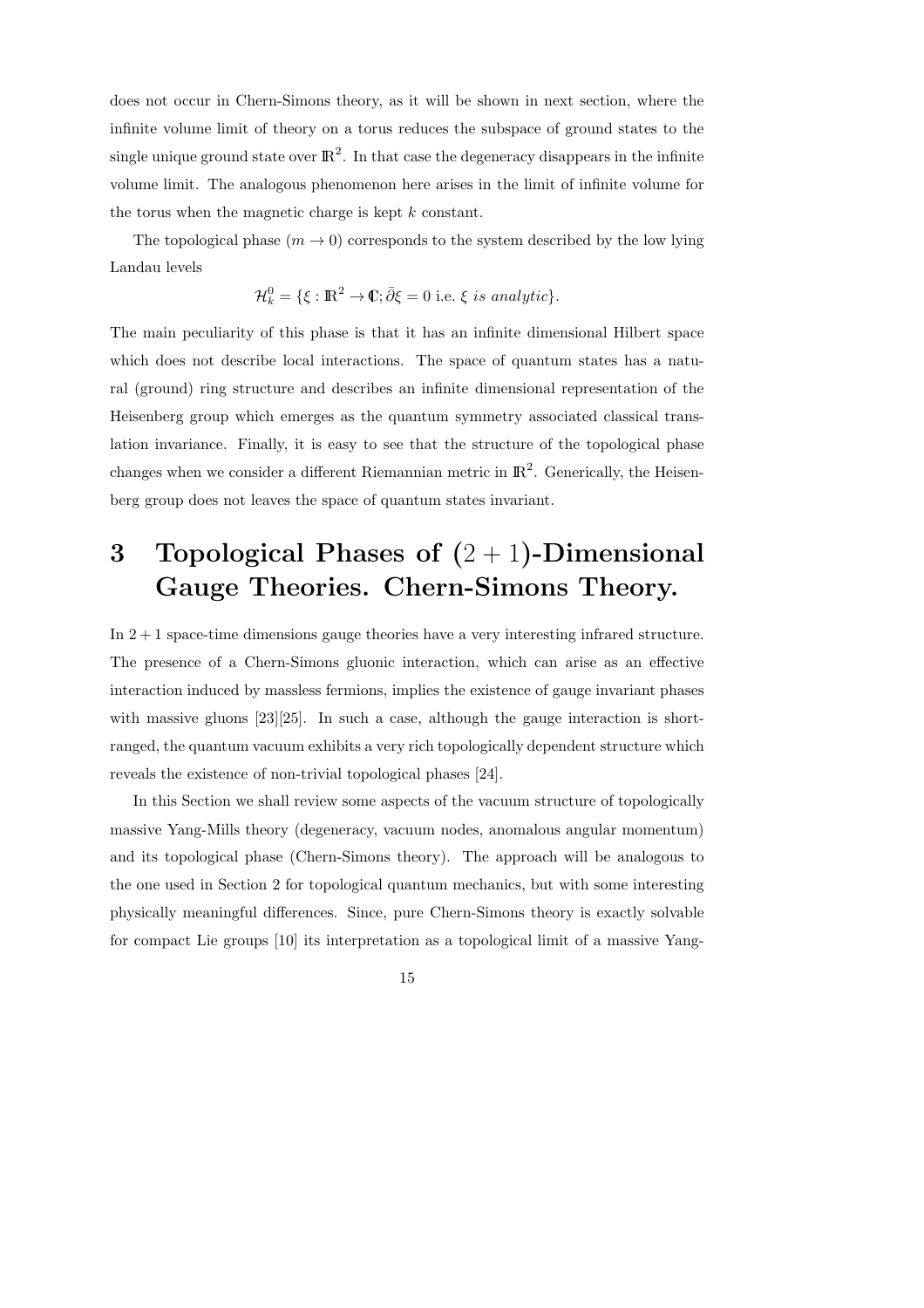Mills theory provides a very interesting information about the structure of the vacuum of the massive theory. On the other hand the massive theory can be considered as a regularization of the pure Chern-Simons theory  $[11][25]-[27]$  which might be useful for the analysis of singular observables and possible ambiguities of the theory.

The massive Yang-Mills action

$$
S_{\Lambda}(A) = \frac{ik}{4\pi} \int_{M_3} \ tr \ (A \wedge dA + \frac{2}{3} A \wedge A \wedge A) + \frac{k}{8\pi\Lambda} ||F(A)||^2 \tag{3.1}
$$

is not univocally defined for gauge fields A of any principal bundle  $P(M, SU(N))$ . The value of the Chern-Simons term depends on the section of P chosen in the expression (3.1) and is not invariant under large gauge transformations of that section. The variation of  $S_\Lambda(A)$  is  $2\pi k$  times the winding number of the gauge transformation. Therefore, a consistent definition of the Euclidean functional integral is only possible for integer values of Chern-Simons charge k. We use the compact notation of Ref. [28], where  $|| \cdot ||$  denotes the norm associated to the scalar products of p-forms

$$
(\tau, \eta) = -2 \int_{M_3} \text{tr } \tau \wedge * \eta \tag{3.2}
$$

and  $*$  is the Hodge operator associated to the (oriented) space-time metric  $(M_3, g)$ .

## 3.1 Canonical Quantization

In the case of space-times of the form  $M_3 = \Sigma \times \mathbb{R}$  with a direct product metric it is possible to develop a canonical approach. If we consider the temporal gauge  $(A_0 = 0)$ , the only degrees of freedom are the spatial components **A** of the gauge fields  $A = (\mathbf{A}, A_0)$ with their momenta constrained in the phase space  $T^*(A_\Sigma)$  by Gauss law

$$
d_{\mathbf{A}}^*(\Pi + \frac{1}{2\kappa^2} * \mathbf{A}) = \kappa^{-2} * F(\mathbf{A}).
$$
\n(3.3)

Here  $\mathcal{A}_{\Sigma}$  denotes the configuration space of two dimensional gauge fields **A** on the Riemann surface  $\Sigma$  with  $SU(N)$  as structure group,  $\kappa$  is the Chern-Simons coupling constant  $\kappa = \sqrt{4\pi/k}$  and  $d^*_{\mathbf{A}} = -*d_{\mathbf{A}}*$  is the adjoint of the covariant derivative  $d_{\mathbf{A}}$  operator with respect to the scalar product defined on  $A_\Sigma$  by (3.2). The classical Hamiltonian is given by

$$
H = \frac{\kappa^2 \Lambda}{2} ||\Pi + \frac{1}{2\kappa^2} * \mathbf{A}||^2 + \frac{1}{2\kappa^2 \Lambda} ||F(\mathbf{A})||^2.
$$
 (3.4)

16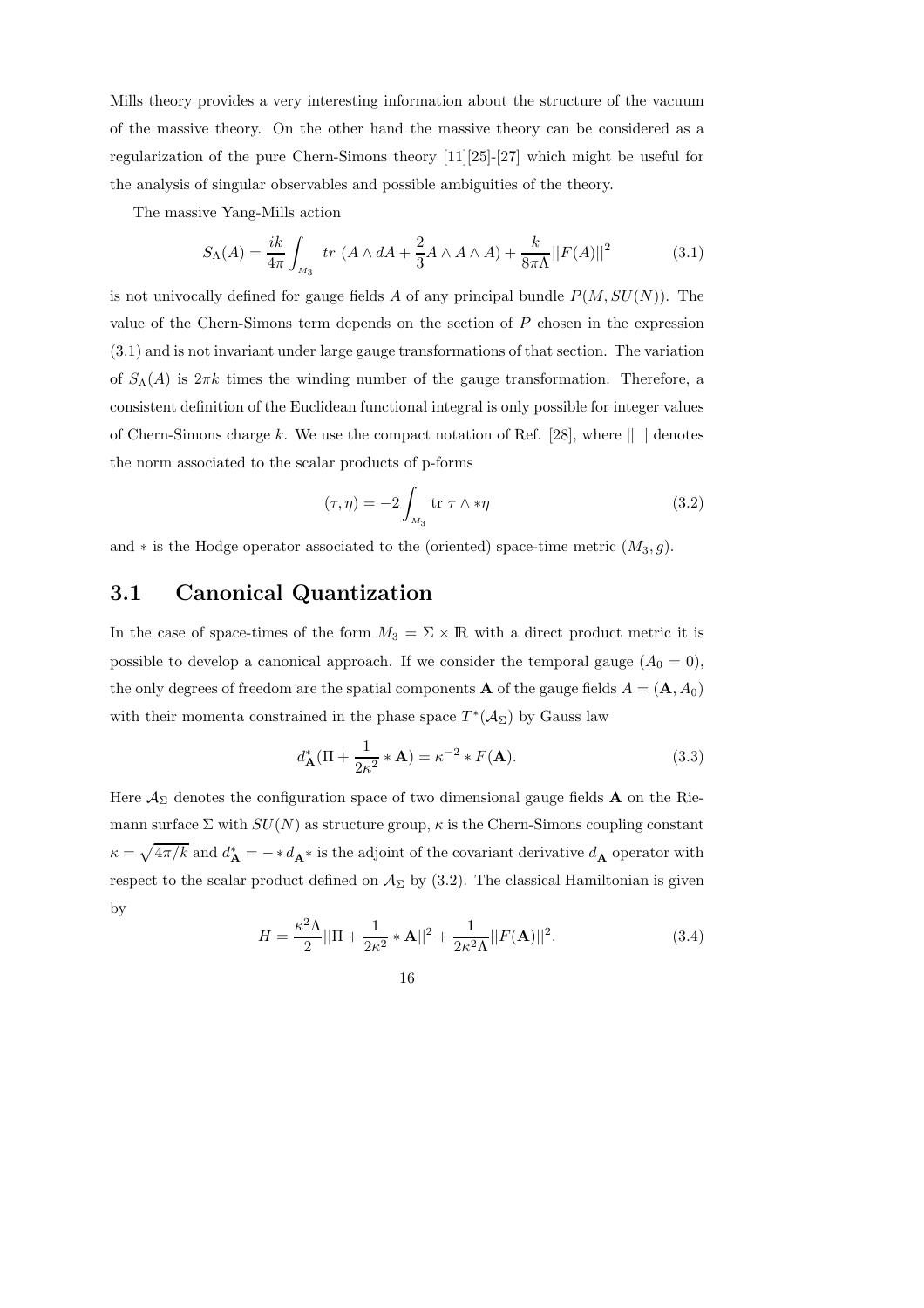In the Schrödinger representation canonical quantization gives the following prescription for the momentum operator

$$
\Pi = -i\frac{\delta}{\delta \mathbf{A}}.\tag{3.5}
$$

The quantum Hamiltonian IH is then obtained by introducing such a prescription for the quantum momentum  $\mathbb{II}$  into the expression (3.4) of the classical Hamiltonian. There is not ordering problem in the kinetic term because all orderings give rise to the same quantum operator IH. The quantum states are given the complex functionals  $\psi(A)$  on  $\mathcal{A}_{\Sigma}$ (from here on denoted  $A$ , for simplicity) which satisfy the quantum Gauss law condition

$$
-id_{\mathbf{A}}^* \frac{\delta}{\delta \mathbf{A}} \psi(\mathbf{A}) = \frac{1}{2\kappa^2} * d\mathbf{A} \ \psi(\mathbf{A}). \tag{3.6}
$$

This condition has a simple geometric interpretation in terms of the hermitian  $U(1)$ connection defined by

$$
\widetilde{\alpha}_{\kappa} = \frac{1}{2\kappa^2} * \mathbf{A} + \frac{1}{\kappa^2} d_{\mathbf{A}} G_{\mathbf{A}} * F(\mathbf{A})
$$
\n(3.7)

with  $G_{\mathbf{A}} = (d_{\mathbf{A}}^* d_{\mathbf{A}})^{-1}$ . Actually, the quantum Gauss law condition (3.6) can be written as

$$
d_{\mathbf{A}}^* \nabla_{\widetilde{\alpha}_\kappa} \psi(\mathbf{A}) = 0 \tag{3.8}
$$

with

$$
\nabla_{\widetilde{\alpha}_{\kappa}} = \frac{\delta}{\delta \mathbf{A}} + i \widetilde{\alpha}_{\kappa},
$$

which means that the quantum states are covariantly constant along the gauge fibers with respect to the connection  $\tilde{\alpha}_{\kappa}$ . The existence of non-trivial solutions of the quantum Gauss condition (3.8) is possible iff the connection  $\tilde{\alpha}_{\kappa}$  is trivial along the orbits of the group of gauge transformations G. The curvature 2-form of  $\tilde{\alpha}_{\kappa}$ 

$$
\widetilde{\Omega}_{\kappa}(\widetilde{\tau},\widetilde{\eta}) = -\frac{1}{2\kappa^2}(\widetilde{\tau},*\widetilde{\eta}) + \frac{1}{\kappa^2} (G_{\mathbf{A}} * [\widetilde{\tau},\widetilde{\eta}], *F(\mathbf{A}))
$$
\n(3.9)

vanishes for vectors  $\tilde{\tau}, \tilde{\eta} \in T_{\mathbf{A}}(\mathcal{A})$  tangent to the gauge fibers  $\tilde{\tau} = d_{\mathbf{A}}\phi$ . However,  $\tilde{\alpha}_{\kappa}$  is trivial only if the holonomy group associated to any closed curve contained in a gauge orbit is trivial. This is only possible if the projection  $\Omega_{\kappa}$  of the curvature 2-form  $\widetilde{\Omega}_{\kappa}$  to the space of gauge orbits  $\mathcal{M} = \mathcal{A}/\mathcal{G}$ ,

$$
\Omega_{\kappa}(\tau,\eta) = \widetilde{\Omega}_{\kappa}(\widetilde{\tau}^h, \widetilde{\eta}^h)
$$
\n(3.10)

$$
^{17}
$$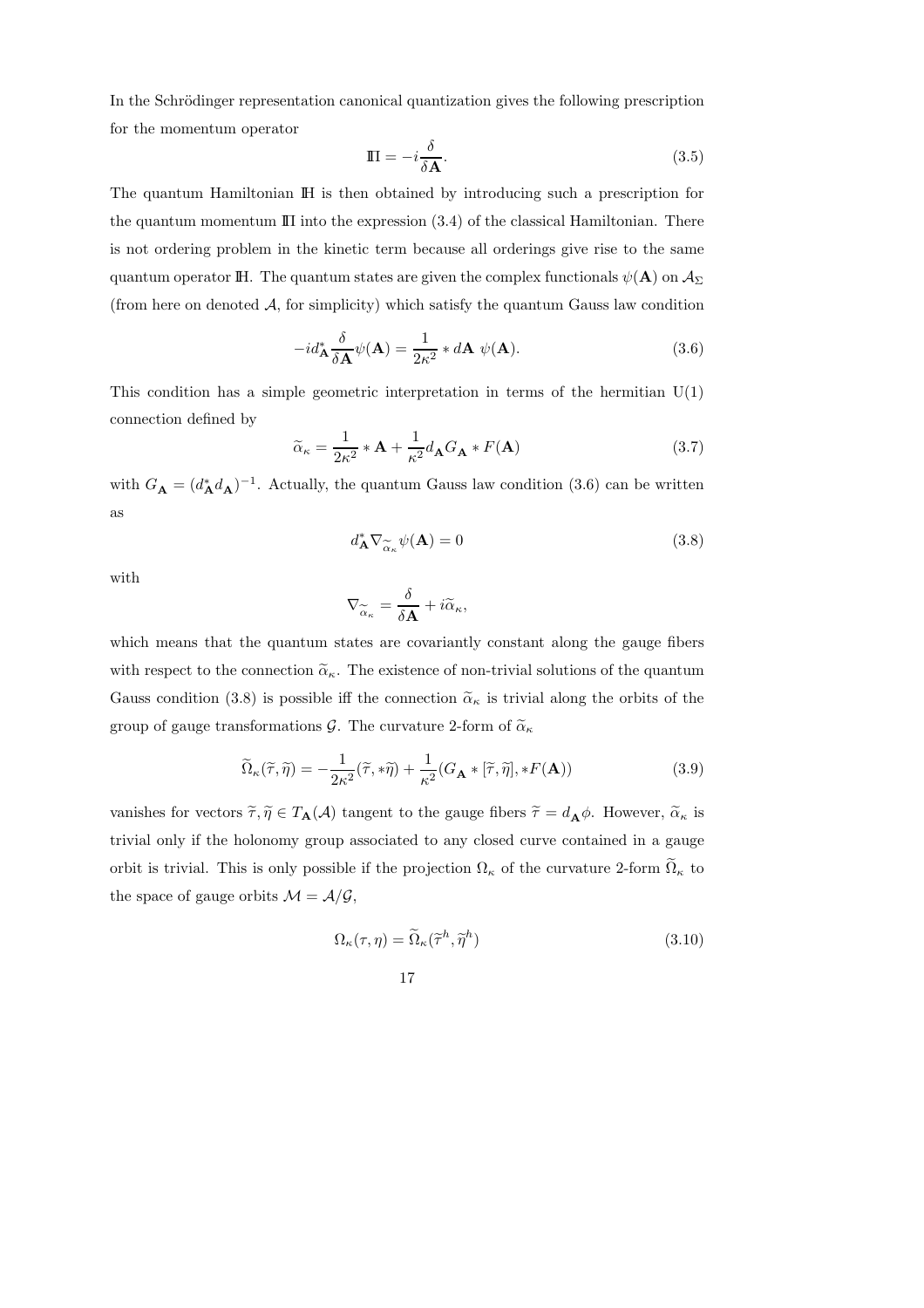belongs (modulo a factor  $2\pi$ ) to an integer cohomology class of M, i.e.

$$
\frac{1}{2\pi}[\Omega] \in H^2(\mathcal{M}, \mathbb{Z}).\tag{3.11}
$$

 $\tilde{\tau}^h$  denotes the horizontal component of any tangent vector  $\tilde{\tau} \in T_{\mathbf{A}}(\mathcal{A})$  with projection  $\tau \in$  $T_{[A]}(\mathcal{M})$  which is orthogonal to the gauge fiber at **A** i.e.  $\tilde{\tau}^h = P_A \tilde{\tau}$ ,  $P_A = (I - d_A G_A d_A^*)$ being the corresponding orthogonal projector.

The condition  $(3.11)$  is satisfied if and only if the Chern-Simons charge k is an integer. In this way the quantization condition of  $k$  also arises in the canonical formalism. Although, the above derivation of this consistency condition is very different of that given in the covariant functional integral formalism, both have a common origin: gauge invariance under large gauge transformations [29]. Because of the triviallity of  $\tilde{\alpha}_{\kappa}$  when k is an integer, the action of the group of gauge transformations  $\mathcal G$  can be globally lifted to an action on the line bundle  $A \times \mathbb{C}(\mathcal{A}, \mathbb{C})$ . Gauss law implies the invariance of the quantum states under this action and then the quantum states can be completely characterized by sections of the line bundle  $\mathcal{E}_k(\mathcal{M}, \mathcal{G})$  defined by the gauge orbits  $\mathcal{E}_k = \mathcal{A} \times \mathbb{C}/\mathcal{G}$  of such an action. In the same way, the connection  $\tilde{\alpha}_{\kappa}$  of  $\mathcal{A} \times \mathbb{C}$  projects down to a connection  $\alpha_{\kappa}$  in  $\mathcal{E}_{k}$  and the quantum Hamiltonian can be expressed as an operator

$$
\mathbb{H} = \frac{\kappa^2 \Lambda}{2} ||\nabla_{\alpha_{\kappa}}||^2 + \frac{1}{2\kappa^2 \Lambda} ||F(\mathbf{A})||^2 + \frac{\Lambda}{2\kappa^2} (G_{\mathbf{A}} * F(\mathbf{A}), *F(\mathbf{A})) \tag{3.12}
$$

acting on the sections of  $\mathcal{E}_k$ . The Chern class of the line bundle  $\mathcal{E}_k(\mathcal{M}, \mathcal{C})$  is non-trivial  $c_1(\mathcal{E}_k) = k$ . Therefore the quantum dynamics of the topologically massive Yang-Mills theory is very similar to that of the magnetic monopole on  $S<sup>2</sup>$  and the quantum Hall effect on a torus. There are however some differences due the presence of additional interacting terms, and the infinite dimensional character of the Yang-Mills configuration space  $\mathcal M$  which generates some ultraviolet divergences and require renormalization. The similarity with the quantum mechanical models suggests the existence of low energy physical effects related to the topological structure of the orbit space. We summarize in next section the main relevant topological properties of the orbit space M of gauge fields on Riemann surfaces [30].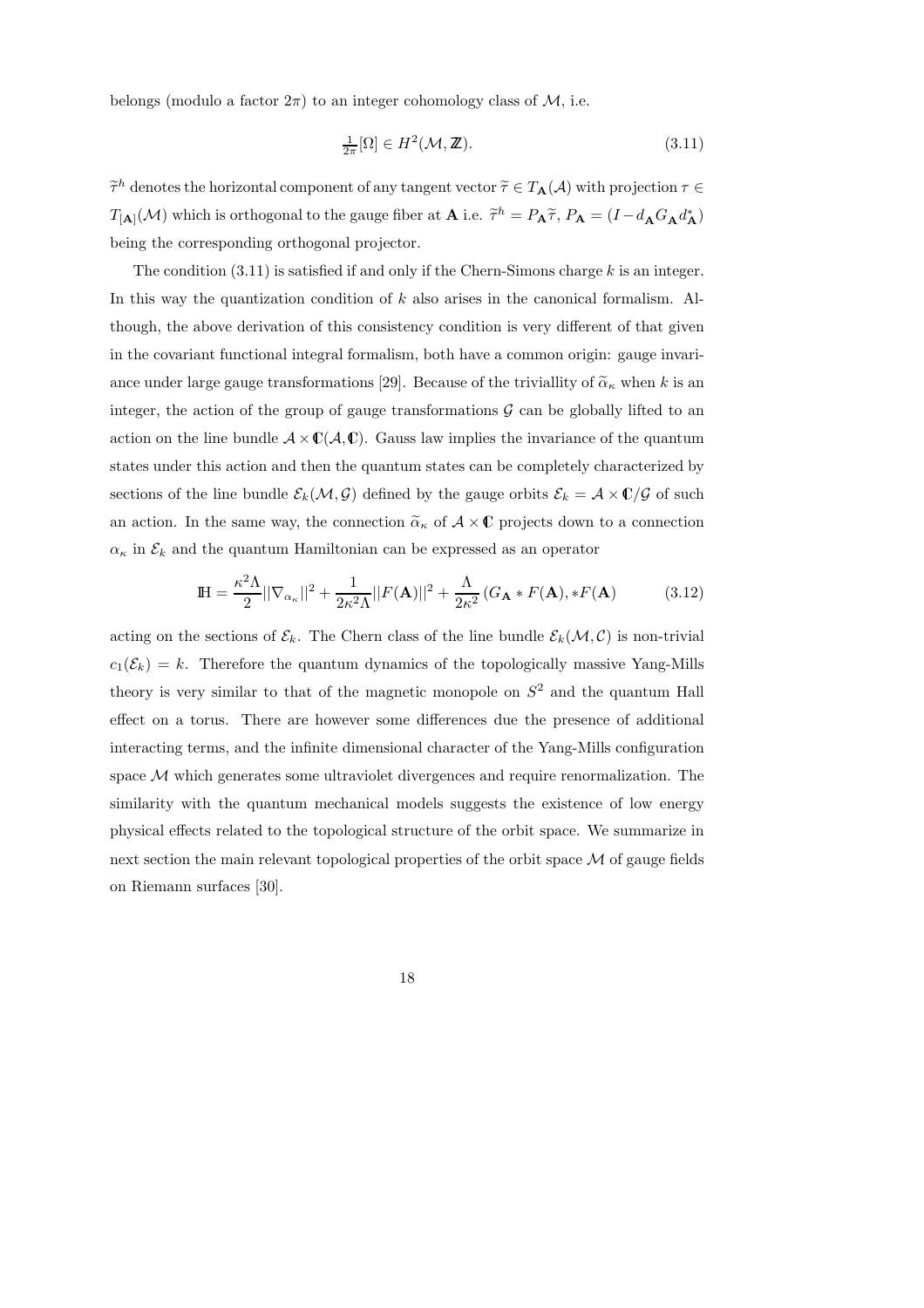## 3.2 Topology of the Orbit Space

The space of the gauge orbits  $\mathcal{M}_{\Sigma}^G$  of connections defined on principal bundles over a Riemann surface  $\Sigma$  with structure group G is not connected in general. Each connected component contains the orbits of gauge fields defined on the same principal bundle  $P(\Sigma, G)$ . The set of connected components of  $\mathcal{M}^G_{\Sigma}$  is therefore equal to the set of equivalent classes principal bundles [30]

$$
\pi_0(\mathcal{M}_{\Sigma}^G) = \check{H}^1(\Sigma, \mathcal{G}). \tag{3.13}
$$

This simplest way of describing  $\check{H}^1(\Sigma, \mathcal{G})$  is by means of homotopy classes  $[\Sigma, BG]$  of maps from the Riemann surface  $\Sigma$  into the classifying space  $BG$  of  $G$ ,

$$
\pi_0(\mathcal{M}_{\Sigma}^G) = [\Sigma, BG].
$$

Since BG is the base manifold of the universal bundle  $EG(BG, G)$  [31] and EG is contractible, the following exact sequence of homotopy groups

$$
0 \equiv \pi_n(EG) \to \pi_n(BG) \leftrightarrow \pi_{n-1}(G) \to \pi_{n-1}(EG) \equiv 0 \tag{3.14}
$$

establishes an isomorphism  $\pi_n(BG) \equiv \pi_{n-1}(G)$  between the homotopy groups of BG and G. This yields the following results

$$
[\Sigma, BU(1)] = \mathbb{Z}
$$
  

$$
[\Sigma, BSU(N)] = 0.
$$

In the case of abelian gauge fields the  $U(1)$ -principal bundles are classified by the first Chern class  $c_1(P)$ . Higher homotopy groups of every component of  $\mathcal{M}_{\Sigma}^G$  can be calculated in a similar way. The results are

$$
\pi_1(\mathcal{M}_{\Sigma}^{U(1)}) = \mathbb{Z}^{2g}
$$

$$
\pi_1(\mathcal{M}_{\Sigma}^{SU(N)}) = 0
$$

$$
\pi_2(\mathcal{M}_{\Sigma}^{U(1)}) = 0
$$

$$
\pi_2(\mathcal{M}_{\Sigma}^{SU(N)}) = \mathbb{Z}.
$$

The cohomology classes of  $\mathcal{M}_{\Sigma}^G$  can be calculated in a similar manner by using Thom's theorem [30][33]

$$
H^{1}(\mathcal{M}_{\Sigma}^{U(1)}, \mathbb{Z}) = \mathbb{Z}^{2g}
$$
  
19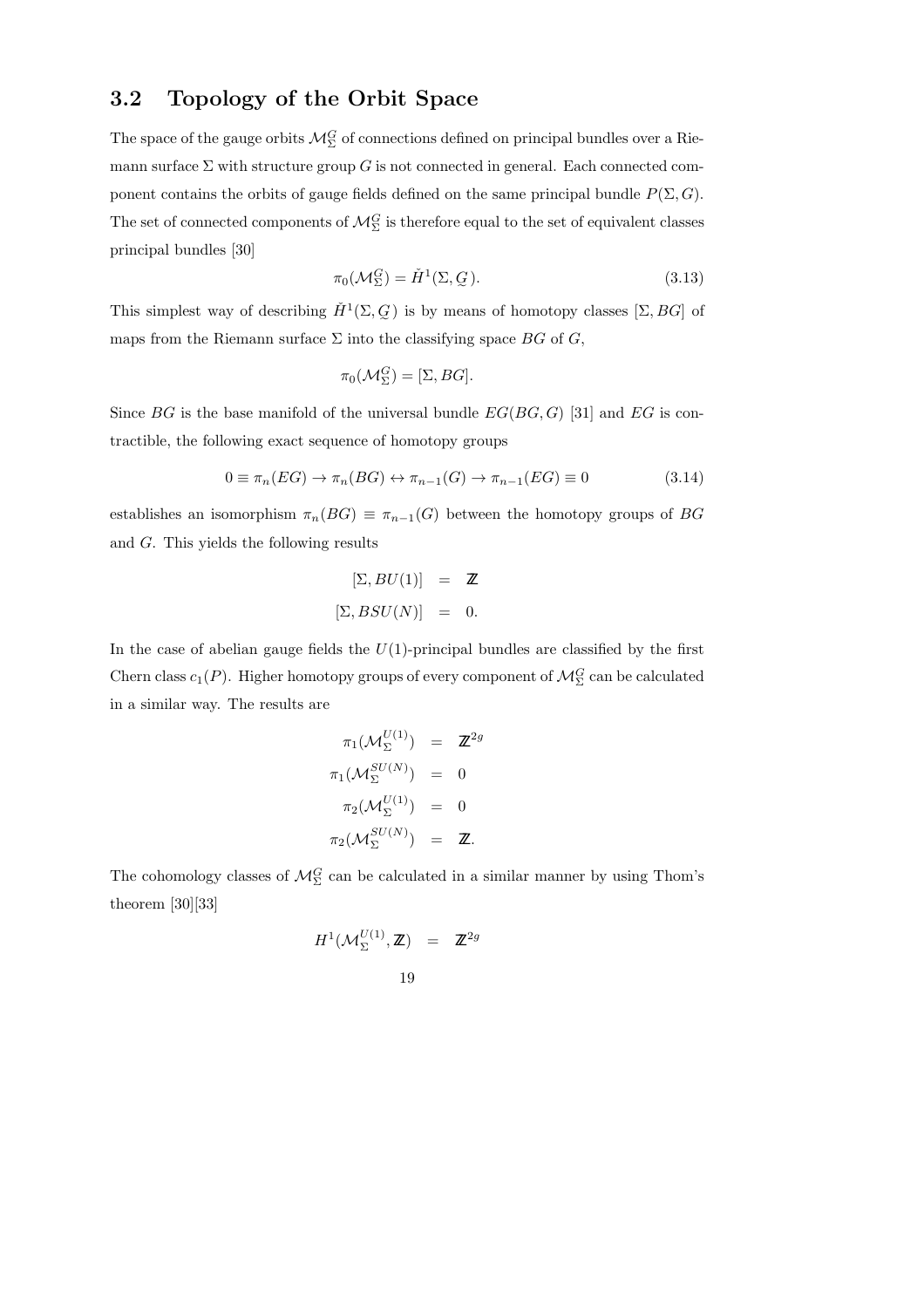$$
H^{1}(\mathcal{M}_{\Sigma}^{SU(N)}, \mathbb{Z}) = 0
$$
  

$$
H^{2}(\mathcal{M}_{\Sigma}^{U(1)}, \mathbb{Z}) = \mathbb{Z}^{g(2g-1)}
$$
  

$$
H^{2}(\mathcal{M}_{\Sigma}^{SU(N)}, \mathbb{Z}) = \mathbb{Z}.
$$

In the abelian  $U(1)$  case the orbit space can be identified with [30]

$$
\mathcal{M}_{\Sigma}^{U(1)} = \mathbb{Z} \times S^1 \times \cdots \times S^1 \times P(H), \tag{3.15}
$$

where  $P(\mathcal{H}) = \mathcal{H}/U(1)$  denotes the projective space of rays of a separable Hilbert space H. The **Z** factor describes the different connected components of  $\mathcal{M}_{\Sigma}^{U(1)}$  characterized by the integer Chern number (magnetic charge) of the corresponding line bundles. The  $S^1$  factors represent the moduli space of flat connections on  $\Sigma$  and  $P(\mathcal{H})$  contains all transverse (non-flat) photon fluctuations. The first  $\mathbb Z$  factor is responsible of the zero homotopy group  $\pi_0(\mathcal{M}_{\Sigma}^{U(1)})$ , the second  $T^{2g}$  factor of the first homotopy group  $\pi_1(\mathcal{M}_{\Sigma}^{U(1)}) = \mathbb{Z}^{2g}$  and the last projective space  $P(\mathcal{H})$  of the second homotopy group  $\pi_2(\mathcal{M}^{U(1)}_{\Sigma}) = \mathbb{Z}$ 

The above complete characterization of the abelian orbit space cannot be generalized for the non-abelian case. In this case, the generator of the second cohomology group  $\check{H}^{2}(\mathcal{M}_{\Sigma}^{SU(N)},\mathbb{Z})$  is the 2-form [32][33]

$$
\Omega(\tau,\eta) = -\frac{1}{16\pi^2}(\tilde{\tau}^h, * \tilde{\eta}^h) + \frac{1}{8\pi^2} (G_{\mathbf{A}} * [\tilde{\tau}^h, \tilde{\eta}^h], *F(\mathbf{A})),\tag{3.16}
$$

and the quantization condition of the Chern-Simons charge (3.11) can be easily understood from the identity

$$
\Omega_{\kappa} = 2\pi k \Omega. \tag{3.17}
$$

The topological structure of  $\mathcal{M}_{\Sigma}^{SU(N)}$  is very similar to that of the configuration space of the quantum mechanical examples considered in section 2. In the genus zero case  $\Sigma_0 = S^2$ the Yang-Mills theory is reminiscent of the magnetic monopole case. In that case we have shown the existence of an anomalous contribution to the angular momentum which transmutates the spin and statistics (bosonic/fermionic) of charged quantum particles moving around magnetic monopoles with odd magnetic charge. However in the gauge theory case it has been shown that such a phenomenon does not occur [34]. Although the second homotopy group of  $\mathcal{M}_{\Sigma}^{SU(N)}$  is non-trivial  $(\mathbb{Z})$ , the orbits of the  $SO(3)$  are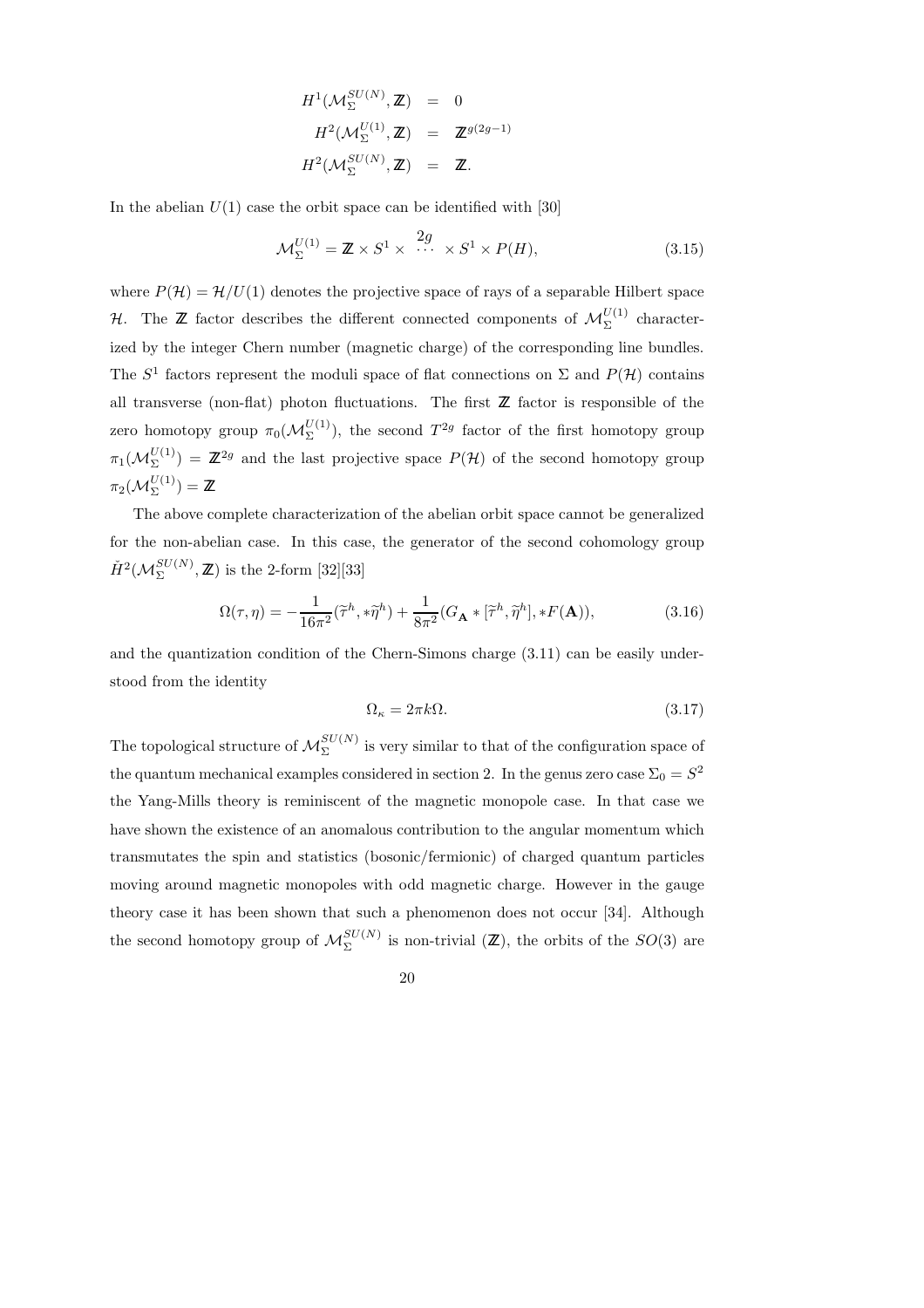contractible and do not enclose any magnetic charge. Therefore the only effect of the topological mass is to give an angular momentum  $k/|k|$  to the massive gluon, which does not change its bosonic statistics [23].

#### 3.3 Vacuum structure

Another physical consequence of the non-trivial topology of the orbit space is the existence of nodes in all quantum states including the vacuum. The phenomenon arises because of the non-trivial character of the line bundle  $\mathcal{E}_k(\mathcal{M}, \mathcal{C})$  where physical states are defined [34]. In pure 2 + 1-dimensional Yang-Mills theory Feynman argued that the absence of nodes in the vacuum functional might imply confinement [35]. He also argued that a generalization of the min-max principle would imply that the vacuum functional  $\psi_0(\mathbf{A})$  does not vanish for any classical gauge field configuration. In the presence of the Chern-Simons term the min-max principle cannot be applied because of the complex character of the interaction as it was pointed out in section 2 for finite-dimensional quantum models. Moreover, in that case the deconfinement mechanism is based on the massive character of gluons which is also due to the presence of the complex Chern-Simons term.

In a genus zero Riemann surface  $\Sigma = S^2$  the locus of nodes of the vacuum functional can be obtained from the analysis of the gauge anomaly of chiral fermionic determinants. The effective gauge action of a chiral fermion  $W(\mathbf{A}) = \log \det(\phi_{\mathbf{A}})$  theory satisfies the gauge anomaly condition

$$
d_{\mathbf{A}}^* \frac{\delta}{\delta \mathbf{A}} W(\mathbf{A}) = \frac{i}{8\pi} * d\mathbf{A},\tag{3.18}
$$

which is identical to the Gauss law  $(3.6)$  constraint of physical states for  $k = 1$  [32]. Therefore, any physical state of topologically massive Yang-Mills theory can be written as

$$
\psi(\mathbf{A}) = e^{kW(\mathbf{A})}\xi(\mathbf{A}),\tag{3.19}
$$

 $\xi(A)$  being an arbitrary gauge invariant normalizable functional. Thus, the locus of nodes of quantum vacuum states belongs to the set of the gauge field configurations A with vanishing fermionic determinant. When the spatial Riemann surface is a  $S<sup>2</sup>$  sphere these configurations correspond to gauge fields A whose associated complex structures are non trivial, i.e the hermitian connection  $\mathbf{A}_z$  defined by  $\mathbf{A}_z = \frac{1}{2}(\mathbf{A}_1 - i\mathbf{A}_2)$  is not a

21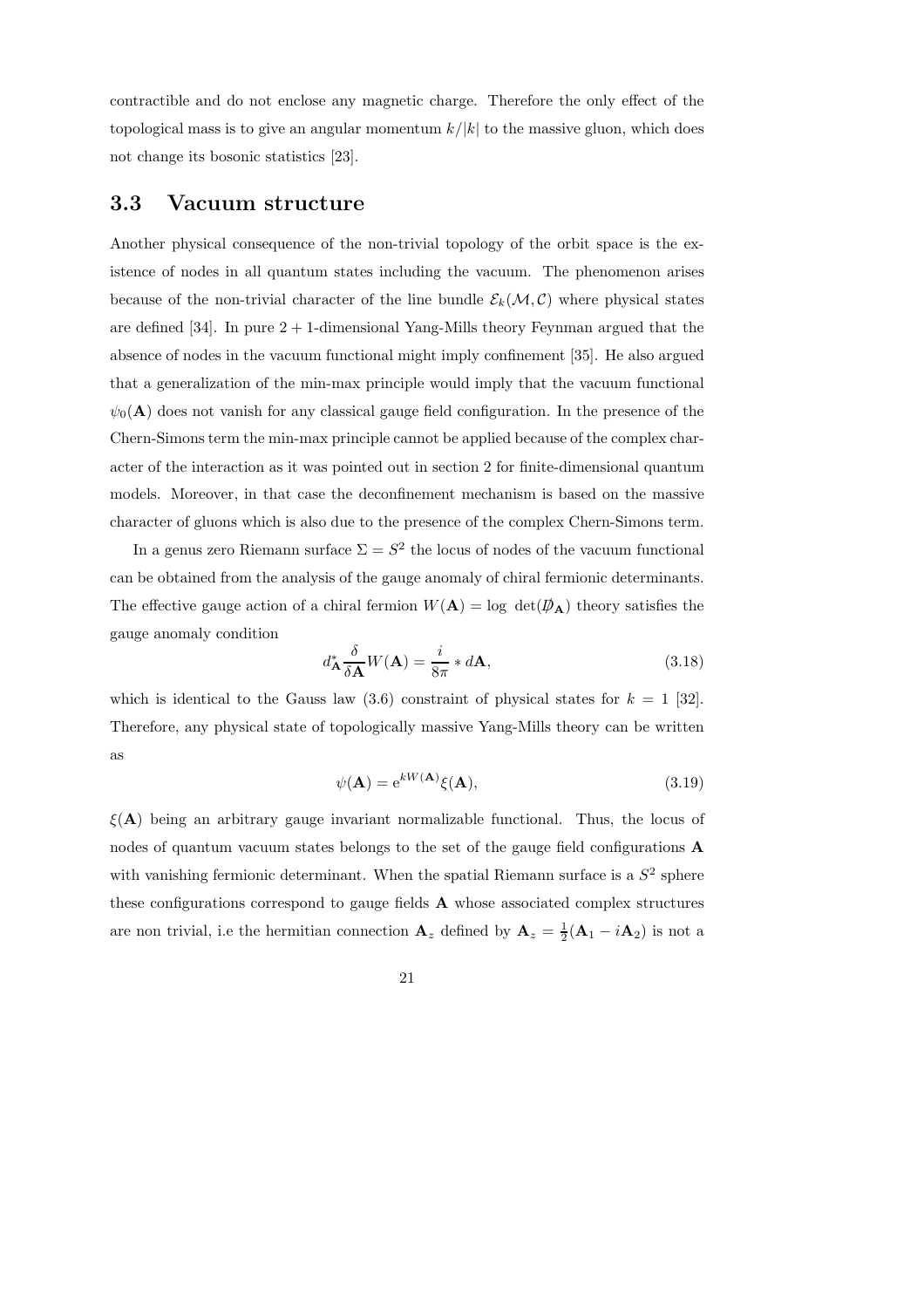pure gauge  $U^{\dagger}\partial U$  [36]. In such a case the set of gauge fields defined from global hermitian connections,

$$
\mathbf{A}_z = U^\dagger \partial U
$$

is dense in the space of gauge fields  $A$ , thus, the existence of nodes at such configurations is only possible for the null state  $\psi(\mathbf{A}) = 0$ .

The canonical theory is exactly solvable in the case of abelian gauge fields. The Hamiltonian of Chern-Simons-Maxwell theory is quadratic in gauge fields

$$
\mathbb{H} = -\frac{\kappa^2 \Lambda}{2} ||\frac{\delta}{\delta \mathbf{A}} + \frac{i}{2\kappa^2} * \mathbf{A}||^2 + \frac{1}{2\kappa^2 \Lambda} ||d\mathbf{A}||^2.
$$
 (3.20)

and is very similar to the Hamiltonian of the quantum Hall effect. The only differences come from the infinite dimensional character of the configuration space, the interaction terms  $||dA||^2$  and the existence of the Gauss law constraint. However, since IH commutes with Gauss law operator

$$
\mathbb{G} = d^*_{\mathbf{A}} \frac{\delta}{\delta \mathbf{A}} - i \frac{1}{2\kappa^2} * d\mathbf{A}
$$

stationary physical states ( $\mathbb{H}\psi = E\psi$ ,  $\mathbb{G}\psi = 0$ ) can be constructed from linear combinations of eigenfunctionals of IH with the same energy.

In the case of genus zero or the infinite plane  $\mathbb{R}^2$  the orbit space is of the form  $\mathcal{M} = \mathbb{Z} \times P(\mathcal{H})$ , and if we restrict ourselves to the sector without magnetic charge,  $A = \mathcal{M} \times \mathcal{G}$  (there is not Gribov problem). Consequently, any gauge field **A** can be univocally splitted into its longitudinal and transverse components

$$
\mathbf{A} = \mathbf{A}^{\perp} + d\phi. \tag{3.21}
$$

Since in  $S^2$  and  $\mathbb{R}^2$  there are not harmonic 1-forms the transverse component of **A** is univocally defined by  $\mathbf{A}^{\perp} = (I - d\Delta^{-1}d^*)\mathbf{A}$ . Using the factorization (3.19) we can express the physical states in terms of gauge invariant functionals  $\xi$ 

$$
\psi(\mathbf{A}) = e^{kW(\mathbf{A})}\xi(\mathbf{A}),\tag{3.22}
$$

with

$$
W(\mathbf{A}) = -\frac{i}{8\pi} (*d\mathbf{A}, \Delta^{-1}d^*\mathbf{A}).
$$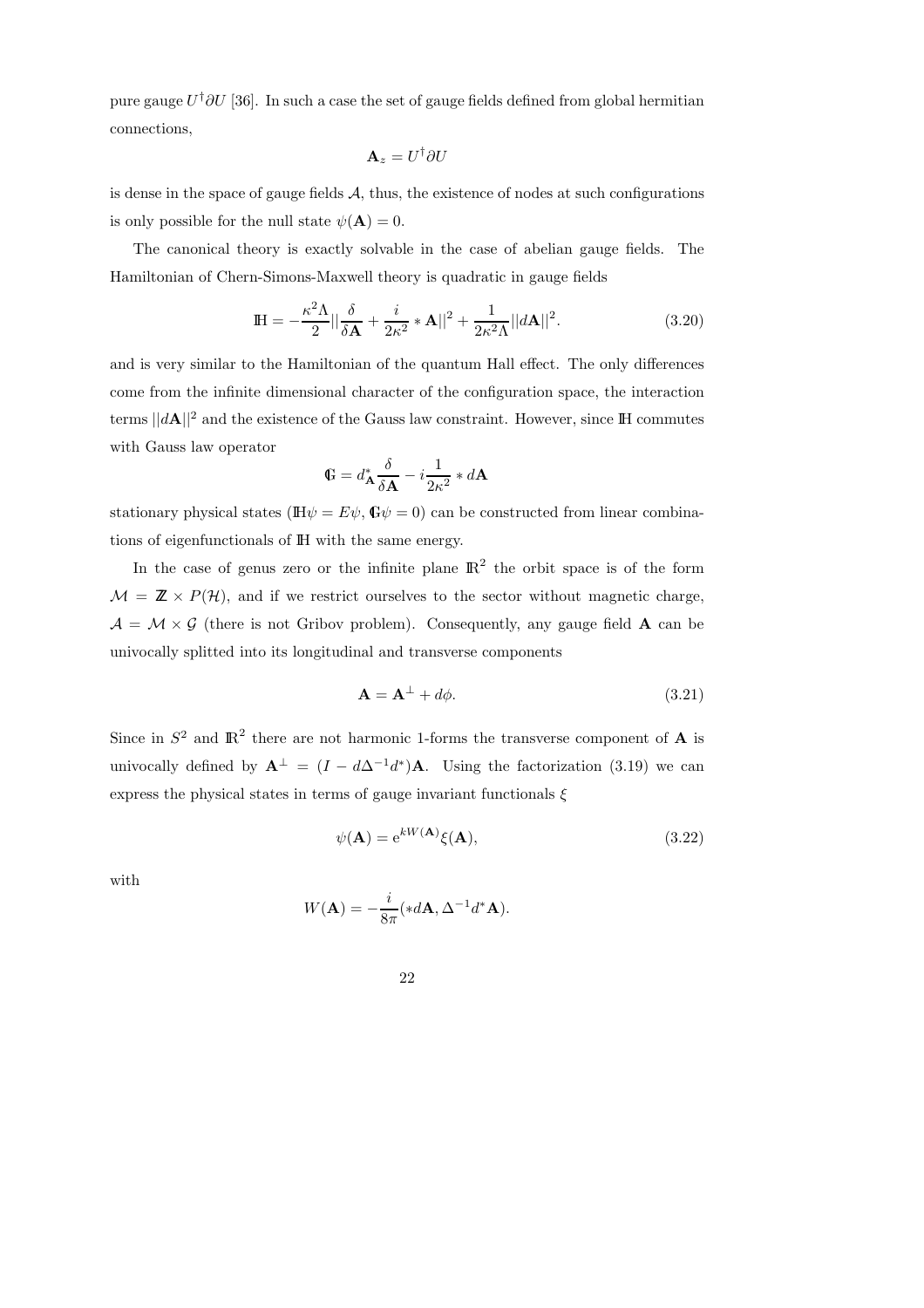Using the splitting  $(3.21)$  and the factorization  $(3.22)$  the Hamiltonian becomes [11]

$$
\mathbb{H}' = -\frac{\kappa^2 \Lambda}{2} ||\frac{\delta}{\delta \mathbf{A}^{\perp}}||^2 + \frac{1}{2\kappa^2 \Lambda} \left( *d\mathbf{A}^{\perp}, (I + \frac{\Lambda^2}{\Delta}) * d\mathbf{A}^{\perp} \right)
$$
(3.23)

when acting on gauge invariant states  $\xi$ . The ground state in univocally given by [11]

$$
\xi_0(\mathbf{A}) = \exp\{-\frac{1}{2\kappa^2\Lambda} \left(*d\mathbf{A}, \Delta^{-1}(\Delta+\Lambda^2)^{1/2} * d\mathbf{A}\right)\}.
$$
 (3.24)

The apparent ∞-dimensional degeneracy associated to Landau levels is not present in this case because Gauss law selects only one vacuum state (3.24). The ground state  $\xi_0$  has infinite energy  $E_0 = \text{tr}(\Delta + \Lambda^2)^{1/2}$  as usual in quantum field theory. Once this vacuum energy is renormalized to zero, the topological limit  $(\Lambda \to \infty)$  leads to a one-dimensional Hilbert space  $\mathcal{H}_k^0 = \mathbb{C}$  with null Hamiltonian  $\mathbb{H} = 0$ . The result agrees with the one obtained via canonical quantization of pure abelian Chern-Simons theory [10].

Higher energy states are given by the infinite dimensional generalization of Laguerre polynomials and correspond to the free propagation of an arbitrary number of spin one massive particles.

In the case of Riemann surfaces with higher genus it is necessary to introduce some changes in the above picture. The canonical quantization of pure Chern-Simons theory leads to a non-trivial quantum Hilbert space

$$
\mathcal{H}_k^g = \mathbb{C}^{|k|^g}.\tag{3.25}
$$

The same result is obtained from the topological limit of the Chern-Simons-Maxwell theory. The degeneracy arises in this case because not all the degenerated Landau states are eliminated by Gauss law condition. In this case the transverse modes of the splitting  $(3.21)$  contain some harmonic forms **a** which generate the  $T^{2g}$  factor of the orbit space  $\mathcal{M}_{\Sigma_g}^{U(1)}$ . Therefore we have a more complex splitting of gauge fields degrees of freedom

$$
\mathbf{A} = \mathbf{A'}^{\perp} + \mathbf{a} + d\phi. \tag{3.26}
$$

The harmonic forms a must satisfy some periodic conditions to eliminate the overcounting of Gribov copies. The Hamiltonian picks up and additional term governing the dynamics of these variables which is similar to the quantum Hall effect on  $T^{2g}$  with topological charge k. Consistency requires in this case that the Chern-Simons charge  $k$  be an integer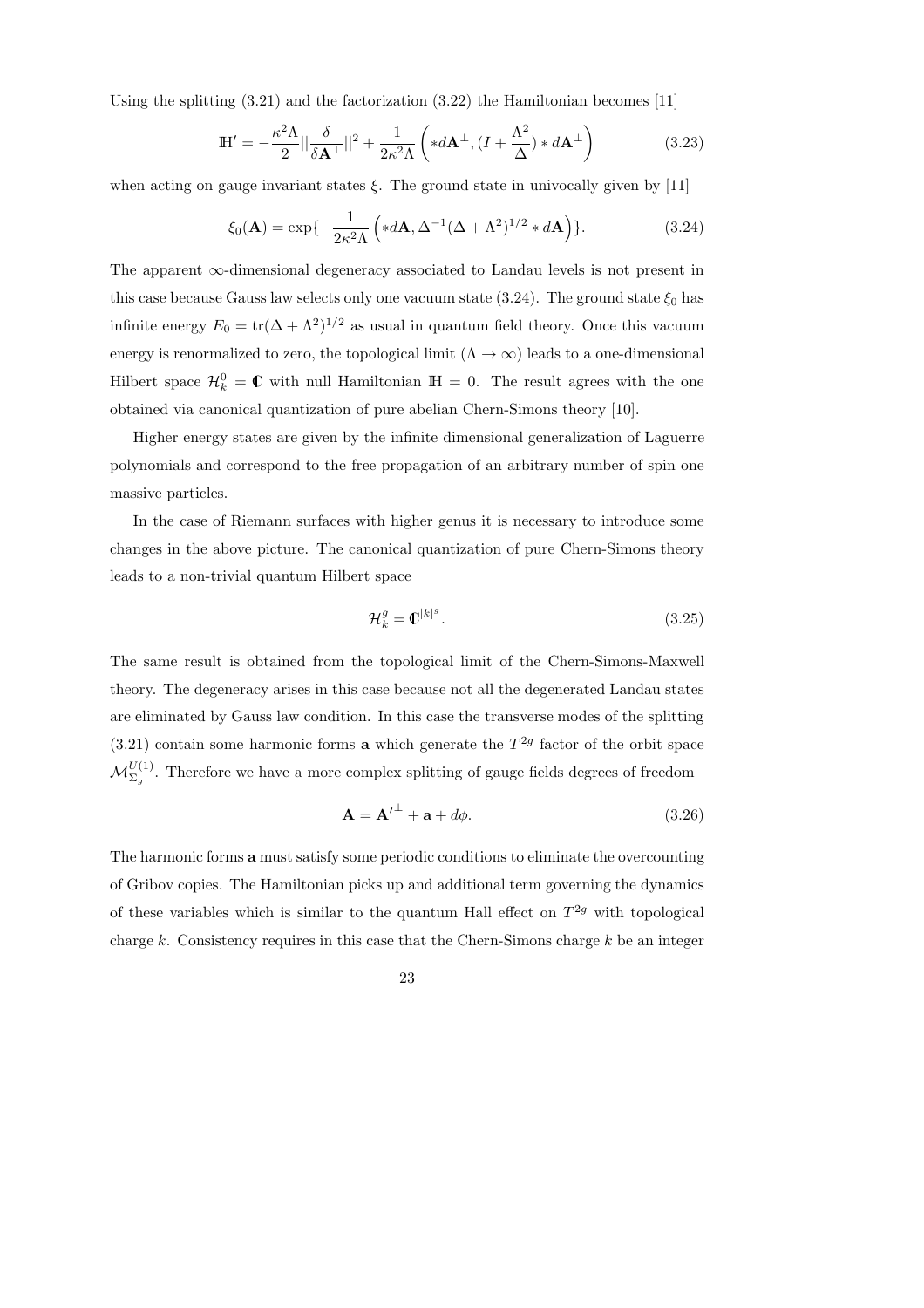3 . Therefore, ground states are given by the product of the functional (3.24) and the appropriated theta functions on  $T^{2g}$ . The vacuum degeneracy is  $|k|^g$  in agreement with the pure Chern-Simons approach.

In the Chern-Simons-Maxwell theory the ground states do not depend on the holomorphic component  $\mathbf{A}_z = \frac{1}{2}(\mathbf{A}_1 - i\mathbf{A}_2)$  of  $\mathbf{A}$ . In fact, if we carry out the similarity transformation associated to holomorphic quantization

$$
\psi(\mathbf{A}) = e^{\mathbf{A}_{z} \mathbf{A}_{z}/\kappa^{2}} \xi(\mathbf{A}) \tag{3.27}
$$

the Hamiltonian becomes

$$
\mathbb{H}' = -\frac{\kappa^2 \Lambda}{2} \left( \frac{\delta}{\delta \mathbf{A}_z} - 2\kappa^{-2} * \mathbf{A}_{\bar{z}} \right) \frac{\delta}{\delta \mathbf{A}_{\bar{z}}} + \frac{1}{2\kappa^2 \Lambda} ||d\mathbf{A}||^2 + \Lambda \kappa^2 \text{tr} I \tag{3.28}
$$

in the complex coordinates  $A_z, A_{\bar{z}}$  of the configuration space A of gauge fields. The second term of IH′ does not leave invariant the space of holomorphic functionals. For this reason the ground states in the massive theory are not holomorphic. However in the topological limit this term vanishes and we recover the holomorphic structure of pure Chern-Simons quantum states.

The quantization in non-trivial magnetic backgrounds  $c_1(P) = n$  is also consistent when the Chern-Simons charge  $k$  is an integer [38]. The degeneracy of the ground state is metric independent and in the case of even topological charges  $k$  modular transformations act trivially on the subspace of ground states over the  $T^2$  torus.

The infinite volume case  $\mathbb{R}^2$  is similar to the genus zero  $S^2$  case and the ground state is unique, as we have shown above. However, it can also be obtained from that of any Riemann surface when its volume increases to infinity. For any finite volume the associated torus  $T^{2g}$  of the orbit space has a constant volume  $(2\pi |k|)^g$  which counts the degeneracy of the quantum vacuum states. However this torus shrinks to a single

<sup>3</sup>Gauss law only imposes invariance under infinitesimal gauge transformations. If we do not impose invariance under large gauge transformations it is possible to obtain a consistent quantization for any value of k. This is equivalent to consider all the Gribov copies of the fields a as inequivalent field configurations. In such a case the relevant orbit space is  $H^1(\Sigma_g, \mathbb{R}) \times P(\mathcal{H})$  and the space  $\mathcal{H}_k^g$  becomes infinite-dimensional. When k is a rational number  $k \in \mathbb{Q}$  the symmetry group contains some large gauge transformations and the Hilbert space remains finite-dimensional but with higher degeneracy than  $|k|^g$ [37]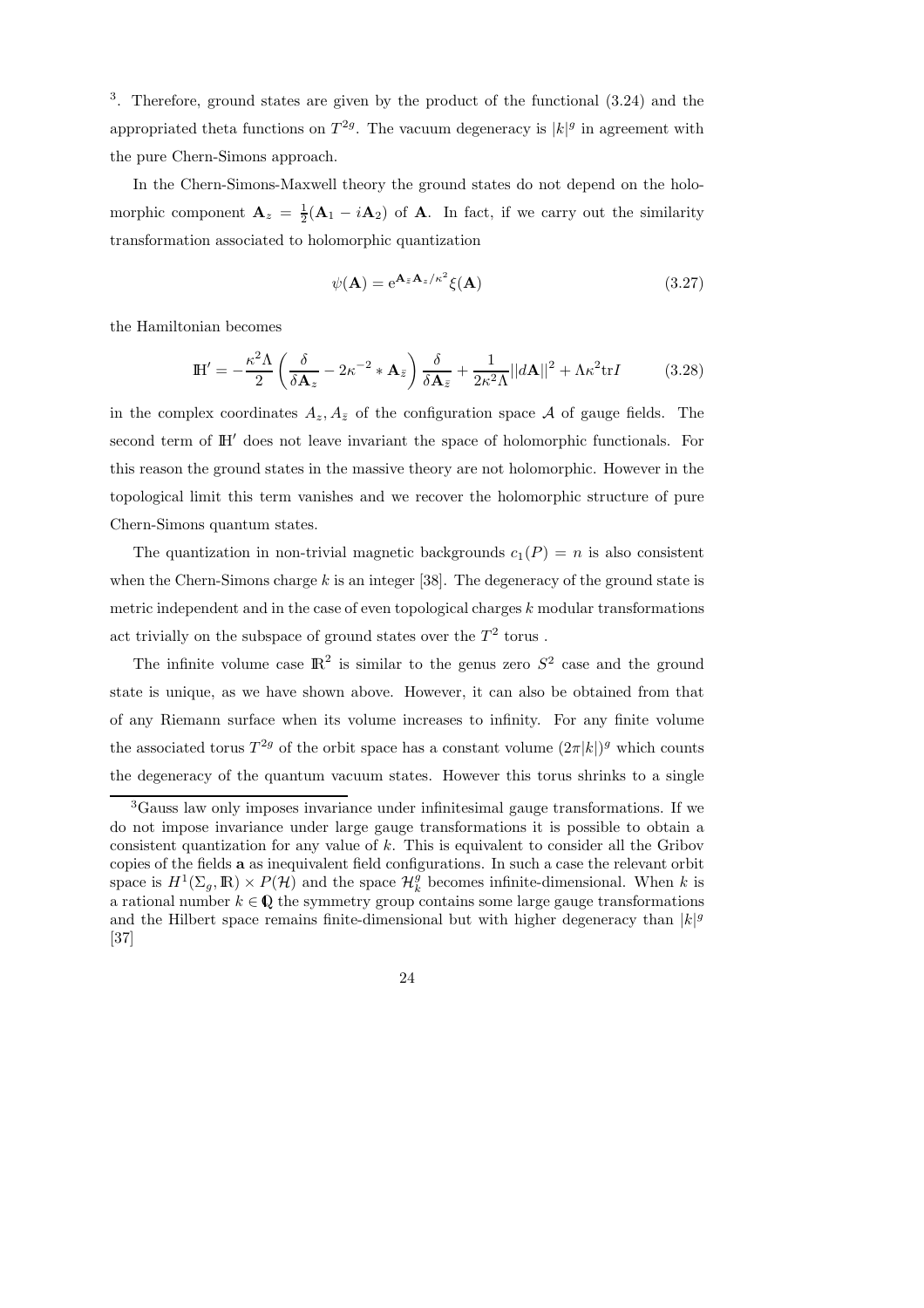point in the infinite volume and in that case the quantum vacuum state becomes unique. The other quantum states tend to the same state and the degeneracy disappears in that limit. In the case  $g = 1$  this limit corresponds to the quantum Hall effect when the size of the torus shrinks to a single point keeping the magnetic flux constant. The geometric interpretation is that in the present case the Gribov horizon becomes closer and closer to the origin along the harmonic forms directions, because the gauge transformations

$$
\phi(x) = e^{ix \cdot a} \tag{3.29}
$$

shift the gauge variable by a constant harmonic form

$$
\mathbf{A}^{\phi} = \mathbf{A} + \mathbf{a},\tag{3.30}
$$

and the periodic boundary conditions require a to be on the dual torus. In the infinite volume limit that torus  $T^2$  becomes a single point because any gauge transformation of the type (3.29) belongs to  $\mathcal{G}_{\mathbb{R}^2}$  for any value of **a**. The only apparent reminiscence of the degeneracy is the existence of long range correlations in the two point functions of massive photons [26]. But such correlations are rather associated to some (infinity massive) null states. In some sense this phenomenon is opposite the Goldstone mechanism, there are not local physical excitations associated to the long range correlation functions.

In the non-abelian case the pure Chern-Simons theory is also be exactly solvable for compact Lie groups groups G. The Hilbert space of quantum states for  $G = SU(N)$  is [40]

$$
\mathcal{H}_{S^2}^0 = \mathbb{C}
$$
  

$$
\mathcal{H}_{T^2}^0 = \mathbb{C}^{n(N,k)}
$$

where  $n(N, k) = \binom{N+k-1}{k}$  is the number of weights in the fundamental Coxeter domain

$$
\frac{\Lambda^w}{k\Lambda^r\ltimes W}
$$

of  $SU(N)$ . In the infinite volume limit the quantum Hilbert space also becomes onedimensional as in the abelian case.

In topologically massive Yang-Mills theory the spectrum of the Hamiltonian is not exactly known, but we can get some information from the pure topological phase. In the

$$
^{25}
$$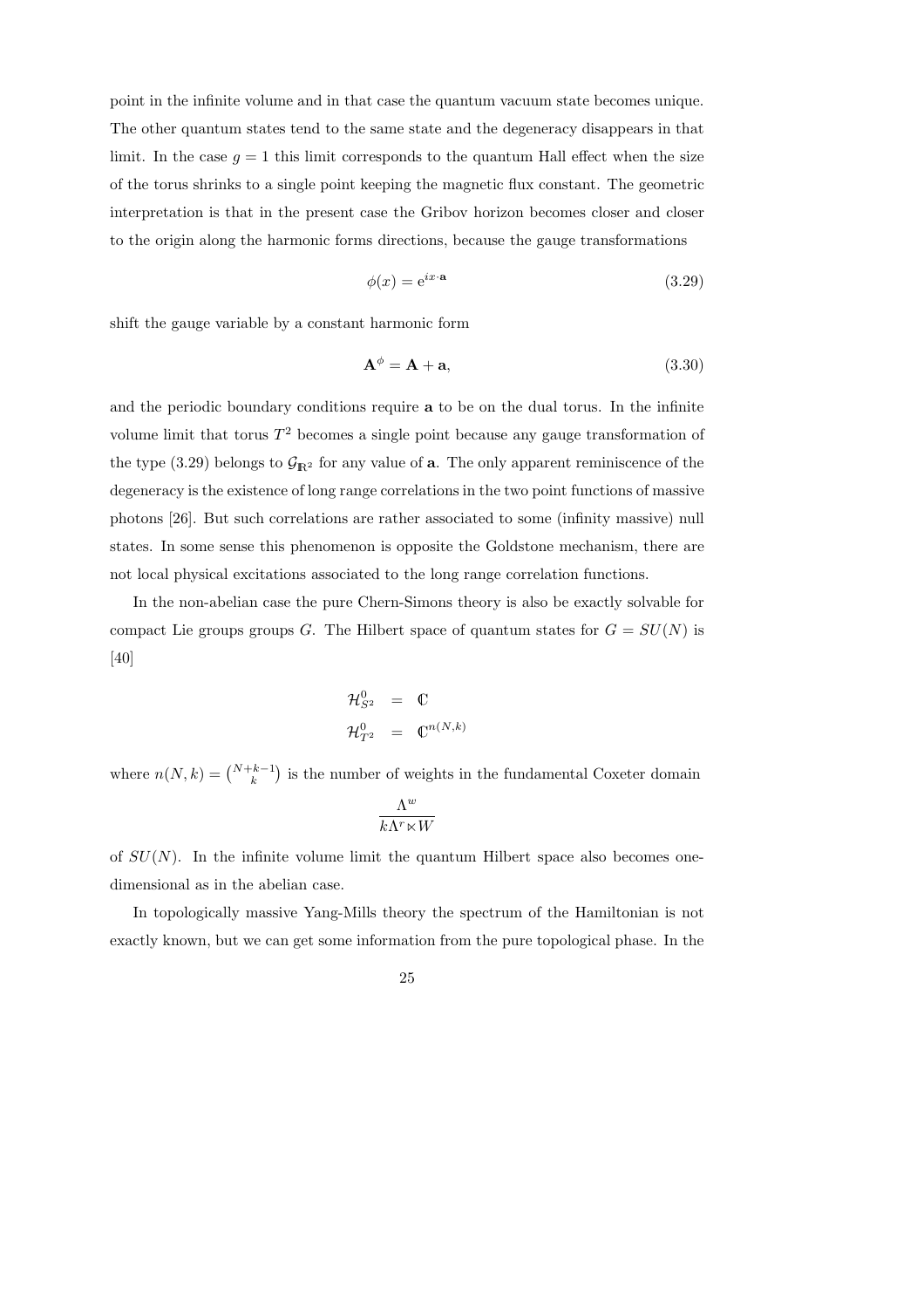infinite volume limit the vacuum state is unique because the corresponding topological limit has not degeneracy. The same property holds when the spatial manifold is a twodimensional sphere. However, in the case of a two-dimensional torus the degeneracy of the vacuum is unknown. It is certainly lower than  $n(N, k)$  because of the potential term

$$
\frac{1}{2\kappa^2\Lambda}||F(\mathbf{A})||^2
$$

which breaks in this case the degeneracy of Chern-Simons states. Since this term becomes irrelevant in the topological limit, we recover the Chern-Simons degeneracy when  $\Lambda \to \infty$ . This illustrates how the existence of a solvable topological phase can shed some light in the vacuum structure of a full fledged quantum field theory.

It is also interesting to analyze how the dynamic constraints of the Chern-Simons theory appear in the topological phase of a massive gauge theory. The only constraint in the massive theory is Gauss law (3.6). However, in the topological limit the ground states tend to holomorphic functionals  $\xi(\mathbf{A}_z)$  and the operator  $\mathbf{A}_{\bar{z}}$  and  $-2\kappa^{-2}\frac{\delta}{\delta \mathbf{A}_z}$  can be identified in a weak sense. Their expectation values on holomorphic states are equal. In this way the second class momenta constraints arise in the topological limit in a similar manner to the quantum mechanical models of section 2. However, in this case we have an additional constraint  $\mathbb{G}\left(\mathbf{A}_z\right)=0$ , which with the above identifications becomes

$$
(\xi_1(\mathbf{A}_z), \mathbf{G}\ \xi_2(\mathbf{A}_z)) \equiv (\xi_1(\mathbf{A}_z), *F(\mathbf{A}_z)\ \xi_2(\mathbf{A}_z)) = 0 \tag{3.31}
$$

in a weak sense. Therefore ordinary gauge invariance in the topological phase becomes holomorphic gauge invariance, which is the higher symmetry that makes Chern-Simons theory solvable.

## 4 Covariant Functional Integral Approach

In previous sections our analysis of topological quantum theories was based in a canonical operator formalism. Most of the results can also be derived by path integral methods. In particular, it is very interesting to see how the main properties of the topological quantum mechanical systems analyzed in section 2 can be obtained by means of the path integral approach, which, on the other hand, illustrates the low energy features

26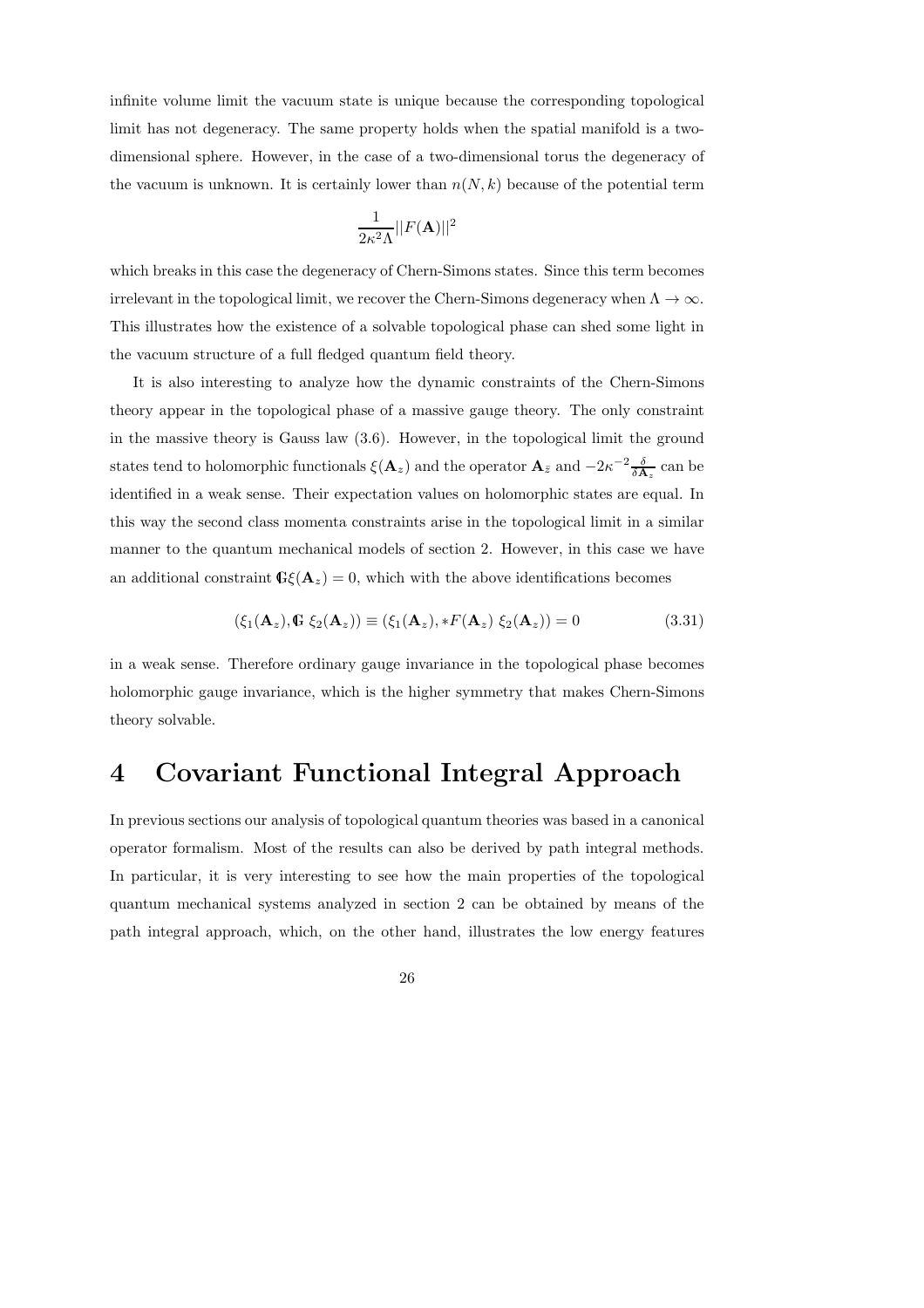described in the introduction. However, the description of the path integral quantization will enlarge excessively the content of this notes and will be carried out elsewhere.

In the case of Chern-Simons theory the covariant functional integral method exhibits some new features which merit a separate discussion. Although the theory is finite and solvable in the canonical formalism for compact Lie groups in absence of space-time boundaries and external sources, in the covariant formalism it is simply renormalizable.

The existence of singularities is due to the presence of some unphysical degrees of freedom in this formalism. Therefore, the analysis becomes non trivial and to some extent the fluctuations of those unphysical degrees of freedom might veil the topological nature of the theory.

On the other hand, Witten conjectured that some quantum observables of Chern-Simons theory provide field theoretical definitions of topological invariants of knots, links and three-manifolds [39]. This beautiful idea has been pushed forward by different methods in the canonical formalism [40, 21]. However, the analysis of the conjectures for a general three-dimensional manifold requires the use of a covariant formalism. Moreover, the analysis of possible gravitational or framing anomalies is not complete in the canonical formalism because of the special form of space-metric in such a formalism: direct product of a two-dimensional Riemannian metric and an one-dimensional time scale. For instance, the induced gravitational Chern-Simons term is not metric dependent for such metrics, and vanish for some choices of framing. Although, the analysis of those anomalies can be achieved in an indirect way by using topological techniques like topological surgery, instead of field theoretical techniques, a complete discussion in terms of pure field theoretical arguments requires the use of a three-dimensional covariant approach.

The first problem in the covariant formalism is the existence of ultraviolet divergences. Therefore, it is necessary to introduce some regularization in order to smooth the ultraviolet behaviour of the Chern-Simons interaction. We shall use a geometrical regularization which preserves many of the interesting properties of the model: continuity of space-time and invariance under framing and gauge transformations.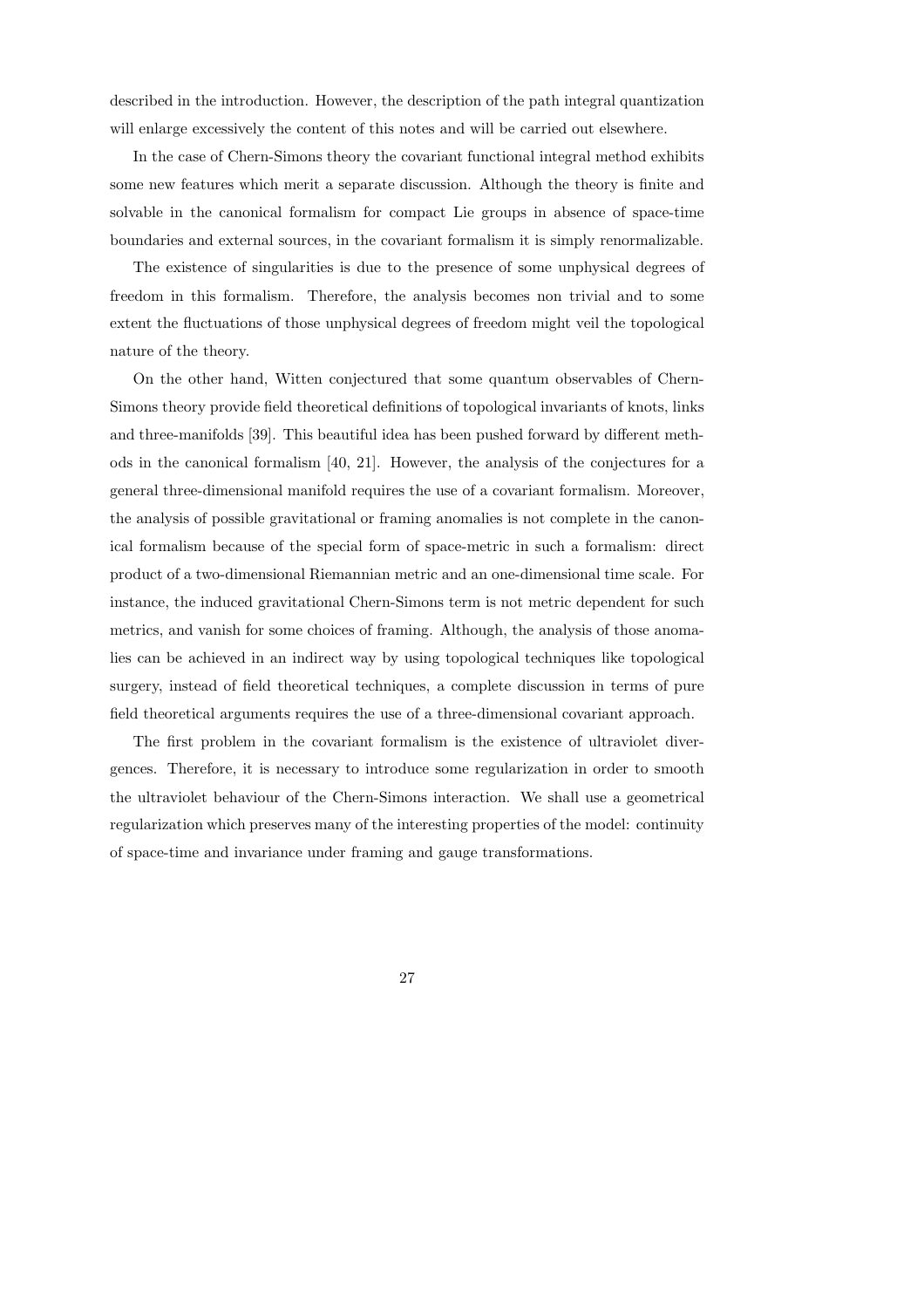## 4.1 Geometric Regularization

The essential characteristics of geometric regularization are based on the observation that, because of gauge invariance, the relevant space of covariant field configurations is also the space of covariant gauge orbits  $M$ . Since  $M$  is a curved  $\infty$ -dimensional Riemannian manifold the regularization of a functional integral defined over  $M$  does not simply requires a regularization of the action, as in ordinary field theories with flat configuration spaces, but also a non-trivial regularization of the functional (Riemannian) volume element. In this way it is possible to obtain a regularization which preserves the topological properties of continuum approachs and has a non-perturbative interpretation.

Because of the pseudoscalar character of the Chern-Simons action, standard perturbative regularization methods can not be applied. This fact, has recently stimulated the interest on the application of different perturbative regularization prescriptions to Chern-Simons theories [27], [41]-[43].

The geometric regularization method proceeds by three steps [42][44].

1) Regularization of the classical action by means of a Yang-Mills term with higher covariant derivatives:

$$
S_{\Lambda}(A) = \frac{ik}{4\pi} \int_{M_3} \ tr \ (A \wedge dA + \frac{2}{3}A \wedge A \wedge A) + \frac{k}{8\pi\Lambda} (F(A), (I + \Delta_A/\Lambda^2)^n F(A)) \tag{4.1}
$$

2) Regularization of the volume of gauge orbits,  $det^{1/2} \Delta_A^0 = det^{1/2} d_A^* d_A$ , by Pauli-Villars method

$$
det_{\Lambda\Lambda'}^{1/2} \Delta_A^0 = det^{-1/2} (I + \Delta_A^0 / \Lambda'^2)^{2n+2} det^{1/2} \Delta_A^0 (I + (I + \Delta_A^0 / \Lambda^2)^{2n}) \Delta_A^0 / \Lambda^2)
$$
 (4.2)

and the crucial step

3) Regularization of the volume element of the covariant gauge orbit space  $\mathcal{M} = \mathcal{A}/\mathcal{G}$ in terms of a binuclear Riemannian structure  $(g_{\Lambda'}^0, G_{\Lambda'}^1, G_{\Lambda'}^2)$  of  $M$ . It consists of a Riemannian metric  $g_{\Lambda'}^0$  and two families of selfadjoint trace class operators  $G_{\Lambda'}^1, G_{\Lambda}^2$  acting on the tangent spaces of  $M$ . The nuclear structure is the basic functional structure behind the construction of Gaussian measures in Hilbert spaces. The generalization of this structure turns out to be very relevant for the construction of functional measures in Hilbert Lie group  $[45]$  and arbitrary  $\infty$ -dimensional Hilbert manifolds including gauge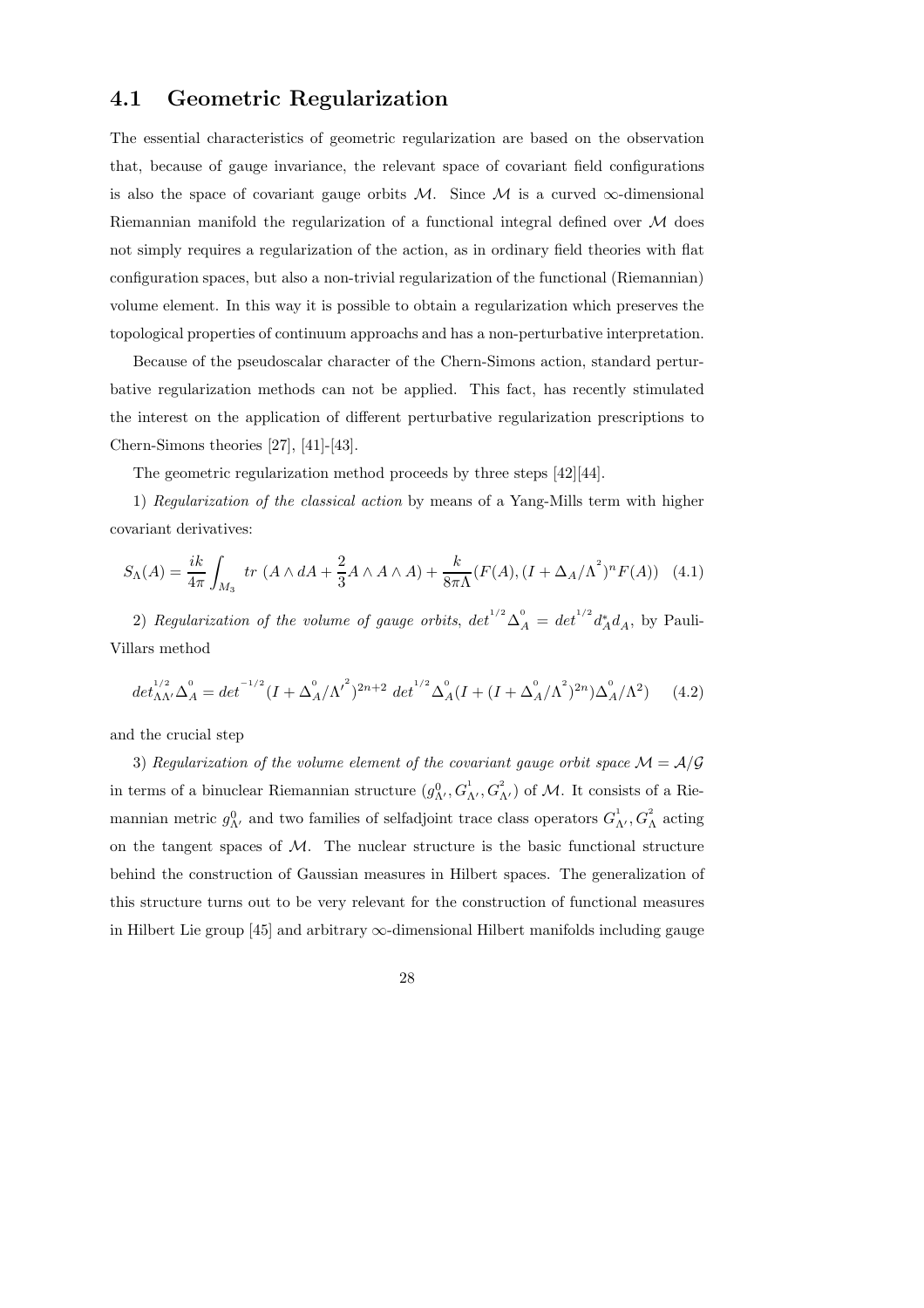orbits spaces [46]. Geometric regularization is based on the implementation of this construction to the covariant formalism [28]. In this case the binuclear Riemannian structure can be defined by means of the three Riemannian metrics  $g^i_{\Lambda'}, i = 0, 1, 2$  of  $\mathcal M$  given by

$$
g_{\Lambda'}^i(\tau,\eta) = (P_A \widetilde{\tau}, (I + \Delta_A/\Lambda^{\prime^2})^{m_i} P_A \widetilde{\eta}) \qquad i = 0, 1, 2,
$$
\n(4.3)

for any tangent vectors  $\tilde{\tau}, \tilde{\eta}$  of  $T_A \mathcal{A}$  whose projections on  $\mathcal{M}$  are  $\tau$  and  $\eta$ , respectively. Then, the operators  $G_N^i : T_{[A]} \mathcal{M} \longrightarrow T_{[A]} \mathcal{M}(i = 1, 2)$  defined by

$$
g_{\Lambda'}^{i}(\tau,\eta) = g_{\Lambda'}^{0}(\tau,(G_{\Lambda'}^{i})^{-1}\eta)
$$
\n(4.4)

are selfadjoint and trace class with respect to  $g_{\Lambda'}^0$  for  $m_i \ge m_0 + 2$ , and define a binuclear Riemannian structure in the orbits space M.

The geometric regularization of the functional integral is given by

$$
\int_{\mathcal{M}} \delta \mu_{g_{\Lambda'}^0 G_{\Lambda'}^1} G_{\Lambda'}^2([A]) \, \det_{\Lambda\Lambda'}^{1/2} \Delta_A^0 \, e^{-S_{\Lambda}(A)} \tag{4.5}
$$

where  $\delta\mu_{g^0_{\Lambda'}G^1_{\Lambda'}G^2_{\Lambda'}}([A])$  is the regularized functional volume element associated to the binuclear structure  $(g_{\Lambda'}^0, G_{\Lambda'}^1, G_{\Lambda'}^2)$ , which e.g. in the generalized Landau gauge

$$
d_{A_0}^*(A_c - A_0) = 0 \tag{4.6}
$$

reads

$$
\delta \mu_{g_{\Lambda'}^0 G_{\Lambda'}^1}^2 (A_c) = \delta A_c \, \det_c^{1/2} g_{\Lambda \Lambda'}^0 (A_c) \, \det_c^{1/2} (G_{\Lambda'}^1)^{-1} \, \det_c^{1/2} (G_{\Lambda'}^2)^{-1} G_{\Lambda'}^1. \tag{4.7}
$$

In the limit  $(\Lambda, \Lambda') \to (\infty, \infty)$  we recover the Babelon-Viallet expression [47] for the functional integral

$$
\int \delta A_c \, \det^{1/2} g(A_c) \, \det^{1/2} \Delta_A^0 e^{-S(A)} \tag{4.8}
$$

which is equivalent to the standard one obtained by means of Faddeev-Popov mechanism, because

$$
det^{1/2}g(A_c) det^{1/2} \Delta_A^0 = det d_{A_0}^* d_A.
$$

In this limit the binuclear structure disappears  $(g_{\Lambda'}^0, G_{\Lambda'}^1, G_{\Lambda'}^2) \to (g, I, I)$  and M becomes a weak Riemannian manifold with metric g.

29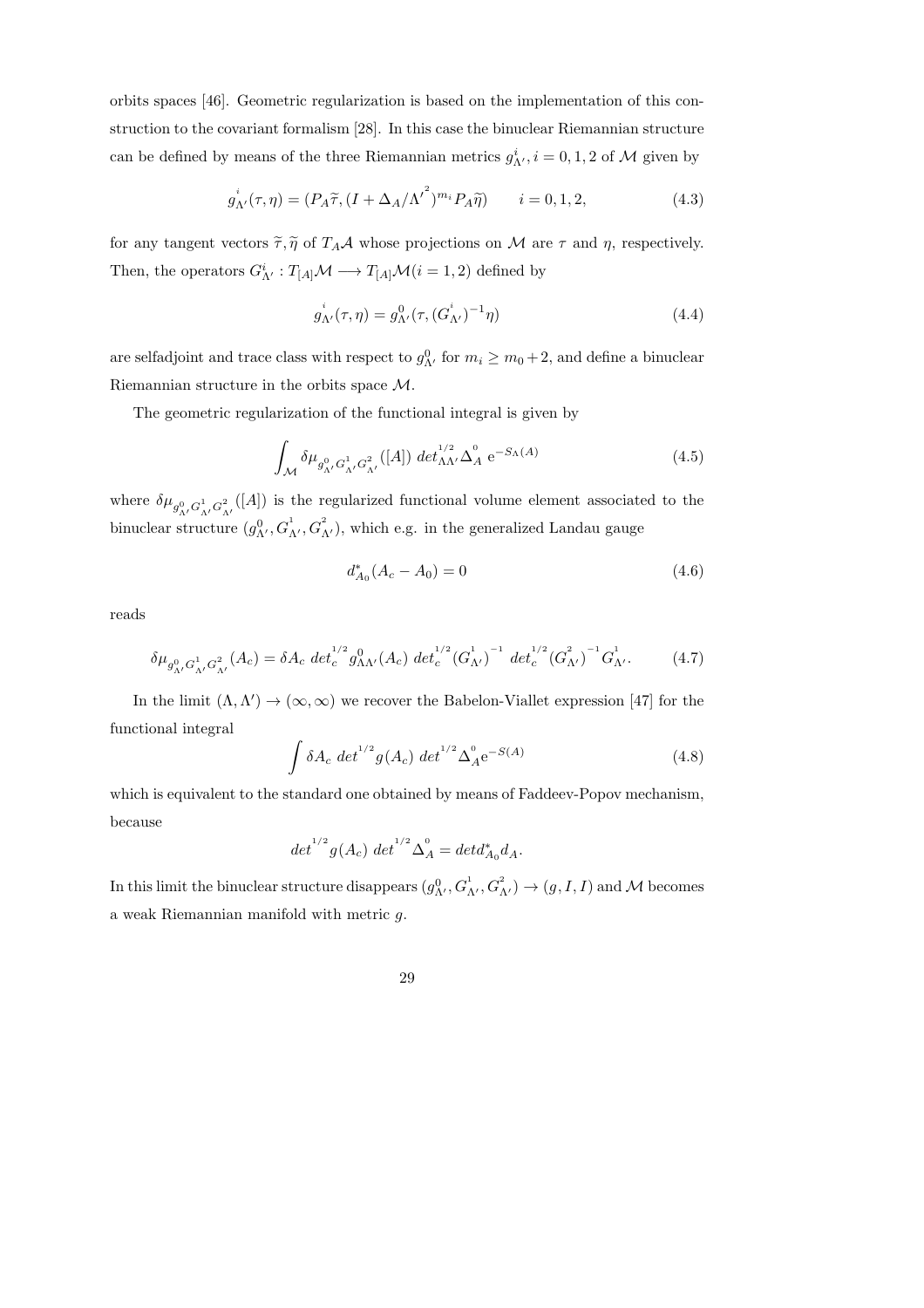### 4.2 Finiteness

There are some further restrictions on the exponents of the regulators which are necessary for consistency. In flat space-times the regularized Green functions are finite if and only if

$$
n+1 = m_2,
$$
  
\n
$$
n > \{1, m_0, m_1 - m_0, m_1 - m_2\}.
$$
\n(4.9)

Since those finite results are obtained by cancellation of one-loop diverges a complete formulation of the regularization with non-perturbative interpretation requires the introduction of a non-perturbative auxiliar (gauge dependent) cut-off. Therefore, in order to recover gauge invariance after the removal of the auxiliar cut-off the exponents of the regulators must satisfy the following condition [44]

$$
(n+1)2 - m02 - (m1 - m0)2 - (m2 - m1)2 = 0,
$$
\n(4.10)

which guarantees that Slavnov-Taylor identities are satisfied in perturbation theory. When the conditions  $(4.9)(4.10)$  are verified the functional integral is completely regularized in a global gauge invariant way. There is an infinite family of integer solutions of the constraint equations  $(4.9)(4.10)$  which give rise to consistent geometric regularizations.

One loop calculation of the Chern-Simons effective action with geometric regularization yields [42]

$$
\Gamma^{(1)}(A) = \Gamma_{\rm nl}^{(1)}(A) + i \int tr(\alpha_2 A \wedge dA + \frac{2}{3} \alpha_3 A \wedge A \wedge A) \tag{4.11}
$$

with

$$
\alpha_2 = (\frac{\pi}{2} + \frac{4}{3}I_n) \frac{N}{2\pi^2} \qquad \alpha_3 = (\frac{\pi}{2} + 2I_n) \frac{N}{2\pi^2}
$$

$$
I_n = \int_0^\infty dp \frac{(1+p^2)^n}{1+p^2(1+p^2)^{2n}}
$$

and  $\Gamma_{\rm nl}^{(1)}(A)$  being a non-local scalar term associated to a global anomaly.

The fact that  $\alpha_2 \neq \alpha_3$  implies the existence of a finite renormalization of the gauge field which in not universal [42][44]  $(A_R = Z^{1/2}A$ , with  $Z = 1 + 2(\alpha_3 - \alpha_2) + \mathcal{O}(1/k)$ . The Chern-Simons charge  $k$  is also renormalized by a finite universal additive constant  $k_R = k + N$ . Both renormalizations of the gauge field and the coupling constant are

30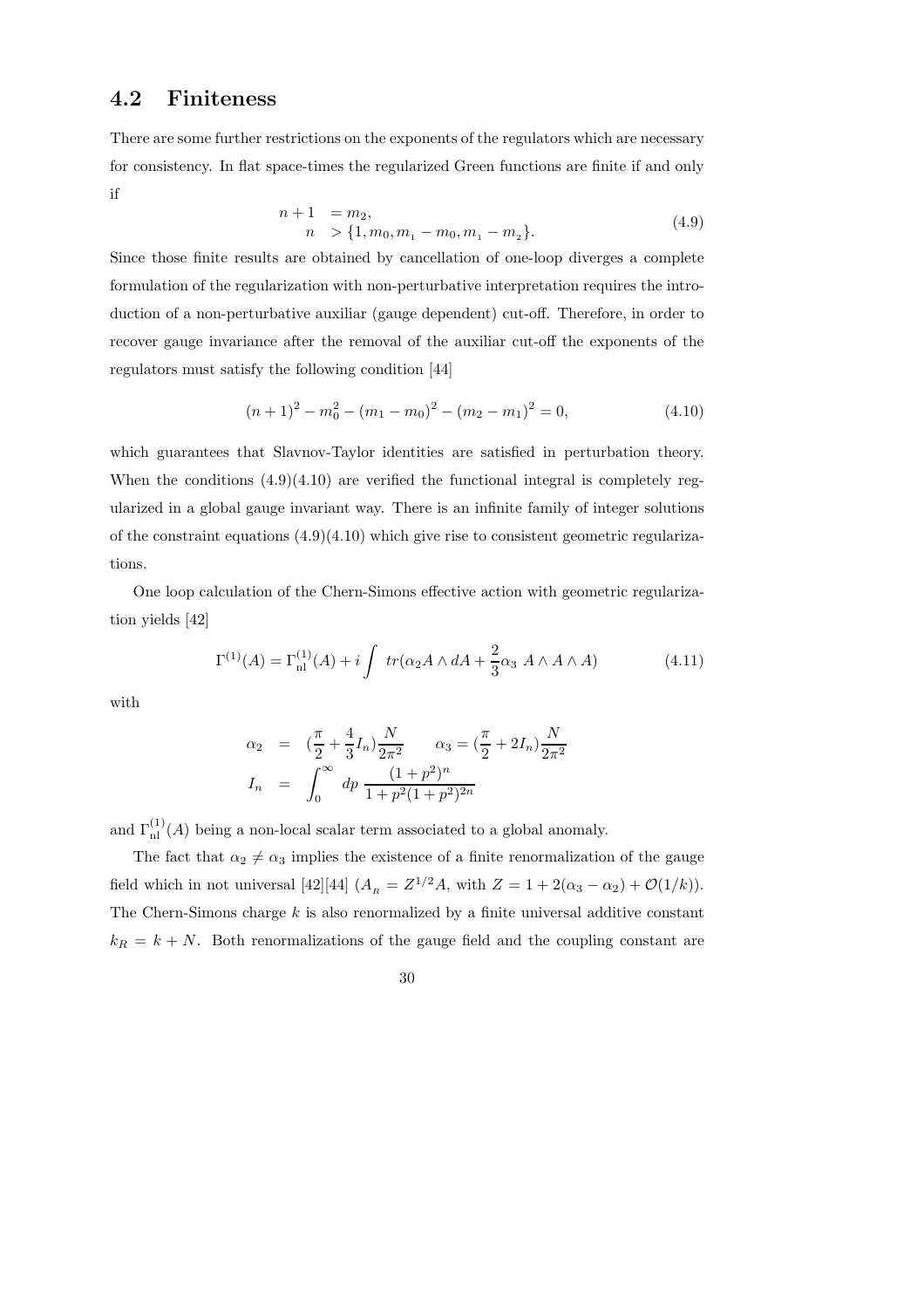in agreement with the one loop renormalization of gauge transformations and Slavnov-Taylor identities [42][44]. Although we know by general symmetry arguments that the theory is finite to any order in perturbation theory [48], the explicit renormalizations obtained above are characteristic of all regularizations involving a Yang-Mills term which breaks the pure pseudoscalar character of the action. In particular, the renormalization of the Chern-Simons coupling constant makes possible the identification of Witten's charge with the bare charge in the definition of topological invariants. The calculation of the Wilson loop expectation value for an unknotted loop up to sixth order in perturbation theory [50] shows the agreement of the above prescription with Witten's results <sup>4</sup>. A two loop calculation in the case  $n = 0$  with an auxiliar dimensional regularization recently carried out also shows that there are not additional corrections to the value of the renormalized charge [52], which presumably indicates that the same result holds to any order of perturbation theory in geometric regularization.

#### 4.3 Metric dependence

Let us now analyze the metric dependence of the quantum Chern-Simons theory in the framework of geometric regularization. Although the classical lagrangian is metric independent a metric dependence might appear in the quantization process from the functional measure  $\delta A_c$  [53] or the gauge fixing condition because both are metric dependent. Moreover, geometric regularization is defined by a binuclear Riemannian structure of the orbits space which is based on the space-time metric and this dependence could remain even after the removal the ultraviolet regulators  $(\Lambda, \Lambda' \to \infty)$ .

In order to analyze this dependence we look, as in sections 2 and 3, at the most sensitive observable under changes of space-time metrics: the partition functional.

The one loop contribution given by

$$
\mathcal{Z}^{(1)}(g) = \frac{\det_c^{1/2} (I + \Delta^1/\Lambda'^2)^{n+1} \ \det^{1/2} \left(\Delta^0/\Lambda^2 (I + \Delta^0/\Lambda^2)^{2n} + 1\right) \ \det^{1/2} \Delta^0}{\det_c^{1/2} \left[\Delta^1/\Lambda^2 (I + \Delta^1/\Lambda^2)^n + i \ast d\right] \ \det^{1/2} (I + \Delta^0/\Lambda'^2)^{2n+2}} \tag{4.12}
$$

 $^{4}$ Those results are obtained using the renormalized correlation functions of the Chern-Simons theory (4.11). A similar calculation in the framework of geometric regularization leads to a slightly different metric dependent results [51]

<sup>31</sup>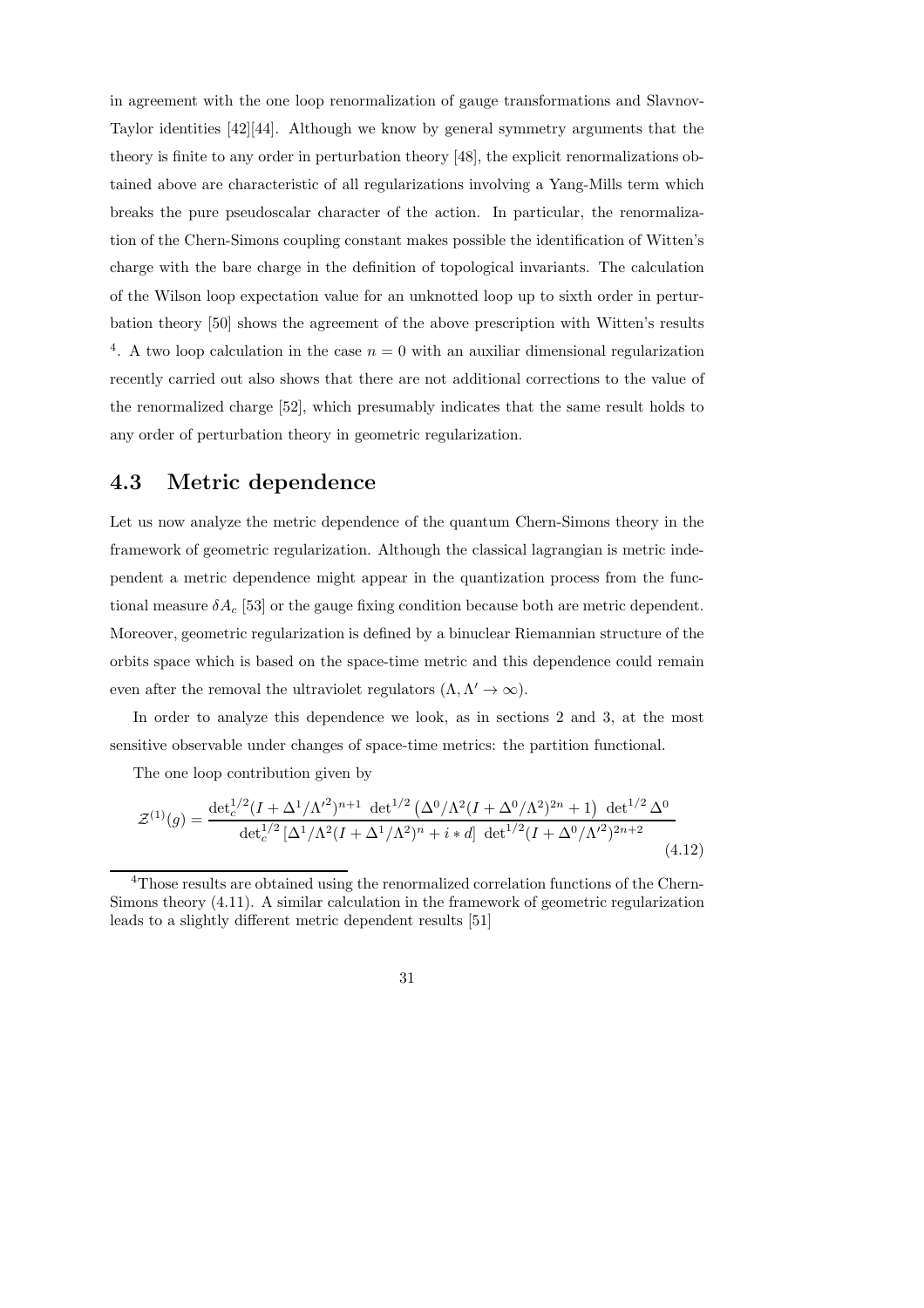in the generalized Landau gauge is finite and can be evaluated in the weak limit approximation  $g_{\mu\nu} = \delta_{\mu\nu} + h_{\mu\nu}$ . The result is of the form [54]

$$
\mathcal{Z}^{(1)} = \mathcal{Z}_0^{(1)}(g) e^{c_1 \int_{M_3} \sqrt{g} + c_2 \int_{M_3} \sqrt{g} R + \frac{ic_3}{4\pi} \int_{M_3} \text{Tr}(\omega \wedge \omega + 2/3\omega \wedge \omega \wedge \omega) + \mathcal{O}(1/\Lambda)}
$$
(4.13)

where  $\mathcal{Z}_0^{(1)}(g)$  contains the non-local terms induced by the global framing anomaly [39] and non-perturbative contributions generated by the existence of zero modes [54]. We remark that once the Green functions are finite in flat space-times they remain finite for arbitrary space-time metrics. Therefore there are no further restrictions on the parameters of geometric regularization.

The only terms which remain finite in the ultraviolet limit,  $\Lambda, \Lambda' \to \infty$ , are the gravitational Chern-Simons term  $c_3$  and  $\mathcal{Z}_0^{(1)}(g)$ . The other terms would require counterterms to cancel their divergent contributions,  $c_1 = \mathcal{O}(\Lambda^3) + \mathcal{O}(\Lambda'^3)$  and  $c_2 = \mathcal{O}(\Lambda) + \mathcal{O}(\Lambda')$ .

The explicit calculation of the coefficients of the induced gravitational action (4.13) yields the following values

$$
c_1 = 0,
$$
  $c_2 = \frac{N^2 - 1}{16} (\alpha \Lambda - \pi (n+1) \Lambda'),$   $c_3 = \frac{N^2 - 1}{24}$  (4.14)

for  $SU(N)$  in the generalized Landau gauge (4.6), with

$$
\alpha = \int_0^\infty dp \, \frac{1 + 2n(1 + p^2(1 + p^2)^{2n - 1})}{1 + p^2(1 + p^2)^{2n}}.
$$
\n(4.15)

The coefficient  $c_2$  of the Einstein-Hilbert term depends on the parameters of the regularization and can be cancelled by a suitable choice of the regulators masses,  $\Lambda'$  $\alpha\Lambda/\pi(n+1)$ . However, the coefficient of the Chern-Simons term is universal and cannot be cancelled by any choice of the parameters of the regularization.

The value of  $c_3 = (N^2 - 1)/24$  is in agreement with the exact value conjectured by Witten

$$
c_3 = \frac{k(N^2 - 1)}{24(k + N)} = \frac{N^2 - 1}{24} (1 - \frac{N}{k} + \mathcal{O}(\frac{N^2}{k^2})).
$$
\n(4.16)

A two loop calculation of  $c_3$  has been recently carried out in a different perturbative regularization scheme [49]. The result gives the second term of Witten's expansion (4.16), but in such a scheme the first term is missing.

In the geometric regularization scheme there is no framing anomaly because the change of the gravitational Chern-Simons term under non-trivial framing transformations is compensated by the change of the non-local part of  $\mathcal{Z}_0^{(1)}(g)$ . In fact, geometric

$$
^{32}
$$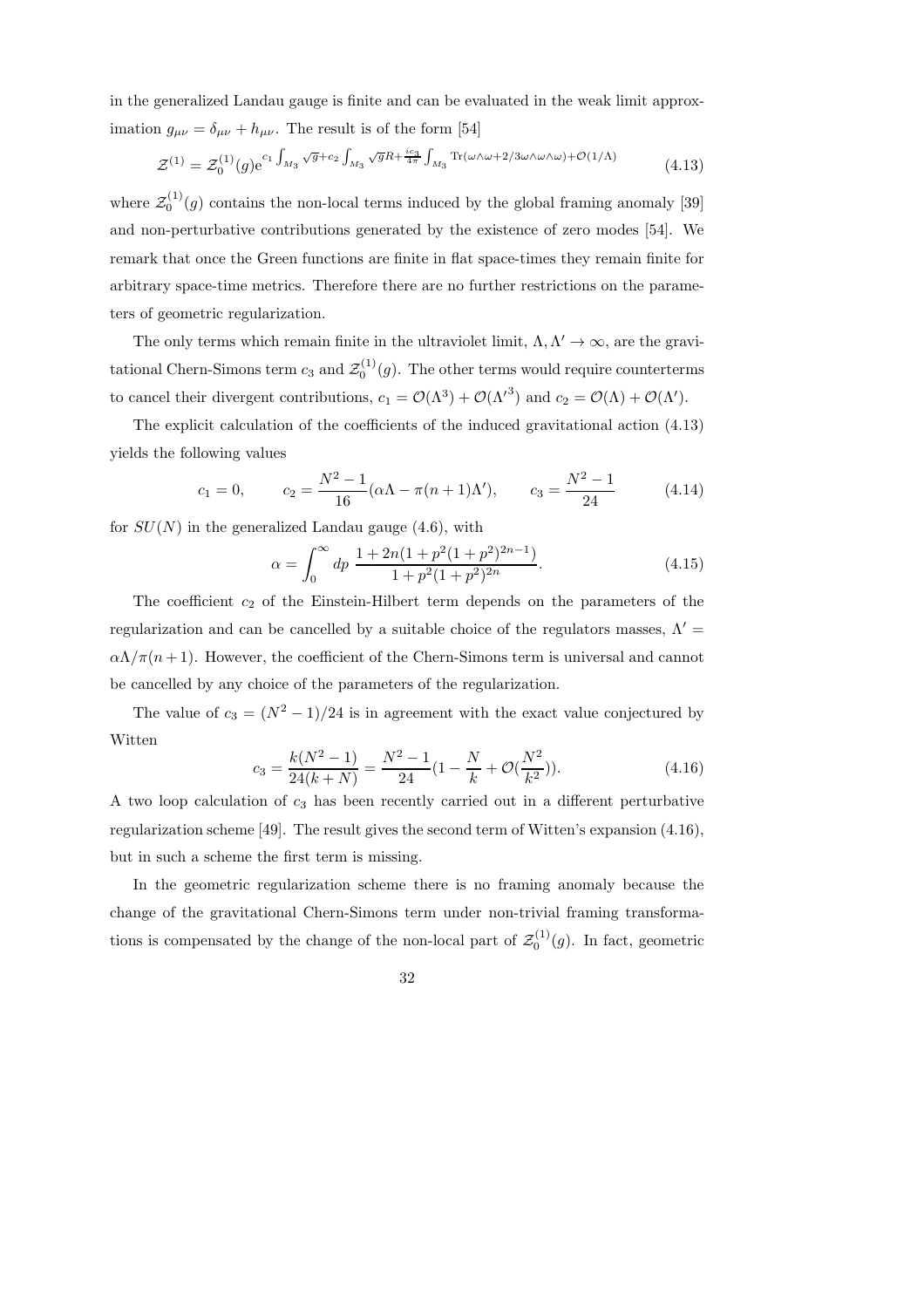regularization preserves framing independence explicitly. But, consequently, the partition function becomes metric dependent. The cancellation of this dependence can only be achieved by the addition of a finite gravitational Chern-Simons counterterm which induces a framing anomalous behaviour of the quantum partition function. In this sense metric dependence can be traded by a framing anomaly.

The one loop contributions to the partition function  $\mathcal{Z}^{(1)}(q)$  can also be exactly calculated beyond the weak field expansion for some particular space-time backgrounds  $(S^3, \Sigma \times S^1)$  [54]. The results confirm the values of the coefficients (4.16) of the local terms of the induced action: cosmological, Einstein-Hilbert and gravitational Chern-Simons terms, and provide explicit expressions for the non-local terms of  $\mathcal{Z}_0^{(1)}(g)$ . In the case of a manifold of the form  $\Sigma \times S^1$  the metric dependence of those non-local terms cancels out with that of the non-perturbative contributions of  $\mathcal{Z}_0^{(1)}(g)$ , up to a constant factor (vol  $M_3$ )<sup>1/2</sup> [55] which is genus independent [54]. This fact stresses the topological character (metric independent) of Chern-Simons theory in the canonical formalism. Because of the direct product structure of the space-time metric in this formalism the gravitational Chern-Simons term is not metric dependent and there always exist a framing where it vanishes. Once the metric dependent factor is eliminated the partition function of the abelian theory gives account of vacuum degeneracy  $\mathcal{Z}^{(1)}(g) \sim k^g$ [54]. In the non-abelian case it gives only the leading approximation to the exact vacuum degeneracy [54]. It will be very interesting to know whether higher order perturbative calculations agree with higher order corrections to the exact formula.

Although there is not any apparent symmetry argument behind the choice  $\Lambda'$  $\alpha\Lambda/\pi(n+1)$  of the masses of the regulators, it is a necessary condition to cancel an explicit metric dependence which arises from the quantum fluctuations. The partition function is not the only observable which picks up quantum metric dependent contributions [51]. In general, it is always possible to factorize the metric dependent contributions and obtain a topological invariant, but this procedure has to be carried out very carefully because some relevant topological information can also be lost by a crude renormalization. This necessity of renormalization introduces some ambiguities in the definition of topological invariants in Chern-Simons theory.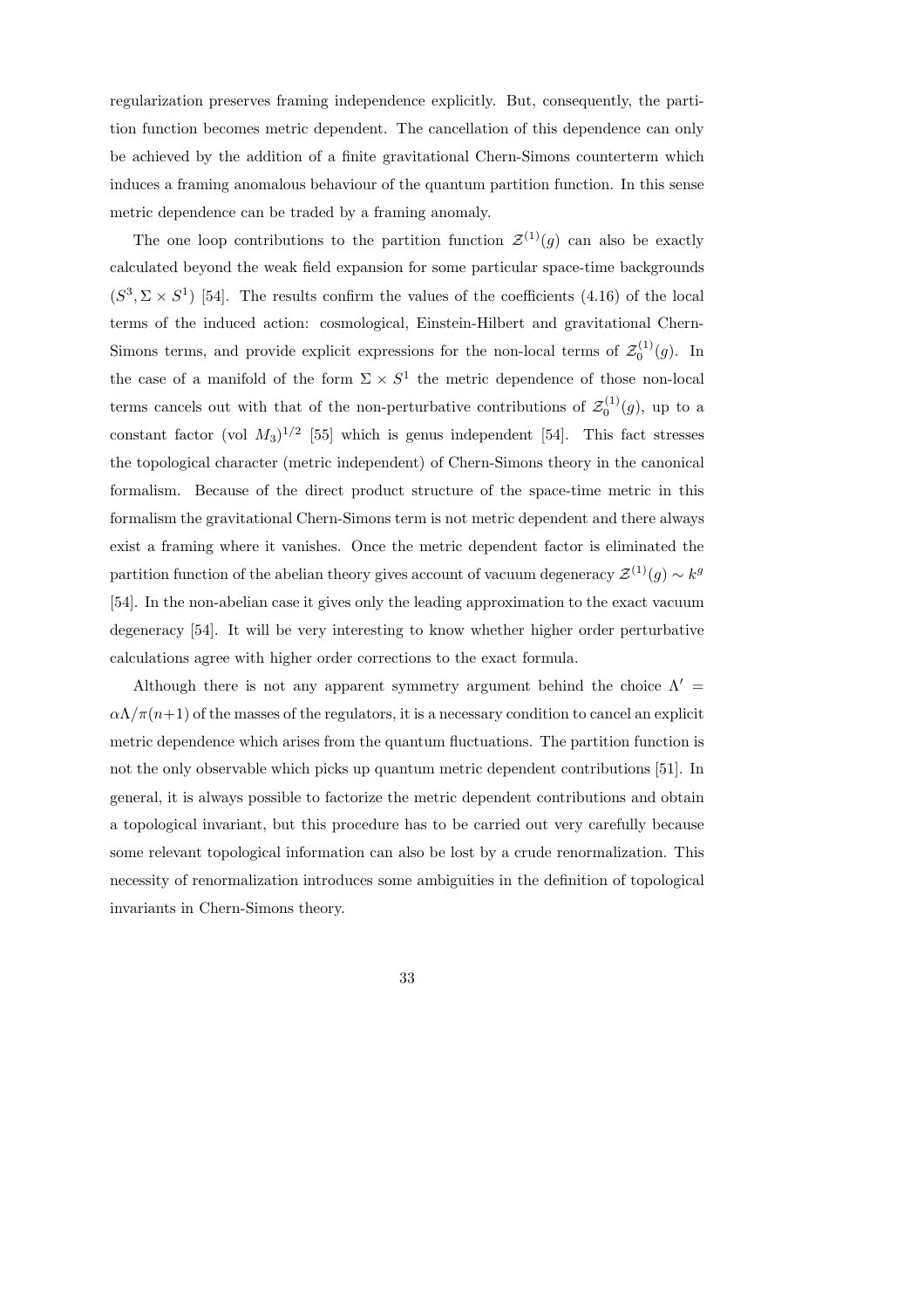# Acknowledgements

I thank Antoine Coste, Luis Alberto Ibort and Juan Mateos for useful discussions. Part of this work was done in collaboration with Fernando Falceto, José García Esteve, José Luis López, Gloria Luzón and Pronob Mitter. I wish to express to all of them my warm gratitude for sharing with me worryings and insights. I am also grateful to the organizers of the School, specially to Prof. Roman Gierelak, for their hospitality in Karpacz. This work was partially supported by CICyT under grant AEN90-0029.

## References

- [1] J. Glimm, A. Jaffe, Quantum Physics, Springer, Heidelberg (1981)
- [2] S. Coleman, The Whys of Subnuclear Physics, Ed. A. Zichichi, Plenum Press (1979)
- [3] L. D. Faddeev, R. Jackiw, Phys. Rev. Lett. 60 (1988) 1692
- [4] G.V. Dunne, R. Jackiw, C.A. Trugenberger, Phys. Rev. D41 (1990) 6870
- [5] R. Floreanini, R. Percacci, E. Sezgin, SISSA 25/91/EP (1991) preprint ; P.S. Howe, P.K. Towsend, Class. Quant. Grav. 7(1990) 1655
- [6] E. Witten, Commun. Math. Phys. 117 (1988) 353
- [7] D. Birmingham, M. Blau, M. Rakowski, G. Thompsom, Phys. Rep. 209 (1991) 129
- [8] E. Witten, Phys. Lett. 206 (1988) 601
- [9] A. Shapere, F. Wilczek, Geometric Phases in Physics, World Sci., Singapore (1989)
- [10] M. Bos, V.P. Nair, Phys. Lett. B 223 (1989)61; S. Elitzur, G. Moore, A. Schwimmer, N. Seiberg, Nucl. Phys. B 326 (1989)104 ; S. Axelrod, S. Della Pietra, E. Witten, J. Diff. Geom. 33 (1991) 787; T.P. Killingback, Class. Quantum Grav. 7 (1990) 2179
- [11] G.V. Dunne, R. Jackiw, C.A. Trugenberger, Ann. Phys. (N.Y.) 194 (1989) 197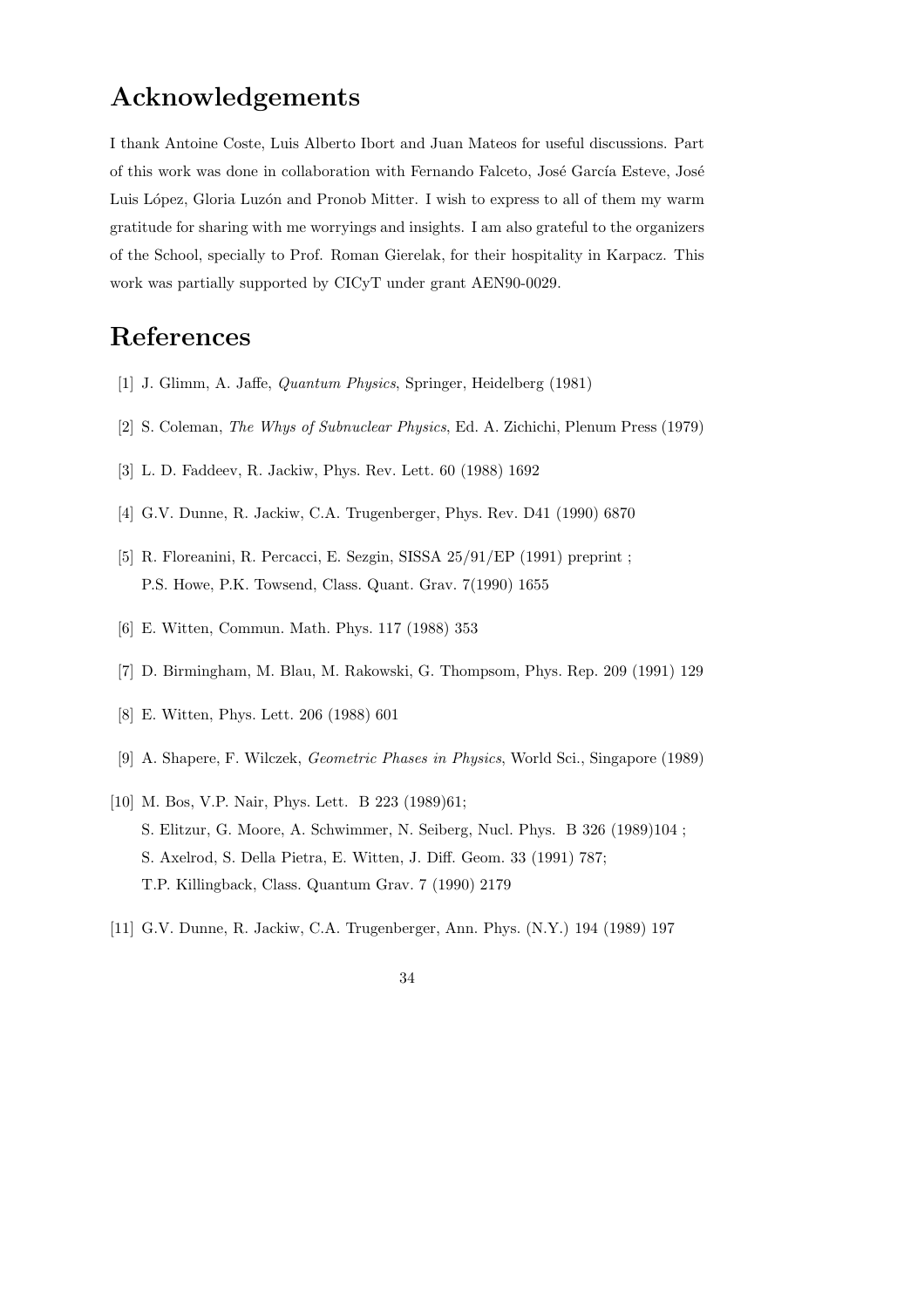- [12] M. Asorey, J.G. Esteve and A. F. Pacheco, Phys. Rev D27 (1983) 1852.
- [13] P.A. M. Dirac, Proc. Roy. Soc. London A133 (1931) 60
- [14] L. Landau, A. Phys. 64 (1930) 629
- [15] R. Laughlin, Phys. Rev. Lett. 50 (1983) 1395; Phys. Rev. B29 (1983) 3383; F.D.M. Haldane, Phys. Rev. Lett. 51 (1983) 605; F.D.M. Haldane, E.H. Rezayi, Phys. Rev. B31 (1985) 2529
- [16] T.T. Wu, C.N. Yang, Phys. Rev. D 12 (1975) 3845
- [17] G.V. Dunne, Ann. Phys. 215 (1992) 233
- [18] N. Woodhouse, Geometric Quantization, Clarendon Press, Oxford (1980)
- [19] D. Mumford, *Tata Lectures on Theta*, Birkhäuser, Boston (1983)
- [20] P. Griffiths, J. Harris Principles of Algebraic Geometry, Wiley, N.Y. (1978)
- [21] H. Murayama, Z. Phys. C 48 (1990) 79
- [22] M. Abramowitz, I. Stegun, Handbook of Mathematical Functions, Verlag Harri Deutsch (1984)
- [23] W. Siegel, Nucl. Phys. B 156 (1979) 135; R. Jackiw, S. Templeton, Phys. Rev. D 23 (1981) 2291; J. Schonfeld, Nucl. Phys. B 185 (1981) 157; S. Deser, R. Jackiw, S. Templeton, Phys. Rev. Lett. 48 (1982) 975; Ann. Phys. (N.Y.) 140 (1982) 372
- [24] C. Hagen, Ann. Phys. (N.Y.) 157 (1984) 342; Phys. Rev. D 31 (1985) 2135
- [25] R.D. Pisarski, S. Rao, Phys. Rev. D 32 (1985) 2081
- [26] Ya.I. Kogan, A. Morozov, Soviet Phys. JETP 61 (1985) 1
- [27] W. Chen, G. W. Semenoff, Y.-S. Wu, Mod. Phys. Lett. A5 (1990) 1833 715
	- 35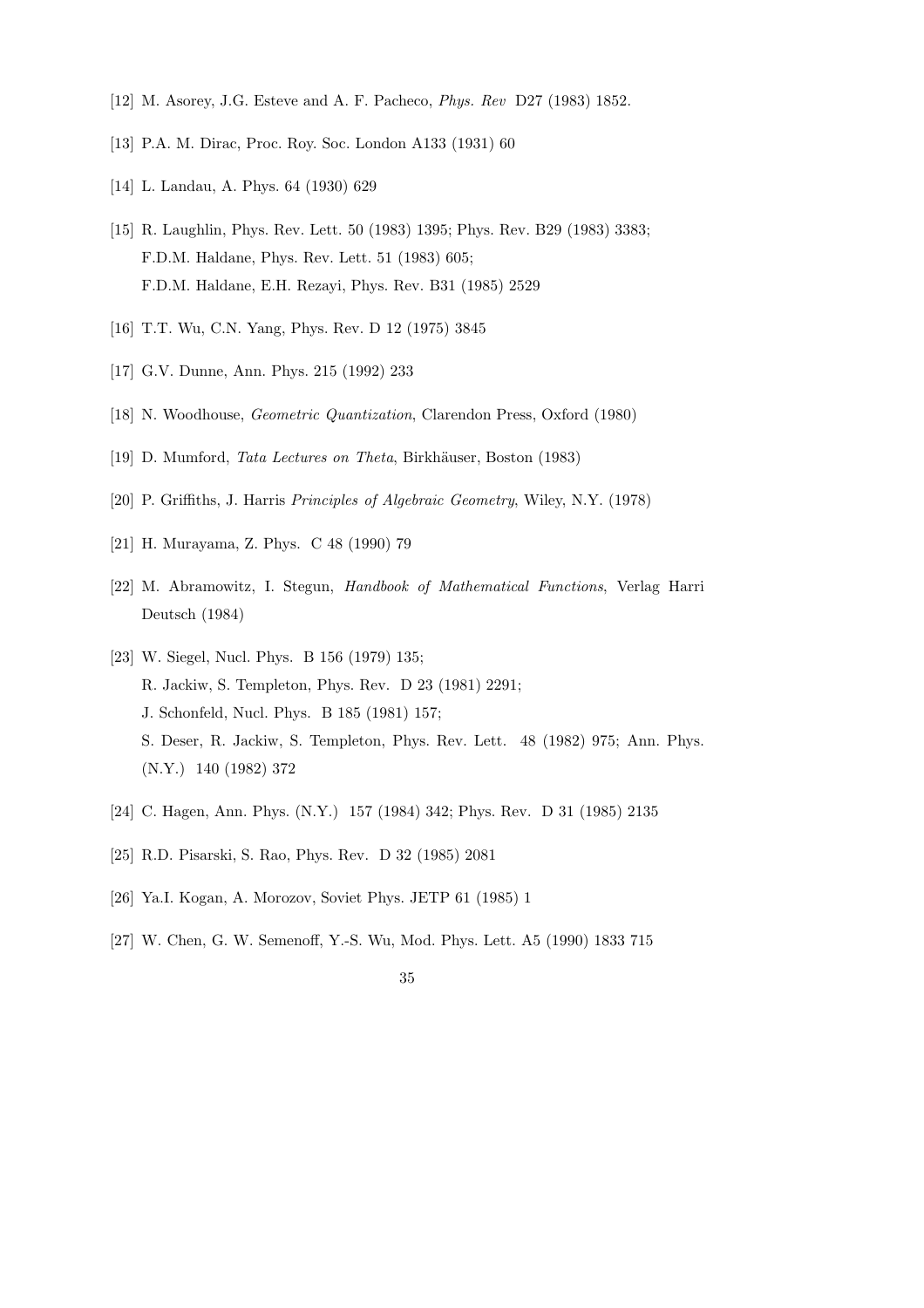- [28] M. Asorey, F. Falceto, Phys. Lett. B 206 (1988) 485; Nucl. Phys. B 32 (1989) 427
- [29] R. Jackiw, In Gauge Theories of the Eighties, Eds. E. Ratio, J. Lindfords, Lecture Notes in Physics, vol. 181, Springer (1983) ; M. Asorey, P.K. Mitter, Phys. Lett. B153 (1985) 147
- [30] M. Atiyah, R. Bott, Philos. Trans. Roy. Soc. London A308 (1982) 523
- [31] M.S. Narasimhan, S. Ramanan, Amer. J. Math. 83 (1961) 563
- [32] M. Atiyah, I.M. Singer, Proc. Nat. Acad. Sci. 81 (1984) 2597
- [33] M. Asorey, P.K. Mitter Ann. Inst. Poincaré 45 (1986) 61; CERN TH-2423 (1982) preprint
- [34] M. Asorey, Phys. Lett. B174 (1986) 199; In Geometry and Fields Ed. A. Jadczyk, World Scientific, Singapore (1986)
- [35] R. P. Feynman, Nucl. Phys. B188 (1981) 479
- [36] A. Kupiainen, J. Mickelsson, Phys. Lett. B185 (1987) 107
- [37] A. P. Polychronakos, Phys. Lett. B241 (1990) 37; UFIFT-89-9 (1989) preprint
- [38] I. Affleck, J. Harvey, L. Palla, G. W. Semenoff, Nucl. Phys. B328 (1989) 575; M. Crescimano, S.A. Hotes, Nucl. Phys. B372 (1992) 683
- [39] E. Witten, Commun. Math. Phys. 121 (1989) 351
- [40] M.Bos, V.P. Nair, Int. J. Mod. Phys. A 5(1990) 959; J.M. Labastida, A. Ramallo, Phys. Lett. B 227 (1989) 92; K. Gawędzki, A. Kupiainen, Commun. Math. Phys. 135 (1991) 531 ; F. Falceto, B. Scoppola, Phys. Lett. B 251 (1990) 406; J.M.F. Labastida, P.M. Llatas, A.V. Ramallo, Nucl. Phys. B 348 (1990) 651; F. Falceto, K. Gawędzki, A. Kupiainen, Phys. Lett. B260 (1991) 101